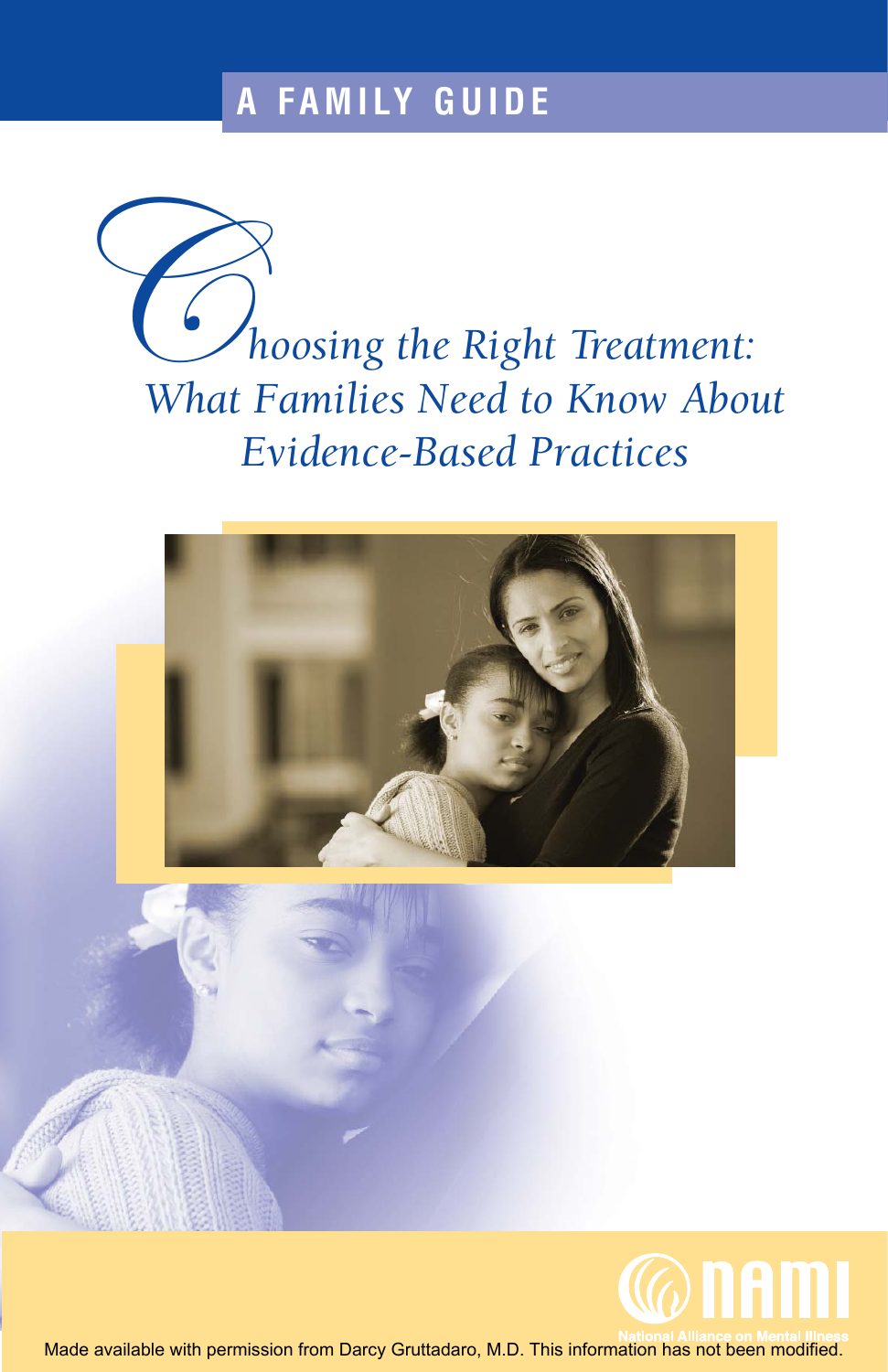

Choosing the Right Treatment: What Families Need to Know About Evidence-Based Practices © 2007 by NAMI, The National Alliance on Mental Illness. All rights reserved.

NAMI is the National Alliance on Mental Illness, the largest grassroots mental health organization dedicated to improving the lives of persons living with serious mental illness and their families. A nationwide organization founded in 1979, NAMI has become the nation's voice on mental illness, with affiliates in every state and in more than 1,100 local communities across the country.

NAMI is dedicated to the eradication of mental illnesses and to the improvement of the quality of life of all who are affected by these diseases.

National Alliance on Mental Illness 2107 Wilson Boulevard, Suite 300 Arlington, VA 22201-3042

Web site: www.nami.org Telephone: (703) 524-7600 or (800) 950-NAMI (6264)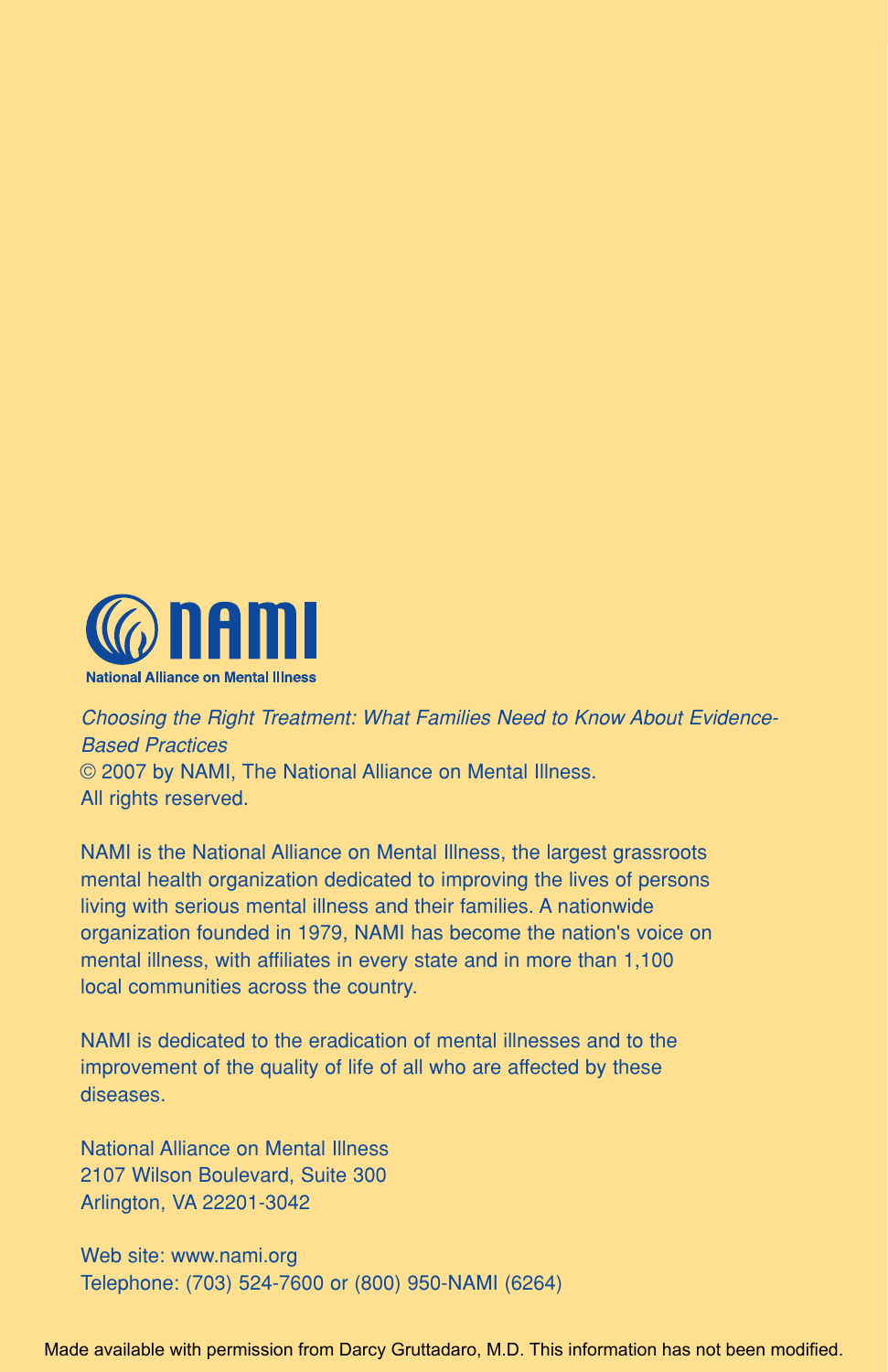# **FAMILY GUIDE**

**Computer Supplier Supplier School School Section** Speed to Know About Treatment: *What Families Need to Know About Evidence-Based Practices*



Darcy Gruttadaro, J.D., Director, NAMI Child and Adolescent Action Center

Barbara J. Burns, Ph.D., Professor of Medical Psychology and Director, Services Effectiveness Research Program, Department of Psychiatry and Behavioral Sciences, School of Medicine, Duke University

Kenneth Duckworth, M.D., NAMI Medical Director, Board Certified Child & Adolescent Psychiatrist

Dana Crudo, NAMI Program Coordinator

May 2007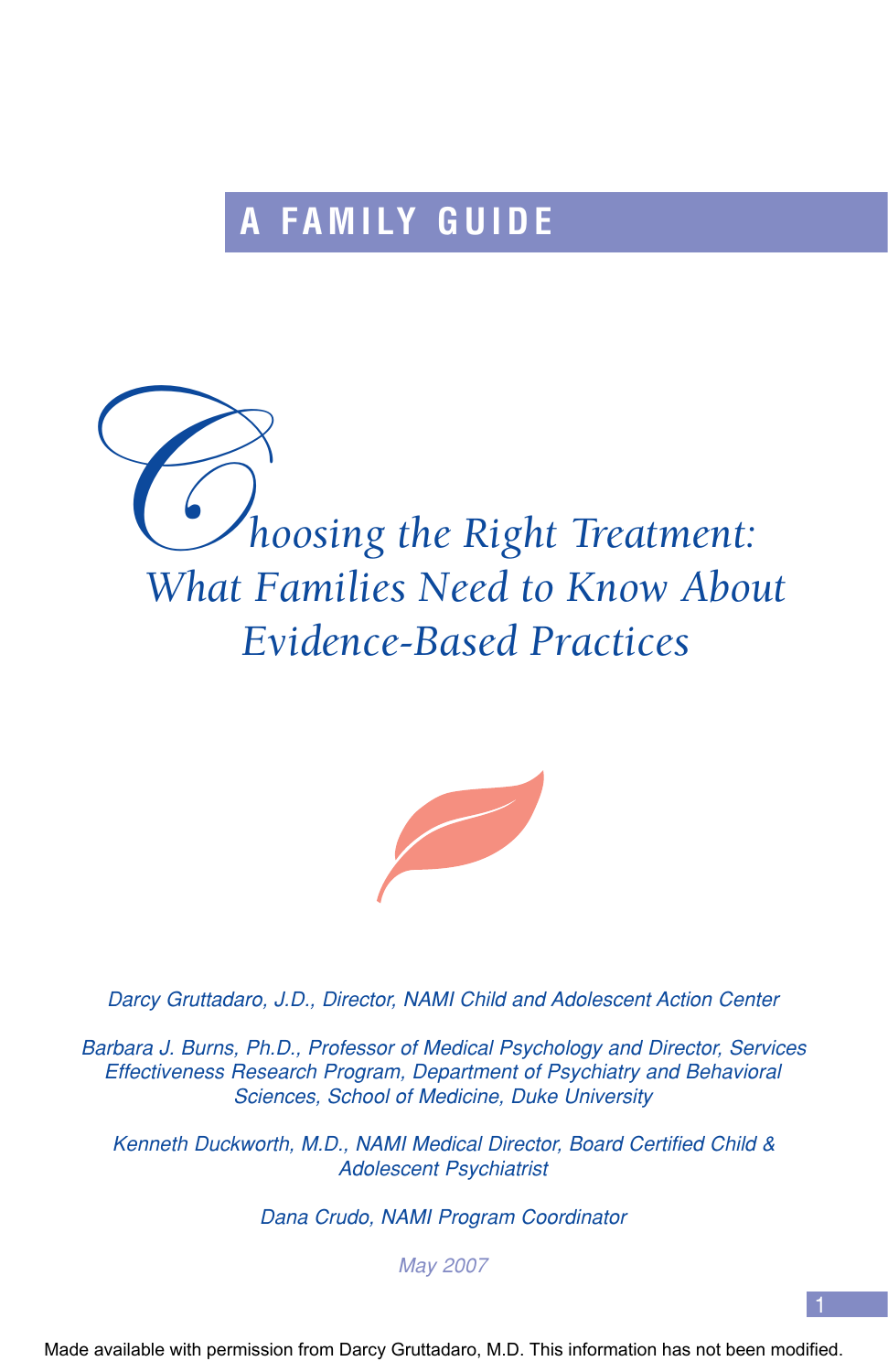## **Table of Contents**

| Introduction                                                                                                      | 4  |
|-------------------------------------------------------------------------------------------------------------------|----|
| <b>What are Evidence-Based Practices?</b>                                                                         | 6  |
| How to Talk with Providers about Treatment Choices and<br><b>Evidence-Based Practices?</b>                        | 11 |
| What are Current Evidence-Based Practices in Children's Mental<br>Health?                                         | 15 |
| What About Other Promising Practices in Children's Mental Health?                                                 | 37 |
| How Can Families Help Drive and Become More Involved in<br>the Broader Dissemination of Evidence-Based Practices? | 39 |
| <b>Resources on Evidence-Based Practices</b>                                                                      | 41 |
| References                                                                                                        | 47 |

2

Made available with permission from Darcy Gruttadaro, M.D. This information has not been modified.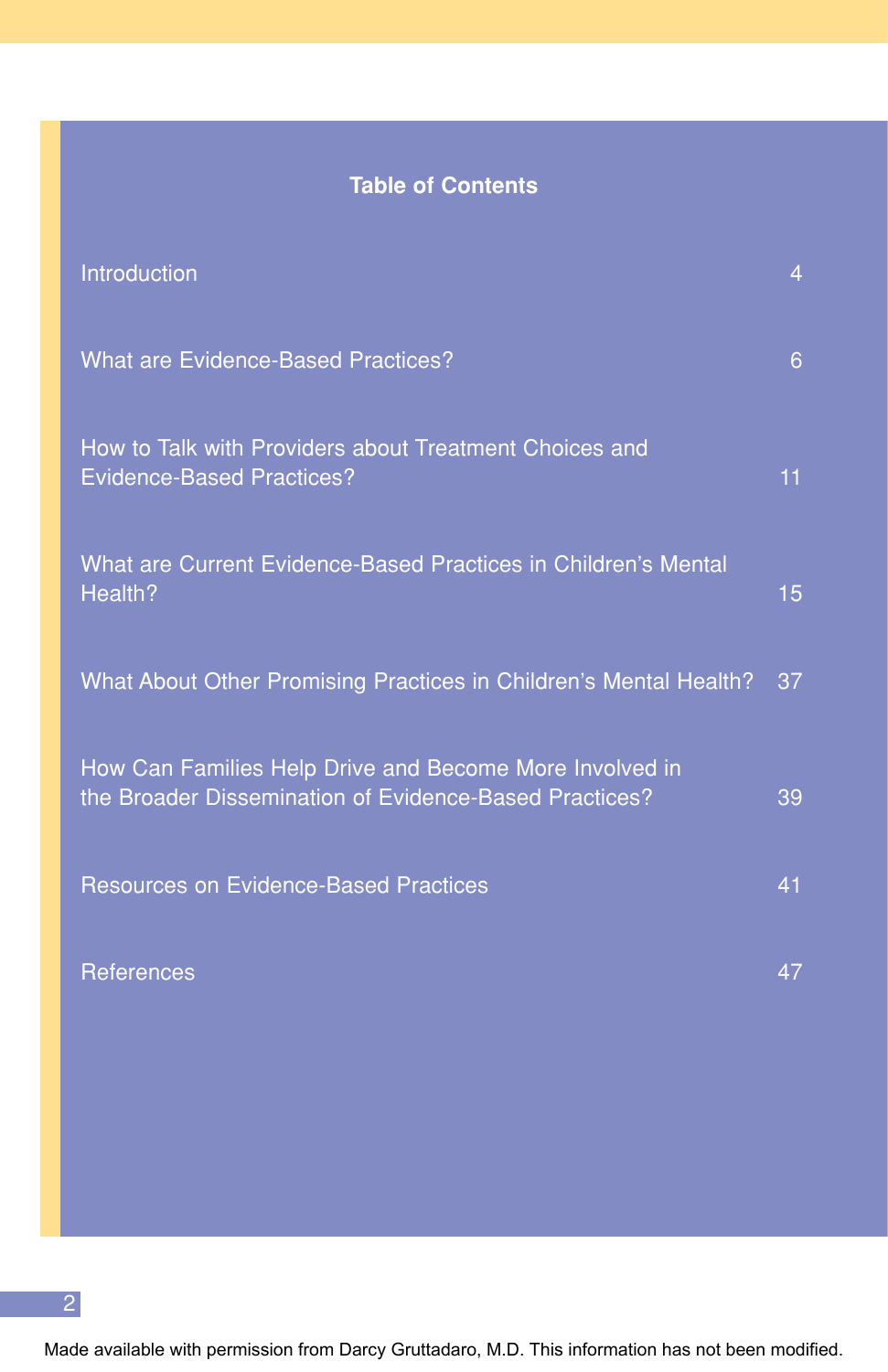## *Acknowledgments*

NAMI deeply appreciates the support for this project from the Center for Mental Health Services, Child, Adolescent & Family Branch within the Substance Abuse and Mental Health Services Administration (SAMHSA). We acknowledge that information, opinions, and commentary in this report are those of NAMI, and do not necessarily reflect those of CMHS or SAMHSA. To learn more about their work visit *www.systemsofcare.samhsa.gov.*

We also wish to express our deep appreciation to the families and family advocacy leaders that provided extremely helpful input on the guide. Their input helped to ensure that the guide meets the information needs of families.

## *Methodology*

In developing this guide, NAMI sought early input from a number of stakeholder groups. NAMI invited family and mental health advocacy organizations to a stakeholder meeting to provide input on the content of the guide. The organizations invited included: the Bazelon Center for Mental Health Law, The Child and Adolescent Bipolar Foundation (CABF), Children and Adults with Attention Deficit/Hyperactivity Disorder (CHADD), the Federation of Families for Children's Mental Health (FFCMH), Georgetown University National Technical Assistance Center for Children's Mental Health, Mental Health America (MHA), and the Center for Mental Health Services, Child, Adolescent, and Family Branch.

Representatives from several of these organizations reviewed a draft of the guide and were given an opportunity to provide additional input. A draft of the guide was also shared with families of children with mental health conditions from multiple states. Input from these stakeholders was incorporated into the final version of the guide. The input NAMI received was extremely useful in helping to ensure that the guide meets the information needs of families and an array of stakeholders.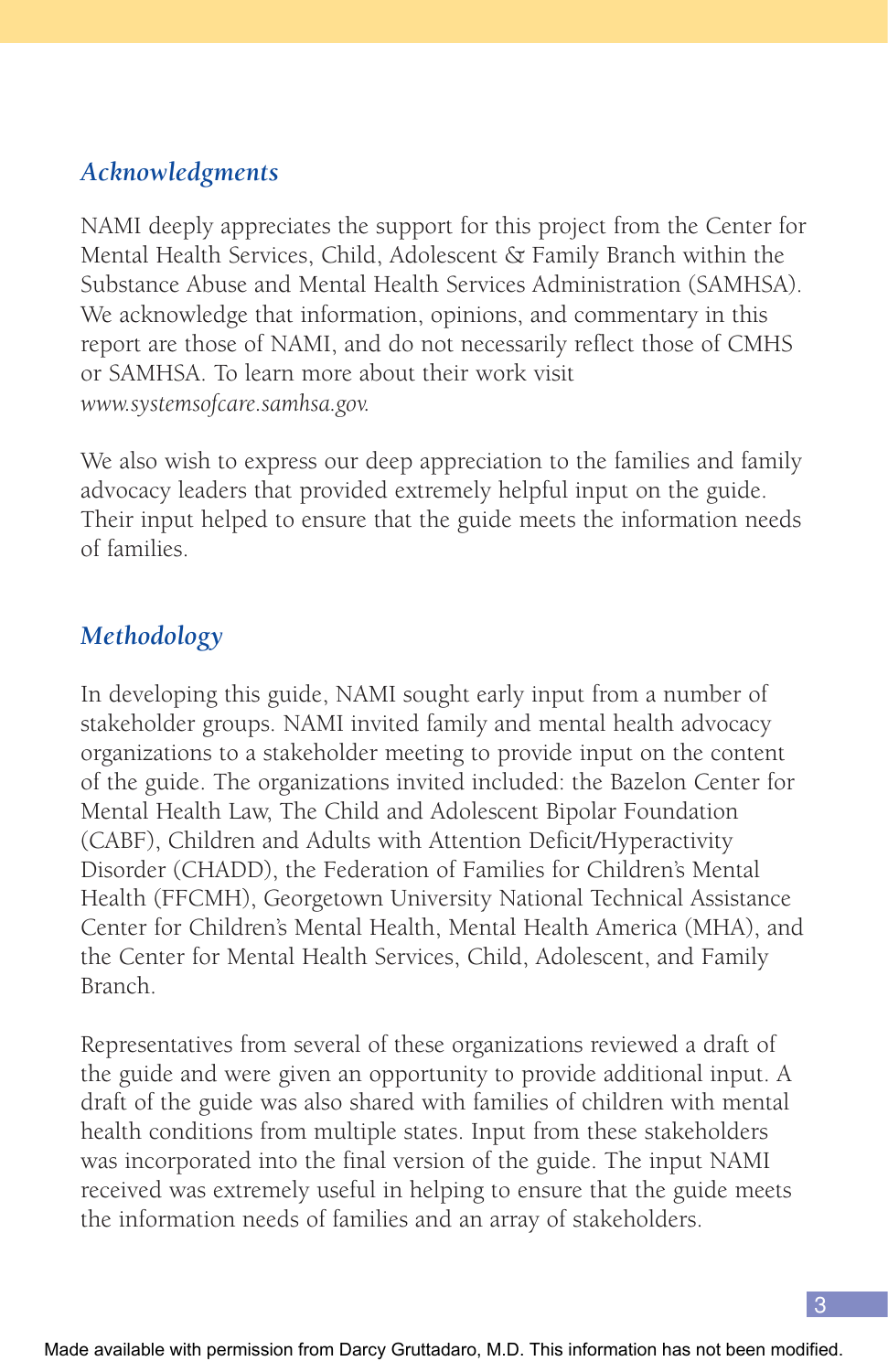### *Introduction*

This guide is designed to inform families about evidence-based practices (EBPs) in children's mental health and to share information on an array of treatment and support options. Today, more and more people recognize the benefit of being well-educated consumers of healthcare and seek information about healthcare conditions and treatment options. This is certainly true for families raising children with mental health treatment needs and mental illnesses. Families recognize that knowledge is power and that informed parents are in the best position to advocate for the most effective treatment and supports for their child and family. Families want what works best for their child and family.

Over the past several years, the focus of mental health treatment and support for children and families has increasingly been on "evidencebased practices." Evidence-based practices are treatments that have been shown through clinical research to produce positive outcomes for children and their families. In short, the practices have been shown through research to be effective.

This focus on EBPs in children's mental health follows the release of a series of national reports calling for the broader dissemination of EBPs. These reports include those by the U.S. Surgeon General (1999), the Institute of Medicine (2001), the President's New Freedom Commission Report on Mental Health (2003), and more. Also, the Substance Abuse and Mental Health Services Administration (SAMHSA) and the Center for Mental Health Services (CMHS) released Evidence-Based Practice Implementation Resource Kits for the adult mental health system. These tool kits included resources on six EBPs designed to help promote the implementation of these practices in the adult mental health care system. As of this writing, similar tool kits have not been released for EBP interventions for children and adolescents, although SAMHSA and CMHS are supporting the development of several including a guide for the selection and adoption of effective treatment and services for disruptive behavior disorders (conduct disorder and oppositional defiant disorder).

This guide is designed to inform families about the meaning of "evidence-based practices." It provides a brief introduction to a number of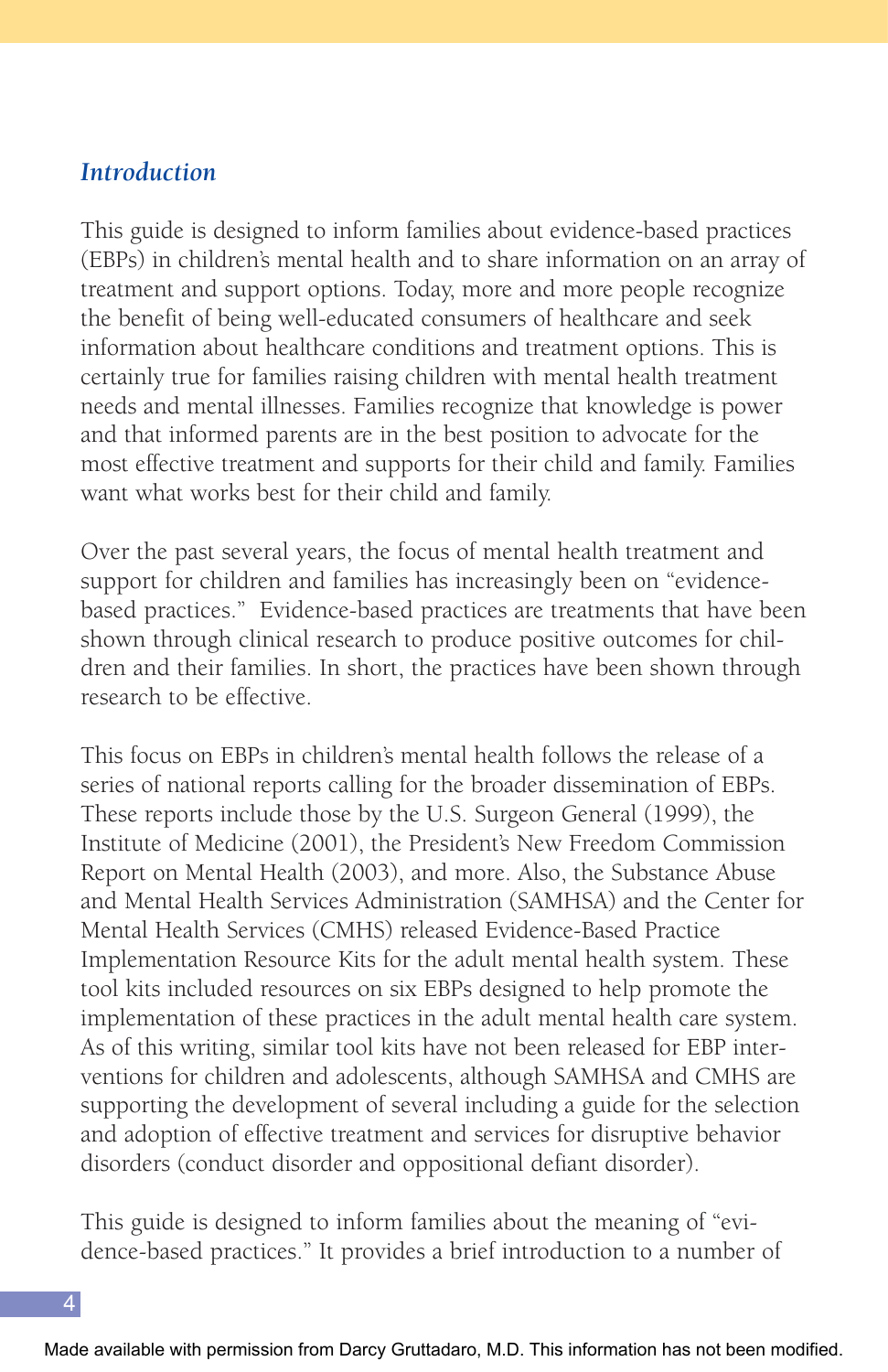effective mental health treatments and supports for children and their families. The guide does not include an exhaustive list of the EBPs that have been developed for children and their families. Instead, it highlights some of the interventions with strong research which may be more commonly available.

In this guide, families will find information designed to help them make more informed decisions about treatment and supports. They are encouraged to ask questions of their child's treating provider about recommended interventions. Families are also encouraged to learn more about what works for children and their families. The resource section at the end of the guide directs families to additional information about EBPs.

Although there is a growing emphasis on the use of EBPs, families must maintain their right to choose the most appropriate treatment that meets the unique needs of their child and family. Choice is necessary and highly valued by families because proposed EBP treatments may conflict with a family's beliefs, may have been tried and failed, or a family may know that a proposed treatment will not work for their child.

There is no substitute for a comprehensive evaluation and assessment to determine the individual needs of every child and family. This evaluation should include ruling out other medical conditions that may be causing challenging behaviors. This evaluation should look at all aspects of a child's life including functioning and relationships in school, with peers, and with family. An evaluation should lead to a choice of effective interventions that support a child's goals, build on strengths, and enhance problem-solving and coping skills. When a child requires mental health treatment, ideally a range of effective treatment options should be available.

One of the major goals of treatment is to get children back on track with their lives, returning them to the things they enjoy most and thrive on, such as sports, clubs, art, spending time with friends, and more.

Educated and informed families are in the best position to advocate for the most effective treatment and supports for their child. The goal is for family advocacy to lead to an improved quality of care, increased accountability, and ultimately better outcomes for children and their families.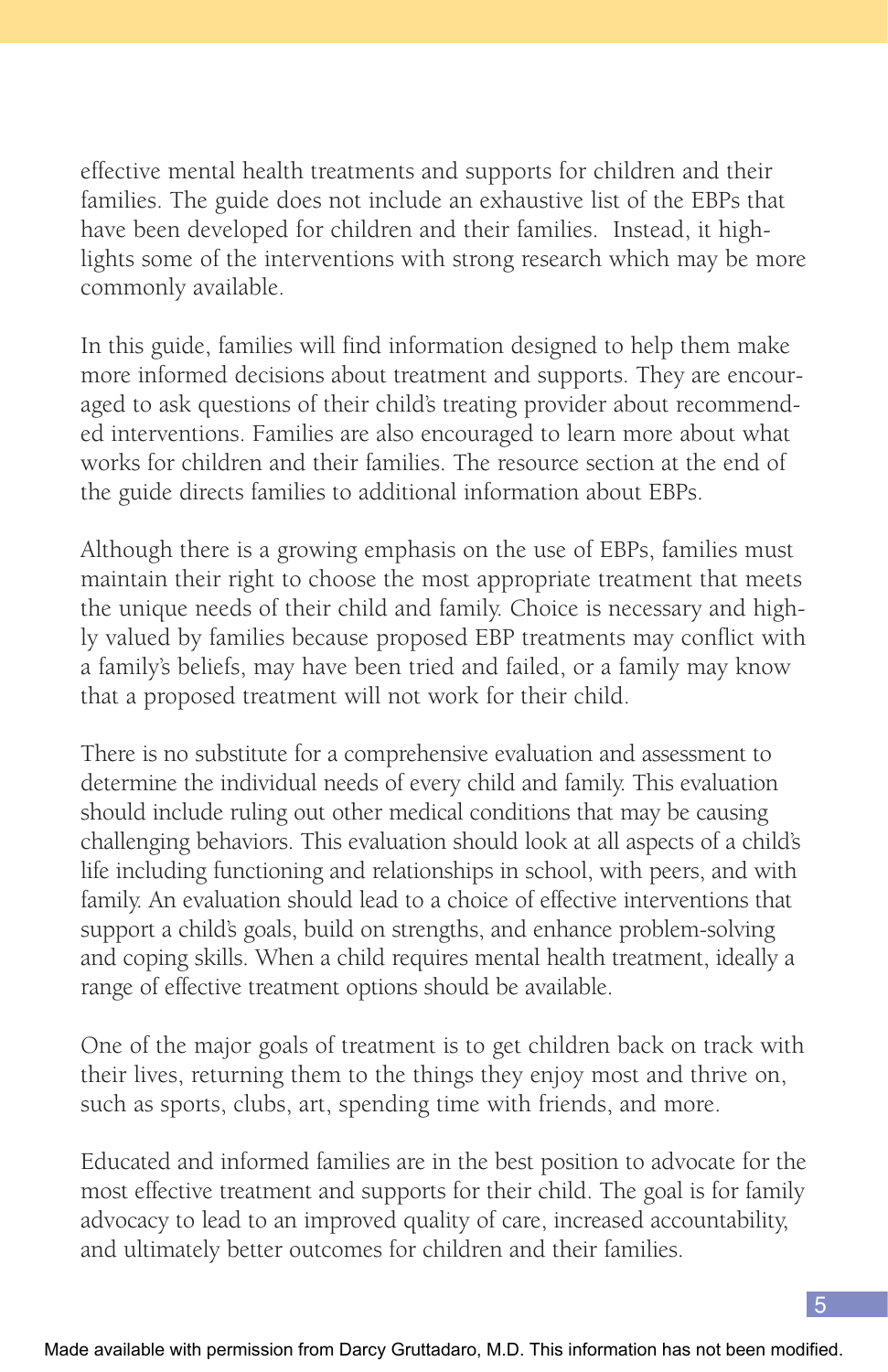## **What Are Evidence-Based Practices?**

To establish an evidence-base through research, a practice is evaluated using scientific methods that measure the impact of the practice on treatment outcomes.

When the term "evidence-based practice" is used to describe a treatment or service, it means that the treatment or service has been studied, usually in an academic or community setting, and has been shown to be effective, in repeated studies of the same practice and conducted by several investigative teams.

In a typical study, participants are assigned to one of two groups. One group receives the treatment that is being studied to better understand its effectiveness, while the second group does not receive that treatment, and may instead be given usual treatment, placed on a waitlist, or given an alternative treatment. The two groups are compared to see whether the outcomes for the group receiving the treatment being studied are better than the outcomes for the group that did not receive that treatment.

The studies typically use uniform training and a treatment manual to guide providers (psychiatrists, therapists, social workers, and other health care providers) in the treatment. They also provide supervision and oversight to help ensure that providers follow the treatment protocol or procedures.



Made available with permission from Darcy Gruttadaro, M.D. This information has not been modified.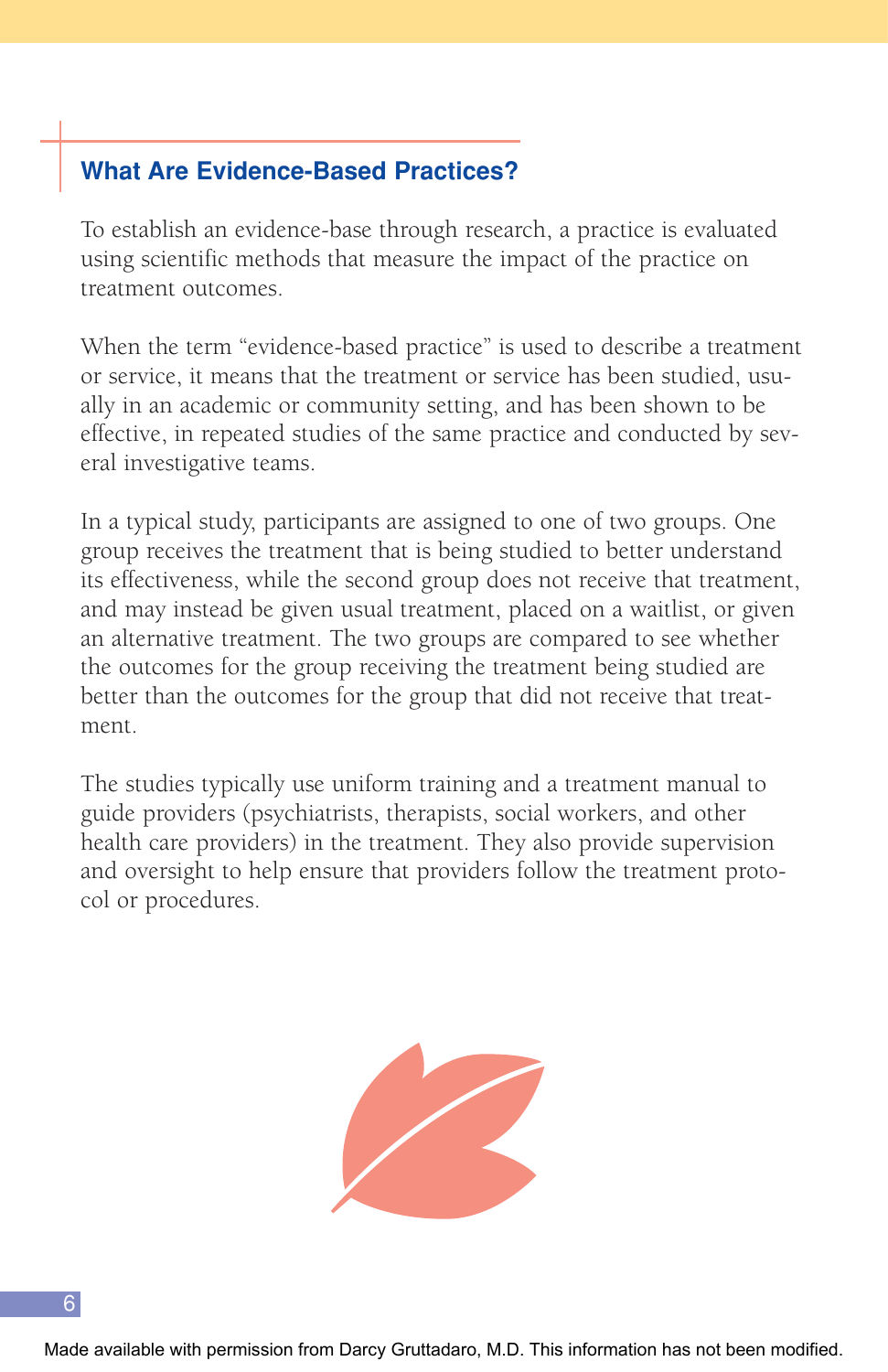In general, those treatments qualify as an EBP that produce positive outcomes in two or more studies and preferably conducted by more than one research group. The outcomes typically measured in studies include some combination of the following:

- 1. Symptom Reduction and Improved Functioning
	- Improved school attendance and performance;
	- Improved family and peer relationships;
	- Decreased involvement with law enforcement and the juvenile justice system;
	- Decreased rates of substance use and abuse; and
	- Reduction in self-harm and suicide related behaviors.

#### 2. Prevention of Deep End Service Use

• Decreased hospital admissions, institutional care, and other types of out-of-home placement.

#### **EBPs and Out-of-Home Placement**

Historically, the mental health field has developed an over-reliance on institutional settings for children and adolescents with mental health treatment needs. Many children and adolescents were removed from their homes because treatment providers believed that children were best served in alternative settings and away from their families.

Research advances in children's mental health have shown that many children and adolescents achieve better outcomes when treatment is delivered in their homes and communities. Clearly, the best place for a child to grow up is at home and with their families, whenever possible.

A number of recent studies have shown that many children and adolescents with mental illnesses continue to receive services in restrictive institutional settings, including residential treatment centers, group homes, and detention centers. Although there may be a need for out-ofhome placement in limited cases, use of institutional care is increased when intensive and effective services are not available in communities. Currently, there is an over-reliance on institutional care for mental health treatment in far too many communities. This issue has come to light as states increasingly focus policy and resources on increasing home and community-based EBPs.

7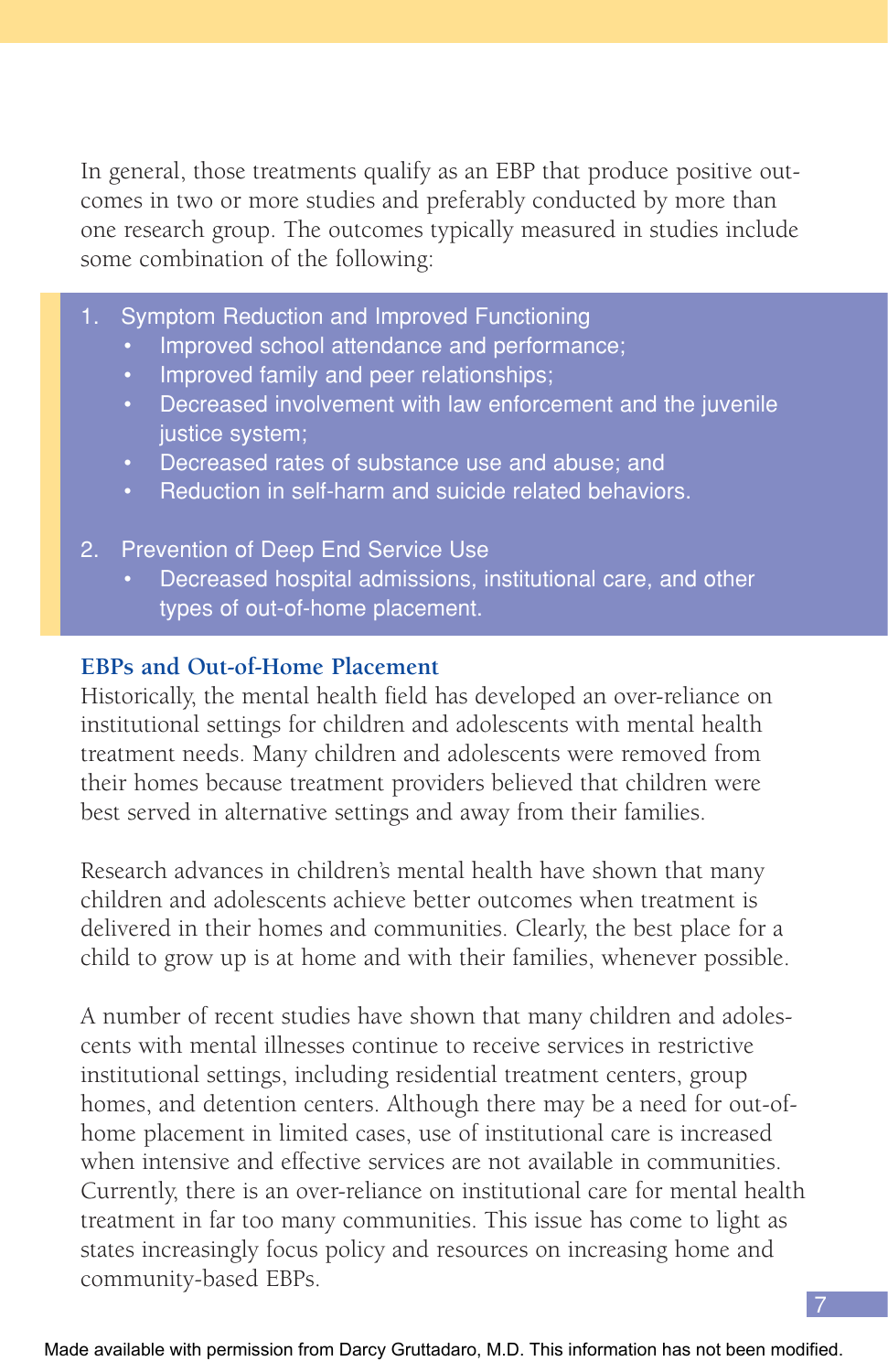Greater attention is being paid to the fact that institutional care is more costly than home and community-based services and limits the overall number of children that can be served. It is encouraging that states and communities are recognizing the need to develop a fuller array of effective home and community-based interventions for children and their families.

#### **Cautions About EBPs**

Much has been learned in the last decade about evidence-based practices in children's mental health and more remains to be done. First, the development of EBPs does not mean that these practices are widely available. There are many EBPs that are only available in a limited number of communities around the country. Many mental health providers have not been trained in EBPs and thus lack the training to provide these interventions for children and their families. Some providers also resist change in the way they practice, often believing that their clinical judgment, based on years of experience, produces the best outcomes for children. Families need to find providers that are open to change and willing to partner with them to provide the most effective and appropriate interventions.

Just because a child is receiving treatment that has not been recognized as an EBP, does not mean that the intervention will not be effective for the child. Many factors lead to successful service outcomes, and some of them can be difficult to evaluate. For example, the benefit of a strong therapeutic relationship between a provider, child, and family can be a factor leading to positive outcomes as long as the provider uses the skills necessary to change concerning behaviors. Families highly value mental health providers who respect the family's expertise about their child, and spend adequate time with the family through a thoughtful needs assessment and in developing and implementing an effective treatment plan. How these factors play into positive outcomes for the child and family can be hard to measure, but are important factors in positive change for the child.

Not all, but many EBPs have been studied in culturally and racially diverse communities. Consequently, the existing research base for some of the interventions in children's mental health does not address the effectiveness of the practices in all communities. Fortunately, more attention is being paid to the need to adapt EBPs, whenever possible, to bet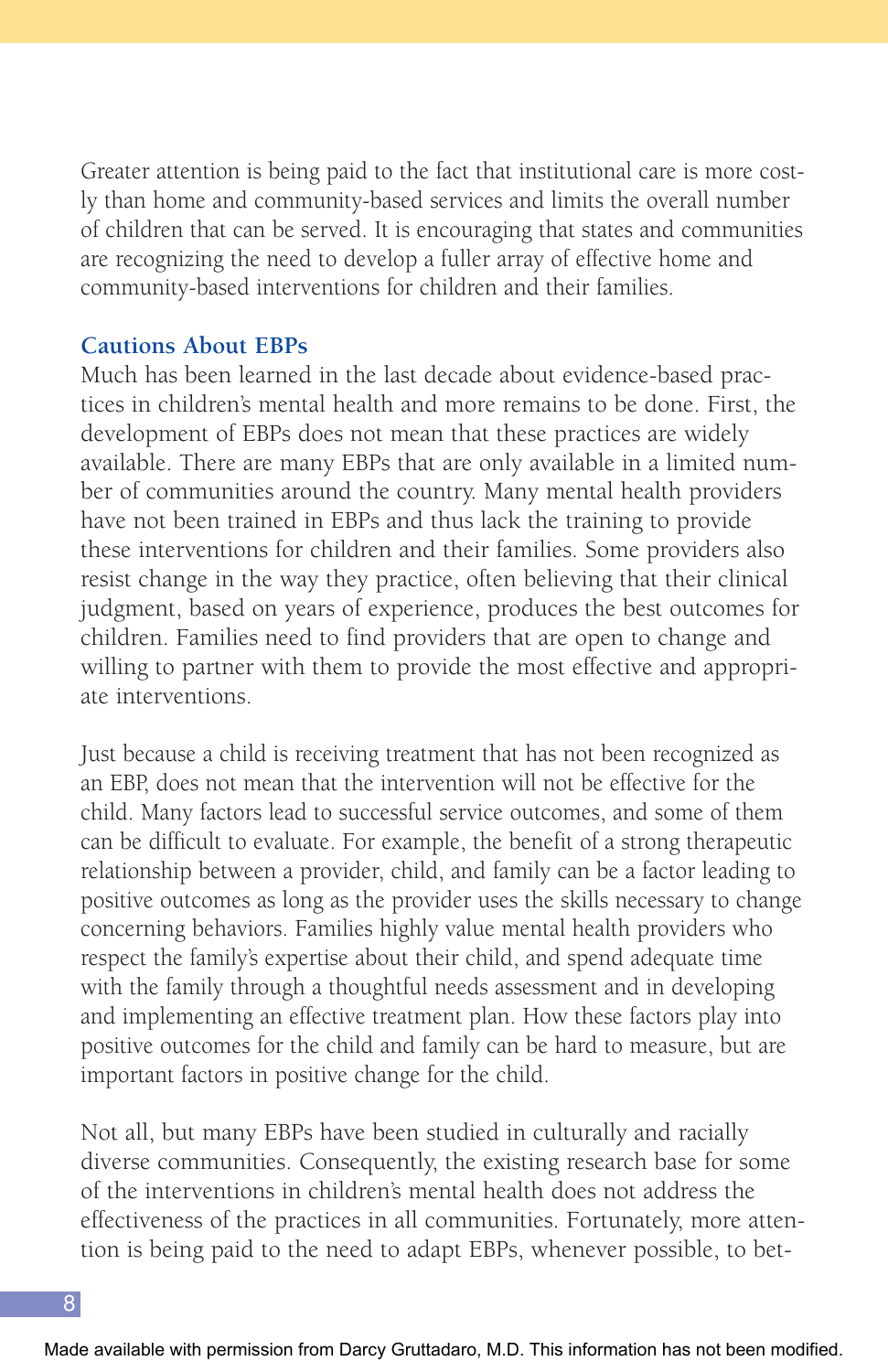ter meet the values, needs, and culture of children and families in diverse communities.

Co-occurring disorders are common in children and adolescents with mental illnesses. This is especially true for substance abuse disorders, attention deficit/hyperactivity disorder, conduct disorder, and oppositional defiant disorder. It is important for families to understand whether research supporting an EBP includes studies with children and adolescents with co-occurring disorders. If not, families may want to request several interventions which are likely to improve the outcomes for the disorders that are impacting their child.

Research gaps persist in effective treatment for a number of serious mental illnesses that impact the lives of children and adolescents, including bipolar disorder, early-onset schizophrenia, and eating disorders. There is limited research on child use of psychotropic medications, outside of research on the use of stimulants to treat attention deficit/hyperactivity disorder. Information about medications is included in this EBP guide, despite the limited research, which families may wish to consider when making decisions about the appropriateness of medication for their child.

The limited research that has been done on medications tends to focus on the short-term effects of medication, without examining the longterm safety and effectiveness of medications for children. Fortunately, the scientific understanding of medications continues to grow, with increased information about combining medication with other therapeutic interventions—often involving parents and families as co-therapists, to produce the best results. New research is being conducted so that more EBPs will be available to treat early-onset mental illnesses.

Unfortunately, there is currently not a central clearinghouse or single resource for families to access to learn more about EBPs in children's mental health and the availability of those EBPs in communities. The growing interest in EBPs led the Substance Abuse and Mental Health Services Administration (SAMHSA) to develop NREPP, a national database of interventions for the prevention and treatment of mental health and substance abuse disorders. The resource section of this guide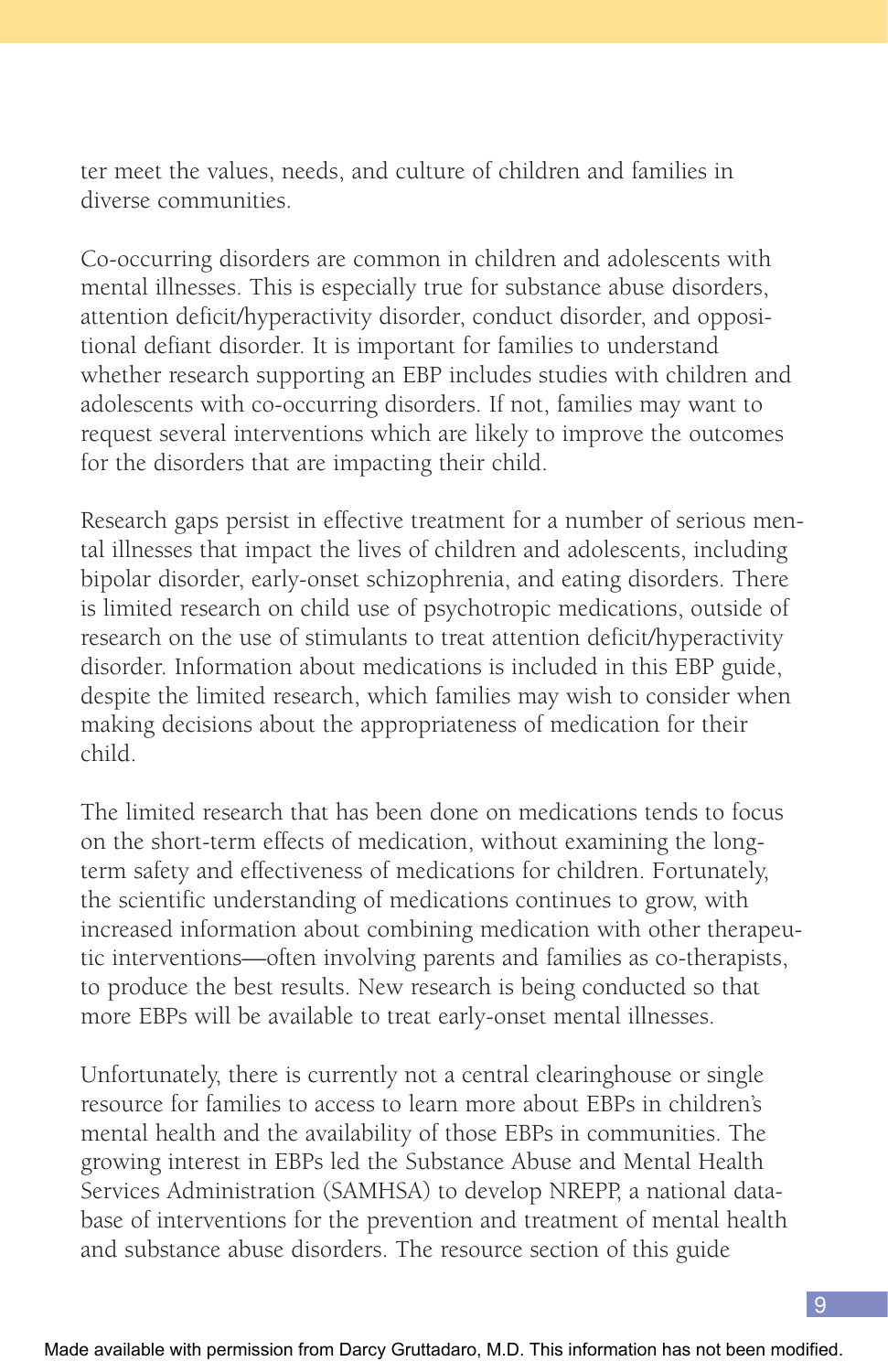includes the Web site address for NREPP and many other resources on EBPs that may be of interest to families.

The broader implementation of EBPs in children's mental health holds real promise for improving the quality of care provided to children and their families. It also promises to increase accountability in service delivery and to improve treatment outcomes. Families, as mental health consumers, are in a key position to advocate for the broader availability of EBPs as part of a comprehensive array of available treatment in their communities. There is great value in families continuing to learn more about effective treatment in children's mental health.

Made available with permission from Darcy Gruttadaro, M.D. This information has not been modified.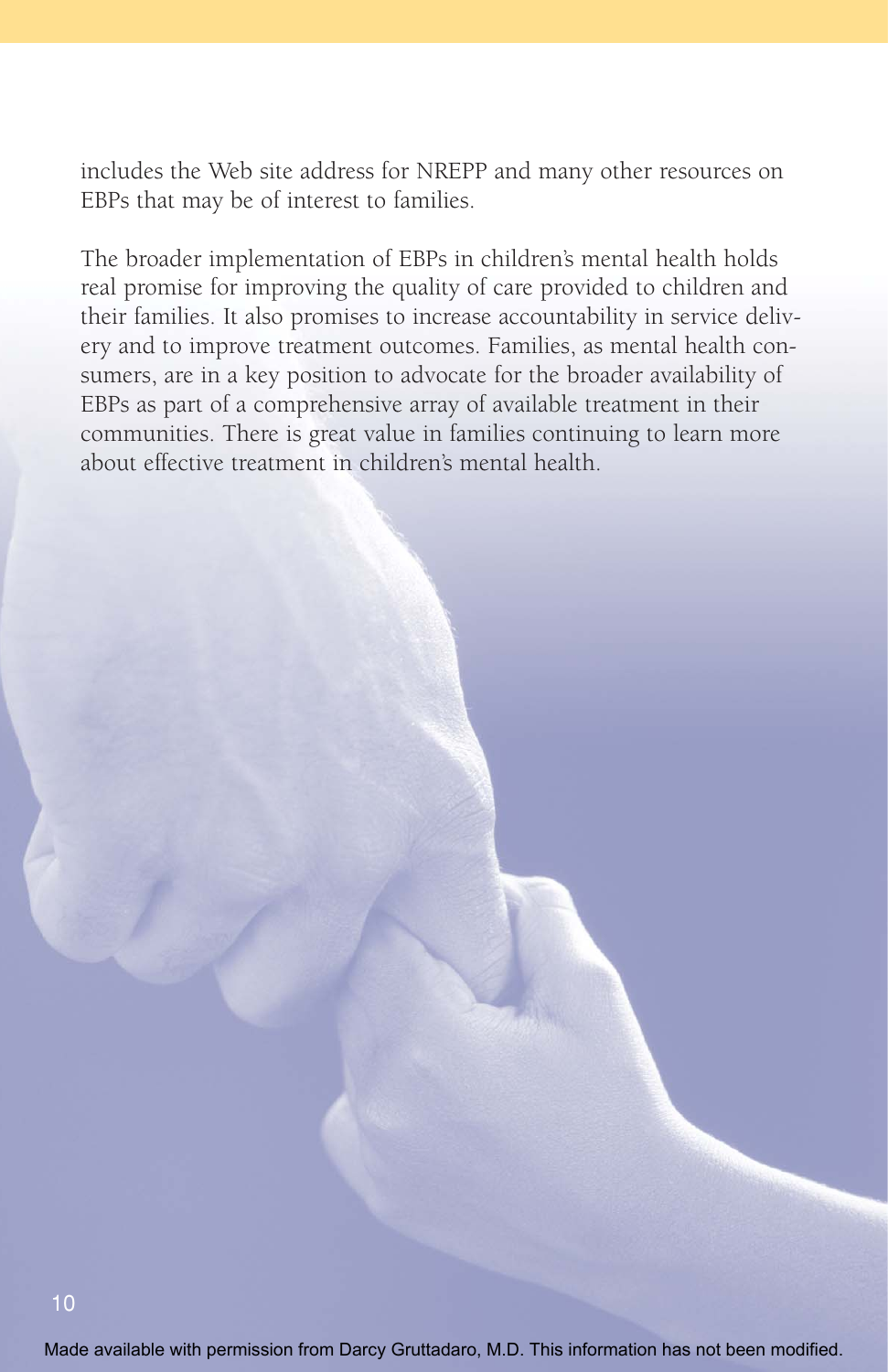## **How To Talk with Providers About Treatment Choices and Evidence-Based Practices**

Families are encouraged to ask questions of their child's clinician about recommended treatment. They are encouraged to bring a notebook with questions that they would like answered and to record answers to their questions. Families are also encouraged to share their values and preferences with treatment providers.

#### **Important Questions**

- Why are you recommending this treatment and what are the alternative treatments, if any?
- What is the goal of the treatment being recommended and will it help us get the outcomes that we want? (Share the outcomes you want, such as improved school attendance and performance, less child and family distress, improved behavior and relationships with family and peers, improved functioning, and others.)
- How will we know if we are reaching our treatment goals?
- How does the recommended treatment promote my child's strengths, capabilities, and interests?
- What are the risks and benefits associated with the recommended treatment?
- How does the recommended treatment work and what is involved?
- Is there research or evidence to support the use of this treatment? If so, are you following a manual that describes how it works?
- Is there research showing that the recommended treatment works for families like ours? Tell us about the research supporting the recommended treatment.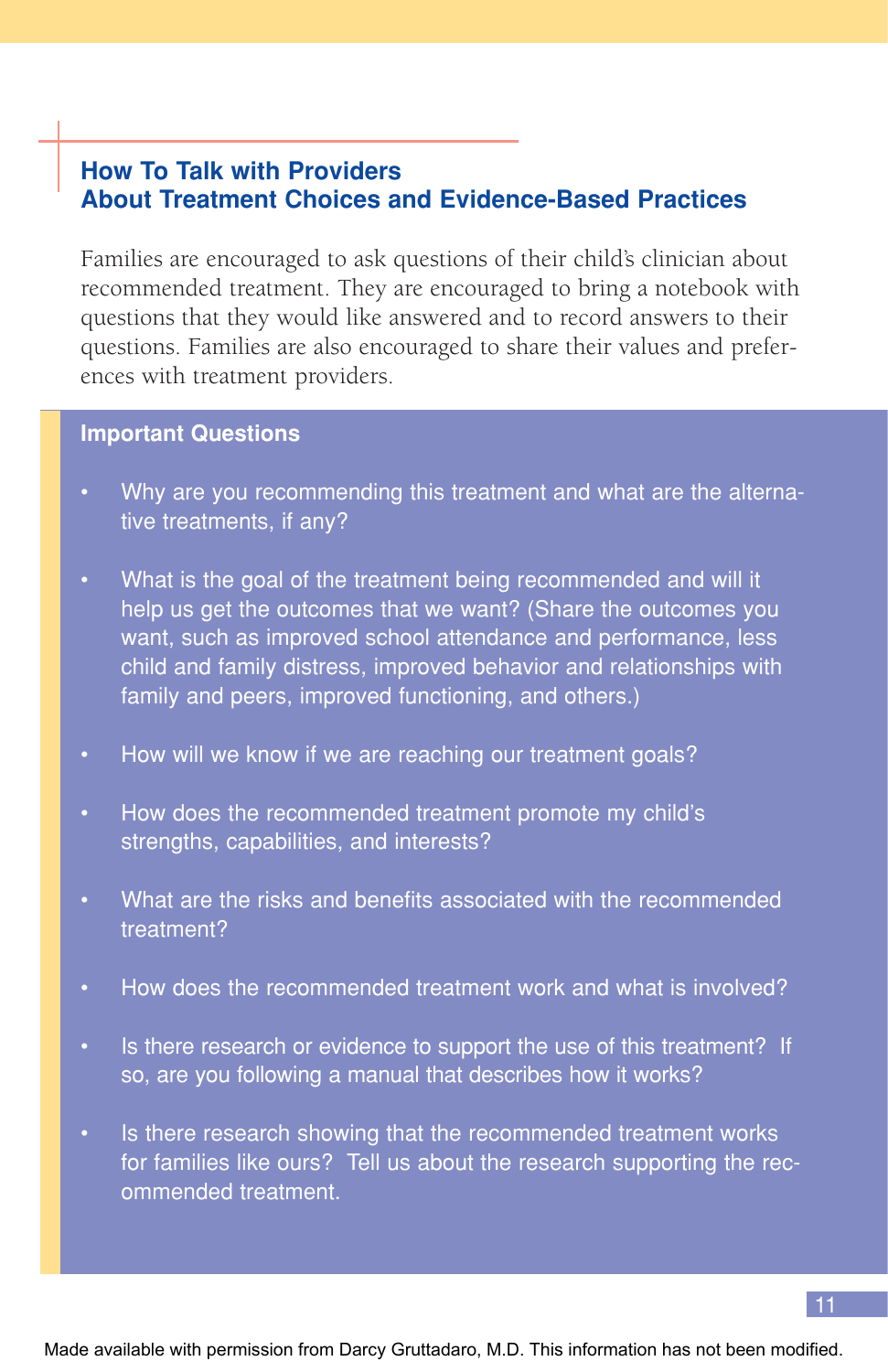- What training and experience do you have with the recommended treatment?
- If you are not recommending an evidence or research-supported treatment, why not?
- How will our family be involved in the recommended treatment and how can we best support the treatment?
- What changes can we expect to see and how long will it take before we see these changes?
- How do we measure and monitor progress?
- What should we do if problems get worse or we do not see an improvement?
- How do we reach you after hours or in an emergency, and if we cannot reach you, will someone else from your office be available. If so, who?
- Is the recommended treatment covered by our insurance and what is the cost?

#### **Medications**

- Are there psychosocial interventions that might be tried before medication is used, or effectively used in combination with medication, which may help to lower the required medication dose?
- Does research support the use of the recommended medication for a child that is my child's age and with similar needs?
- How does medication fit within the overall treatment plan and how will we coordinate with other treatment, such as therapy, school behavior plans, and more?

Made available with permission from Darcy Gruttadaro, M.D. This information has not been modified.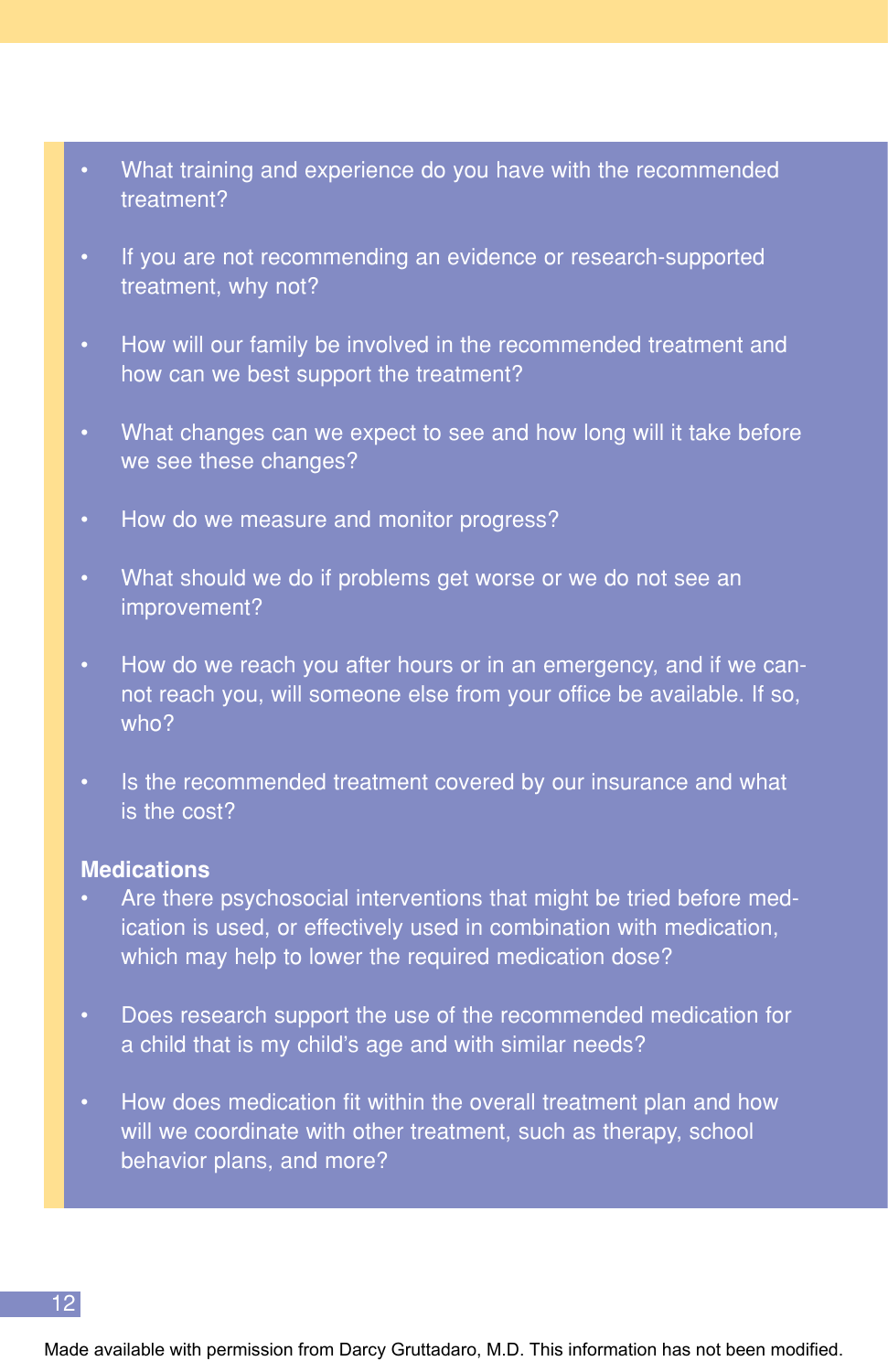- What should we be looking for in changes in behavior, changes in symptoms, and who should we contact with questions about these changes and the medication?
- What are the potential risks and benefits of the medication and other treatment options, and what are the potential side effects?
- How will our family, our child, and the treating provider monitor progress, behavior changes, symptoms, and safety concerns? (Close monitoring is critical with all medications at all times, however, it is especially important when medication is started and when dosages are changed.)
- How will we know when it is time to talk about stopping medication treatment and what steps need to be taken before the medication is stopped?
- How can we best develop a clear communication plan between our family and the treating providers (therapist and psychiatrist) to ensure open lines of communication?
- What if my child has a crisis and is hospitalized? Who can we contact in your office, especially if someone want to change medications?



Made available with permission from Darcy Gruttadaro, M.D. This information has not been modified.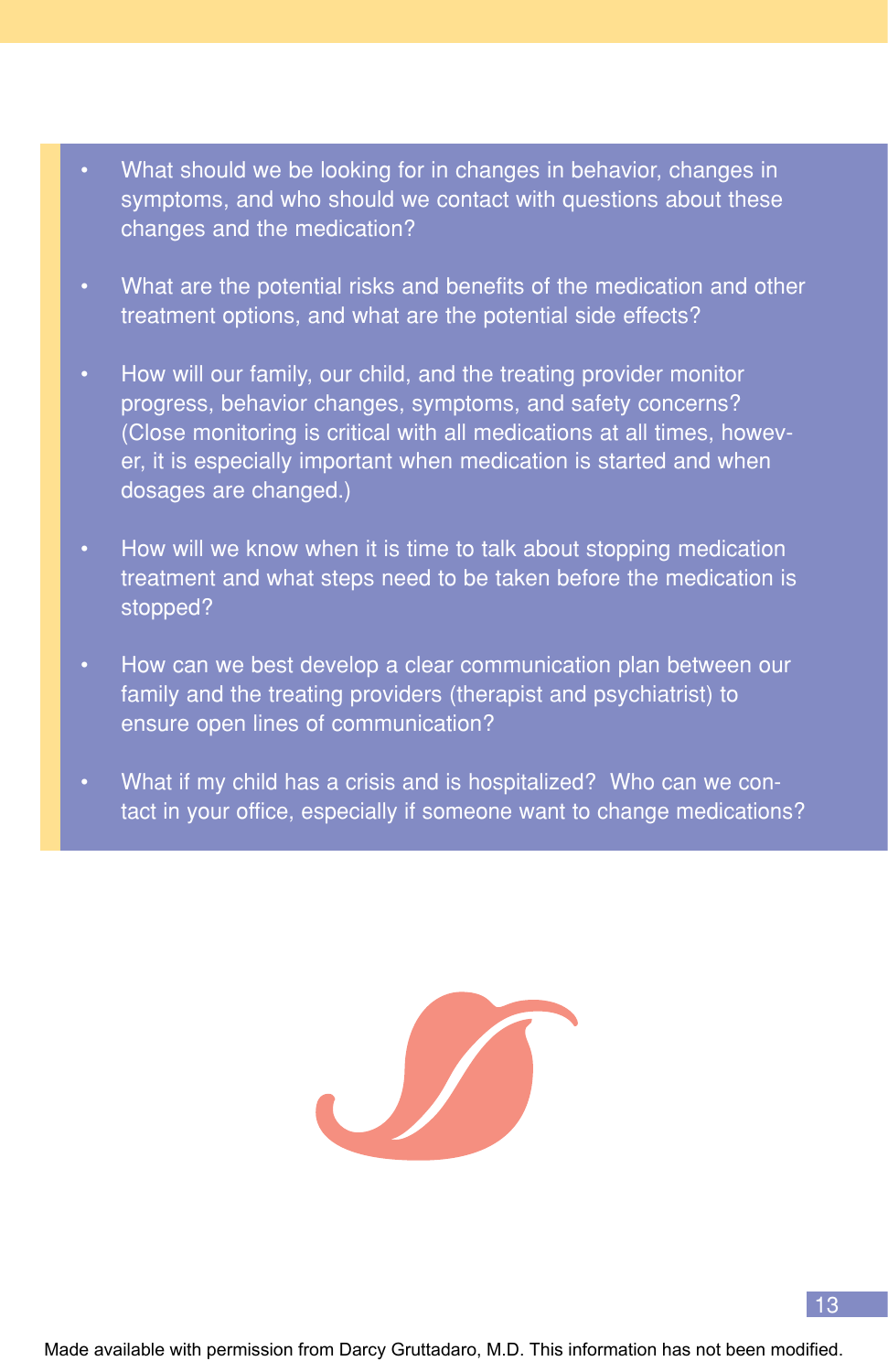## **What Are Current Evidence-Based Practices in Children's Mental Health?**

There are a number of psychosocial interventions that have been shown to be effective for children and their families. There are also medications, often used in combination with psychosocial interventions, which are commonly prescribed for children and adolescents with mental illnesses. This guide includes a partial list of psychosocial EBPs in children's mental health that have a solid research base. The appropriateness of an evidence-based practice for a child depends on the child's age and unique needs.

The chart that follows provides families with a quick reference for evidence-based psychosocial interventions by diagnosis for children and adolescents. It also lists the medications commonly prescribed for children and adolescents with mental illness by diagnosis.

Made available with permission from Darcy Gruttadaro, M.D. This information has not been modified.

14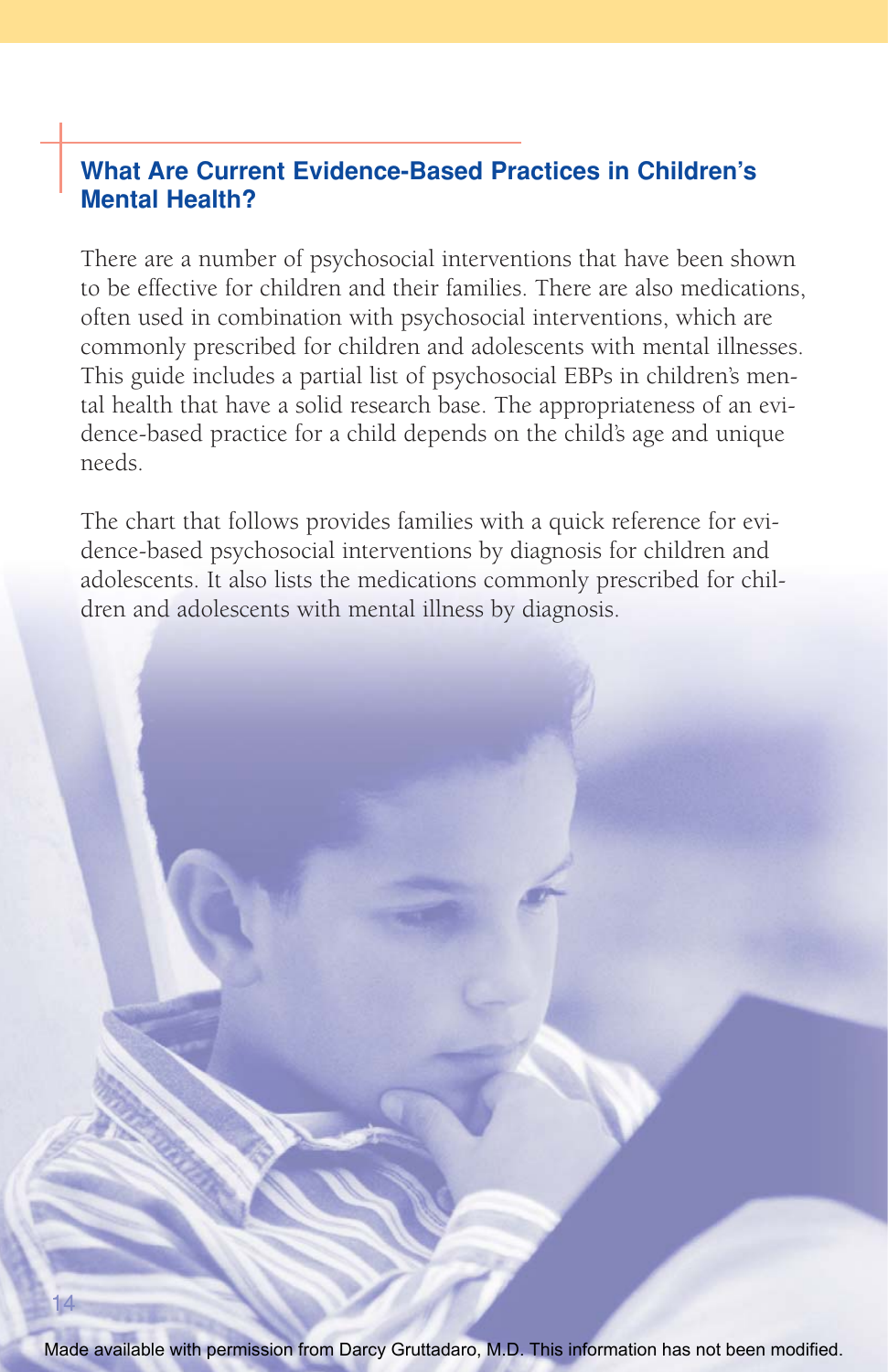| Diagnosis                       |                        | Child & Adolescent Mental Health Treatments<br>Evidence-Based Psychosocial Interventions                                                                                                       | *Psychopharmacology                                                                              |
|---------------------------------|------------------------|------------------------------------------------------------------------------------------------------------------------------------------------------------------------------------------------|--------------------------------------------------------------------------------------------------|
| Anxiety                         | Ages $9-18$            | Cognitive Behavioral Therapy (CBT)                                                                                                                                                             | ** Antidepressant medication (Selective Serotonin Reuptake                                       |
|                                 | Ages 3-13<br>Ages 3-17 | Exposure Therapy<br>Modeling Therapy                                                                                                                                                           | Inhibitors-SSRIs); Benzodiazepines (no controlled evi-<br>dence, but used in clinical practice)  |
| Attention Deficit Hyperactivity | Ages 3-12              | Behavior Therapy (in home and in school)                                                                                                                                                       | Stimulant and non-stimulant (Strattera) medications.                                             |
| Disorder (ADHD)                 | Ages 3-16              | Parent Management Training                                                                                                                                                                     | (FDA requires a patient medication guide alerting<br>consumers of possible serious side effects. |
|                                 |                        | The combination of behavior therapy and medication is often most effective in treating ADHD.                                                                                                   |                                                                                                  |
| Autism                          | Ages 3-13              | Behavior Therapy                                                                                                                                                                               | Antipsychotic medication has been shown to reduce                                                |
|                                 | Ages 3-13              | Individual and family therapies that target                                                                                                                                                    | aggression                                                                                       |
|                                 |                        | communication skills, interaction skills, and<br>behavior modification.                                                                                                                        |                                                                                                  |
| <b>Bipolar Disorder</b>         |                        | No controlled studies of psychosocial interventions for youth with bipolar                                                                                                                     | Mood stabilizers (Lithium and Valproate-an anti-convulsant                                       |
|                                 |                        | disorder have been done. However behavior therapy, family education,                                                                                                                           | medication); Atypical antipsychotic medication; and other                                        |
|                                 |                        | and support benefit youth and families and improve relationships,                                                                                                                              | medications may be appropriate.                                                                  |
|                                 |                        | communication, and coping skills.                                                                                                                                                              |                                                                                                  |
| Conduct Disorder/Oppositiona    | Ages 3-15              | Parent Training (multiple EBPs for different age groups)                                                                                                                                       | Antipsychotic medication & mood stabilizers.                                                     |
| Defiant Disorder (CD/ODD)       | Ages 9-15              | Anger Coping Therapy (targets skill development in school)                                                                                                                                     | (CD and ODD often co-occur with other mental illnesses                                           |
|                                 | Ages 6-17              | Brief Strategic Family Therapy (BSFT                                                                                                                                                           | so other medications may be appropriate.                                                         |
|                                 | Ages 13-16             | Functional Family Therapy (FFT                                                                                                                                                                 |                                                                                                  |
|                                 | Ages 9-18              | Treatment Foster Care (TFC)                                                                                                                                                                    |                                                                                                  |
|                                 | Ages 12-17             | Multisystemic Therapy (MST)                                                                                                                                                                    |                                                                                                  |
|                                 | Ages 12-17             | Mentoring                                                                                                                                                                                      |                                                                                                  |
|                                 | Ages 9-18              | CBT                                                                                                                                                                                            |                                                                                                  |
| Depression                      | Ages 9-18              | CBT                                                                                                                                                                                            | ** Antidepressant medication (SSRIs)                                                             |
|                                 | Ages 11-18             | Relaxation Therapy                                                                                                                                                                             |                                                                                                  |
|                                 | Ages 12-18             | Interpersonal Therapy (IPT)                                                                                                                                                                    |                                                                                                  |
|                                 | Ages 12-18             | Family Education and Support                                                                                                                                                                   |                                                                                                  |
|                                 |                        | The combination of CBT and medication is often most effective in treating major depression.                                                                                                    |                                                                                                  |
| Schizophrenia                   |                        | No controlled studies of psychosocial interventions for youth with                                                                                                                             | Antipsychotic medication                                                                         |
|                                 |                        | schizophrenia have been done. However behavior therapy, family                                                                                                                                 |                                                                                                  |
|                                 |                        | education, and support benefit youth and families and improve                                                                                                                                  |                                                                                                  |
|                                 |                        | elationships, communication, and coping skills.                                                                                                                                                |                                                                                                  |
|                                 |                        | Information in the chart is based on reviews by Burns, Chorpita, Chambless and Halloran, Hoagwood, Jensen, Weisz, and the authors of the Guide.                                                |                                                                                                  |
| * Generally, there is limited   |                        | research on children's medication use, but more research exists on the utilization of ADHD medication.                                                                                         |                                                                                                  |
|                                 |                        | ** The Food and Drug Administration (FDA) has issued a "black box" warning about the increased risk of suicidal thoughts and behaviors in youth being treated with antidepressant medications. |                                                                                                  |

Made available with permission from Darcy Gruttadaro, M.D. This information has not been modified.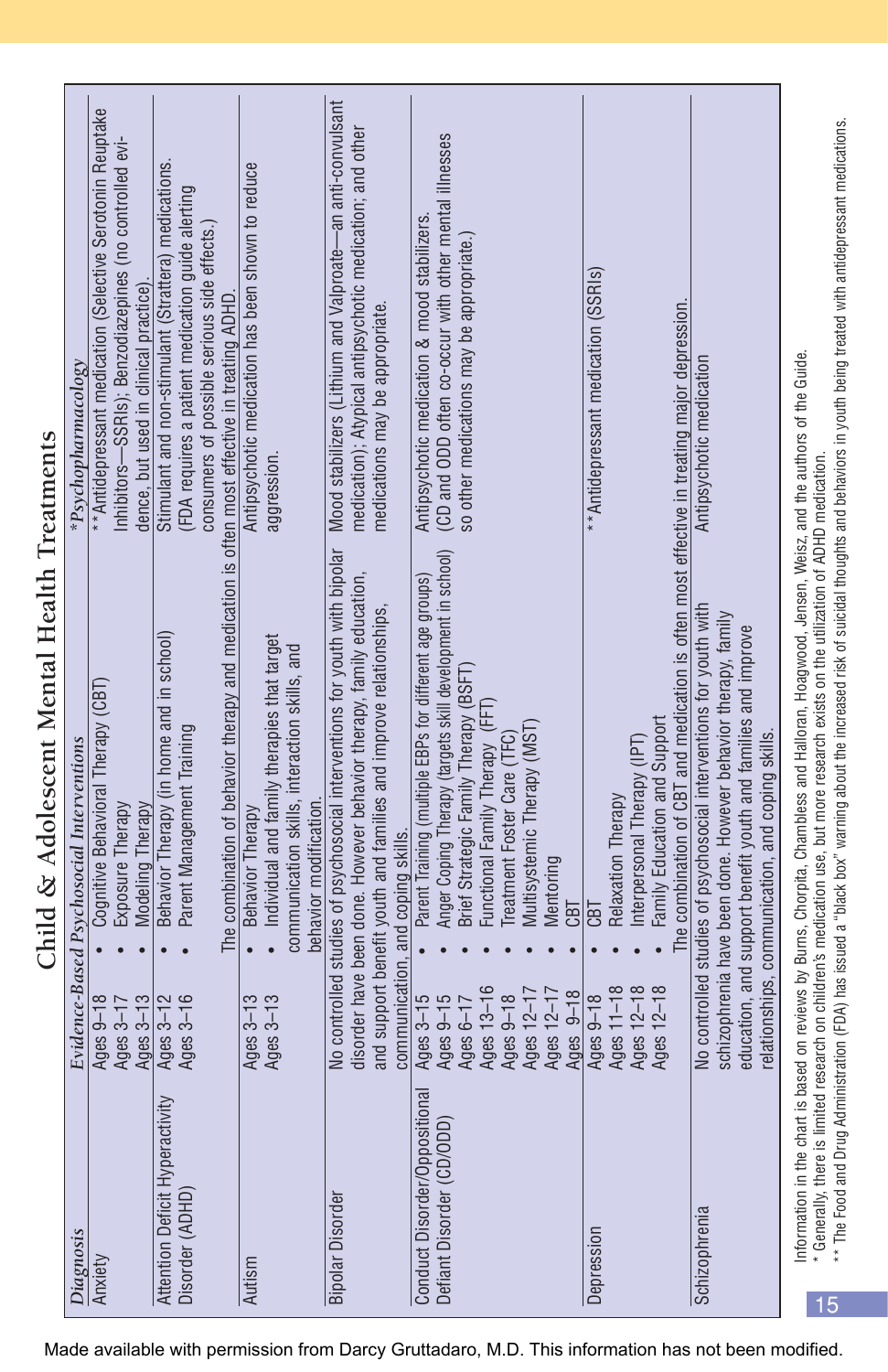## **Evidence-Based Psychosocial Interventions**

The psychosocial evidence-based interventions are described below in three categories. The first category includes interventions that bring together the parent and therapist, child and therapist, and/or child and teacher. The second category includes family interventions consisting of family therapy, parent training, family education and support. The third category, intensive home and community-based interventions, consists of a wide array of interventions for youth with significant functional impairment who may be at risk of out-of-home placement.

## **Bringing Family, Child, Provider, and/or Teacher Together**

There are many types of psychosocial interventions that are currently used to treat children and adolescents with mental illnesses. A number of these approaches are behavioral and are designed to help families and school professionals better intervene to reduce troublesome behaviors and develop positive strategies to change those behaviors.

The success of psychosocial treatment often depends on the therapeutic bond formed between the provider, child, and family. The type of therapy provided often also depends on the provider's training and clinical experience. Unfortunately, not enough mental health and primary care providers are trained in psychosocial EBPs.

Research shows that the combination of psychosocial treatment and medication sometimes produces the best results for children and adolescents living with mental illnesses. In some cases, a psychosocial treatment may help to reduce the amount of medication that is required for a child. Families should talk with their child's treating provider about the appropriateness and effectiveness of combining psychosocial treatment with medication.

Psychosocial treatment often provides children and adolescents with strategies and skills to better cope with the symptoms of the illness. Many of the psychosocial EBPs rely on parent participation and recognize that parents are valuable partners in effective treatment and services.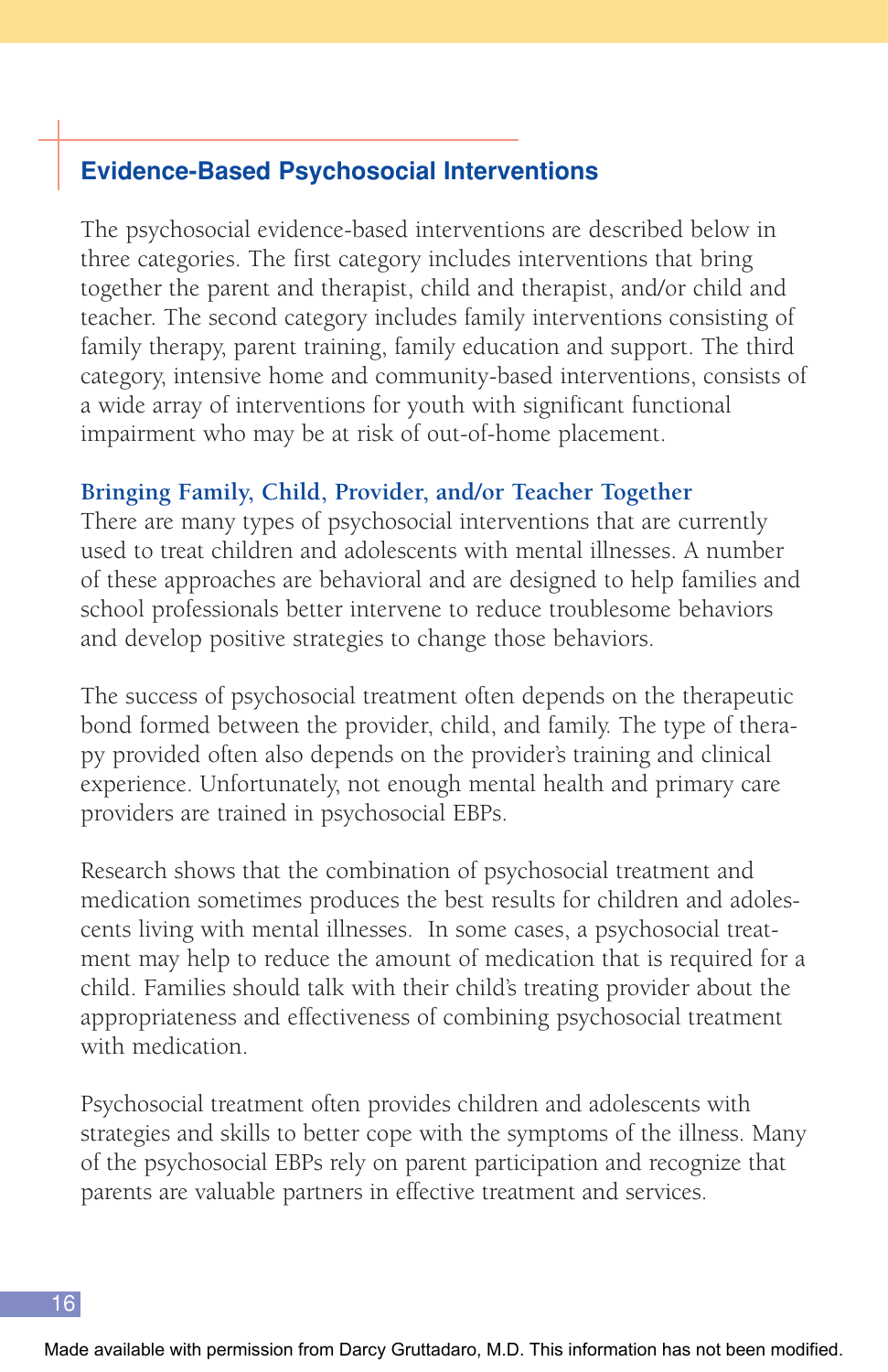The interventions included below have an evidence base to support their effectiveness with children and their families. Research has shown that these interventions are effective for children and adolescents with one or more of the following mental illnesses: anxiety, attention deficit/hyperactivity disorder, depression, oppositional defiant disorder, conduct disorder, trauma, and substance abuse/dependency disorders. Most of the psychosocial interventions included below have not been evaluated or specifically developed for children and adolescents with bipolar disorder and schizophrenia, an exception is limited research on family psychoeducation for children and adolescents with bipolar disorder.

#### **Cognitive Behavioral Therapy (CBT)**

*Description of Intervention:* CBT teaches youth how to notice, take account of, and ultimately change their thinking and behaviors that impact their feelings. In CBT, youth examine and interrupt automatic negative thoughts that they may have that make them draw negative and inappropriate conclusions about themselves and others. CBT helps a young person learn that thoughts cause feelings, which often influence behavior.

The therapy targets and works to stop negative thoughts. For example, if an adolescent did poorly on a test and is thinking, "I'm dumb and worthless"—CBT helps that young person identify how to think and act more positively to perform better on the test, rather than focusing on negative thoughts about him or herself.

CBT helps children and adolescents to improve their coping and problem-solving skills. It also encourages them to increase their involvement in enjoyable and healthy activities.

Those participating in CBT are typically given homework with the expectation that the child is working outside of the office. Family involvement in CBT includes parents reinforcing more sensible and positive thoughts and helping the child practice this new way of thinking outside of the clinician's office.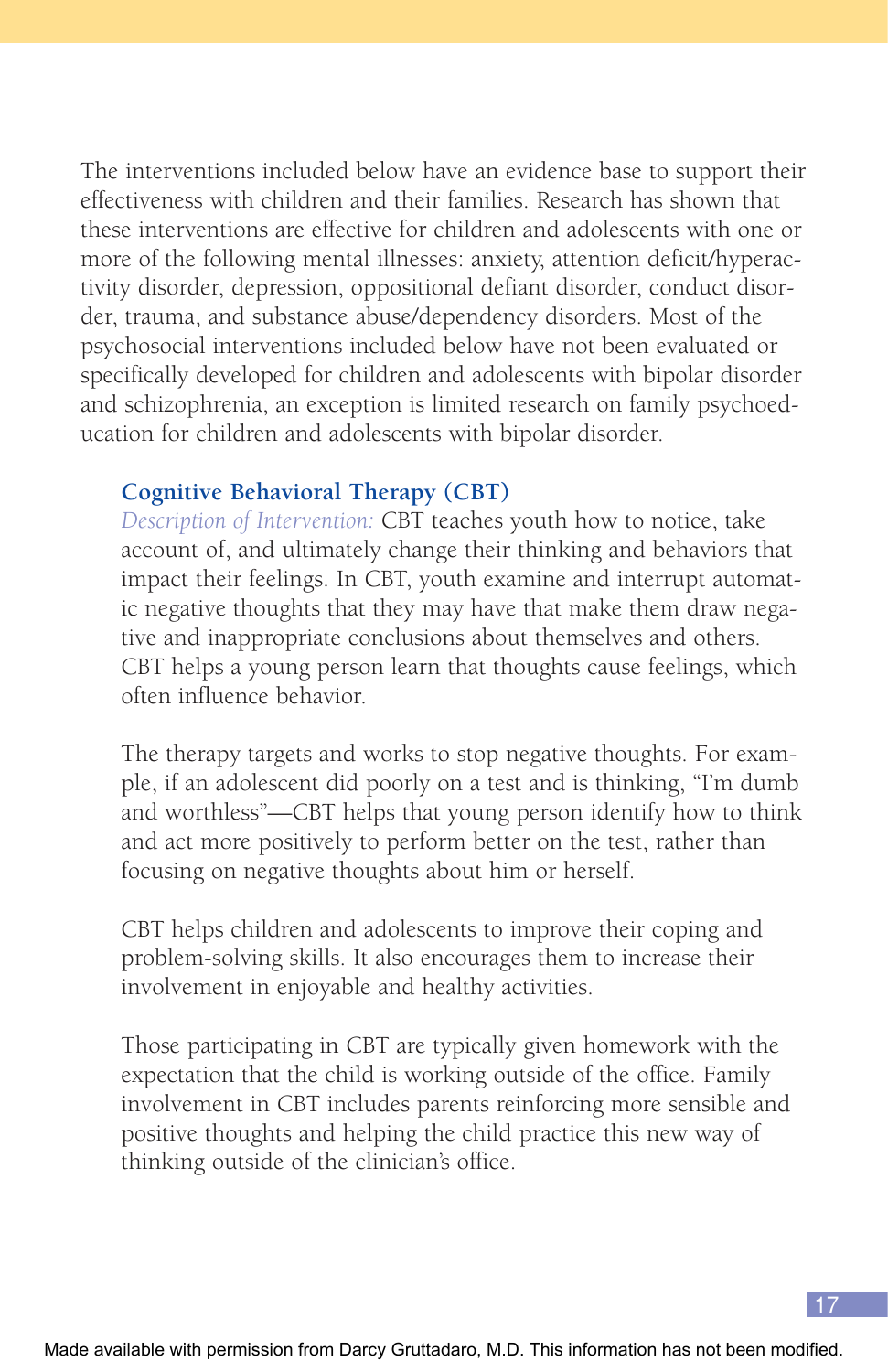*Average Length of Treatment:* 12 to 16 weeks, with a 60–90 minute session each week.

*Effective For:* Anxiety, Depression, Oppositional Defiant Disorder, Conduct Disorder, and Trauma.

#### **Exposure Therapy**

*Description of Intervention:* Exposure therapy educates and teaches children and adolescents about how to manage fears and worries to reduce their distress. The child is gradually exposed to threatening situations, thoughts, or memories that make the child excessively anxious or worried.

For example, with a child that has an extreme fear of attending school, the therapist might appropriately walk with the child to school and each time get closer and closer to the school, until they eventually enter the school. The therapist gently, persistently, and gradually exposes the child to the situation that causes the extreme fear. During this time, the therapist talks with the child about his or her fear and anxiety and provides therapeutic support.

In exposure therapy, the therapist offers the child replacement strategies to reduce anxiety and fear (such as deep breathing, exercise, and talking) with the expectation that the fear will be reduced and ultimately eliminated.

Exposure therapy helps the child to cope with extreme fears and worrisome situations rather than avoiding them, helps to eliminate distressful thoughts, nightmares, problems focusing, attention, irritability, and anger.

*Average Length of Treatment:* 7 to 15, 90-minute sessions (depending on the severity of the symptoms).

*Effective For:* Anxiety Disorders, more specifically phobias.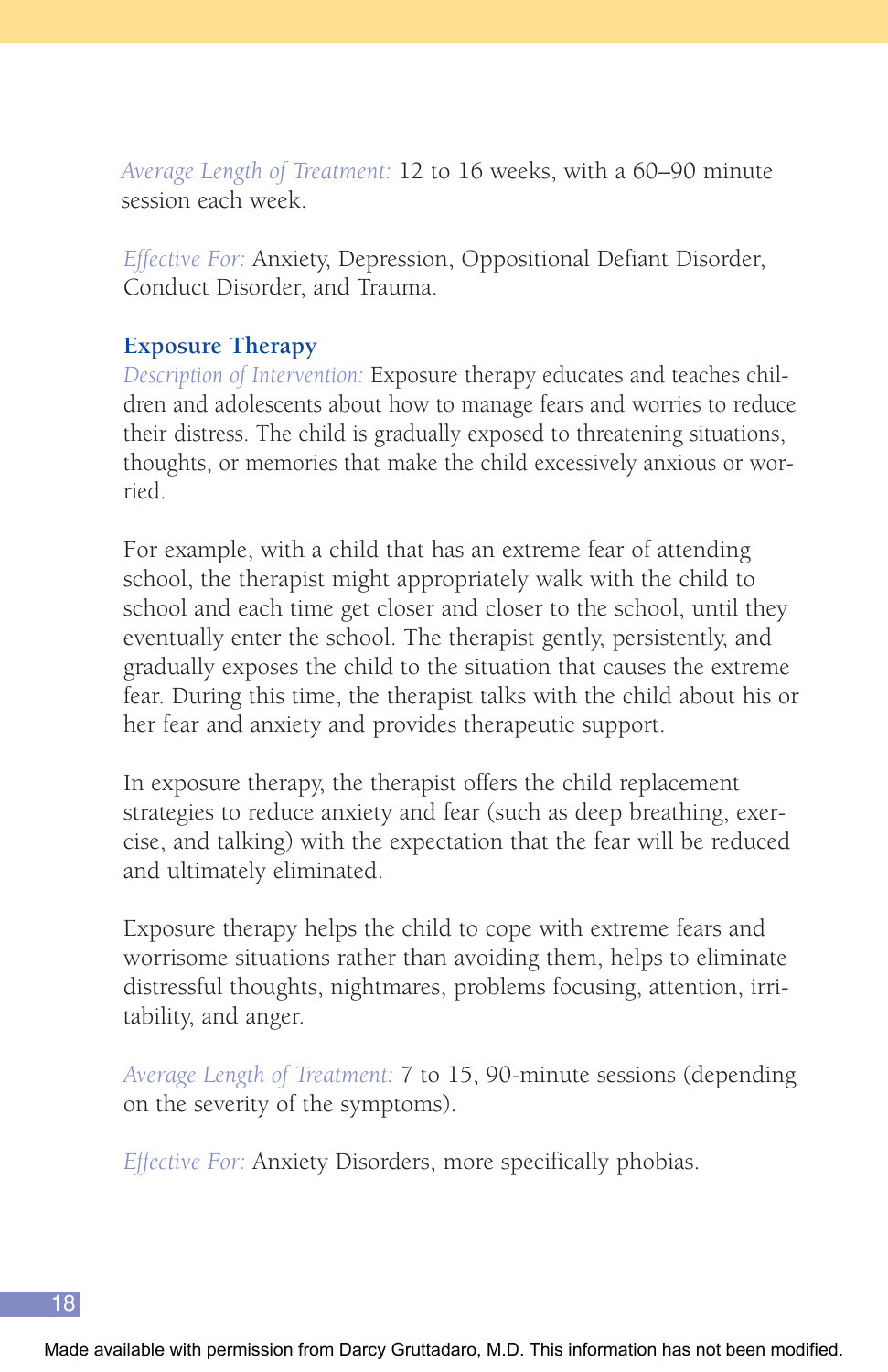## **Interpersonal Therapy (IPT)**

*Description of Intervention:* IPT is designed for adolescents with depression. It examines relationships and transitions for adolescents, and how they affect a youth's thinking and feeling. IPT focuses on the adolescent and helps them manage major changes in their lives, such as divorce and significant loss, including the death of a loved one. In IPT, a therapist examines one or more of four areas that commonly contribute to a young person's serious distress:

- Role transition and changes in role identity—an example may be when an adolescent is asked to leave a sport's team or becomes pregnant;
- Role dispute and authority conflicts—an example may be when a parent insists that a young person complete homework and that person wants to do something else;
- Grief and loss—may be related to divorce or the death of a loved one; and
- Interpersonal conflict and peer relationships.

In IPT, the therapist helps the adolescent evaluate his or her relationships and interactions with others. This is an effective form of therapy, however, few providers are trained in IPT so it may be challenging for families to access IPT treatment for their child.

Studies show that IPT reduces depression in youth and improves social and problem-solving skills.

*Average Length of Treatment:* Approximately 12 weeks, with weekly face-to-face sessions and with regular telephone contact.

*Effective For:* Depression.

#### **Behavior Therapy**

*Description of Intervention:* Behavior therapy helps a child or adolescent change negative behaviors and improve behaviors in school, at home, and with peers through a reward and consequence system. In behavior therapy, goals are set for the child and small rewards are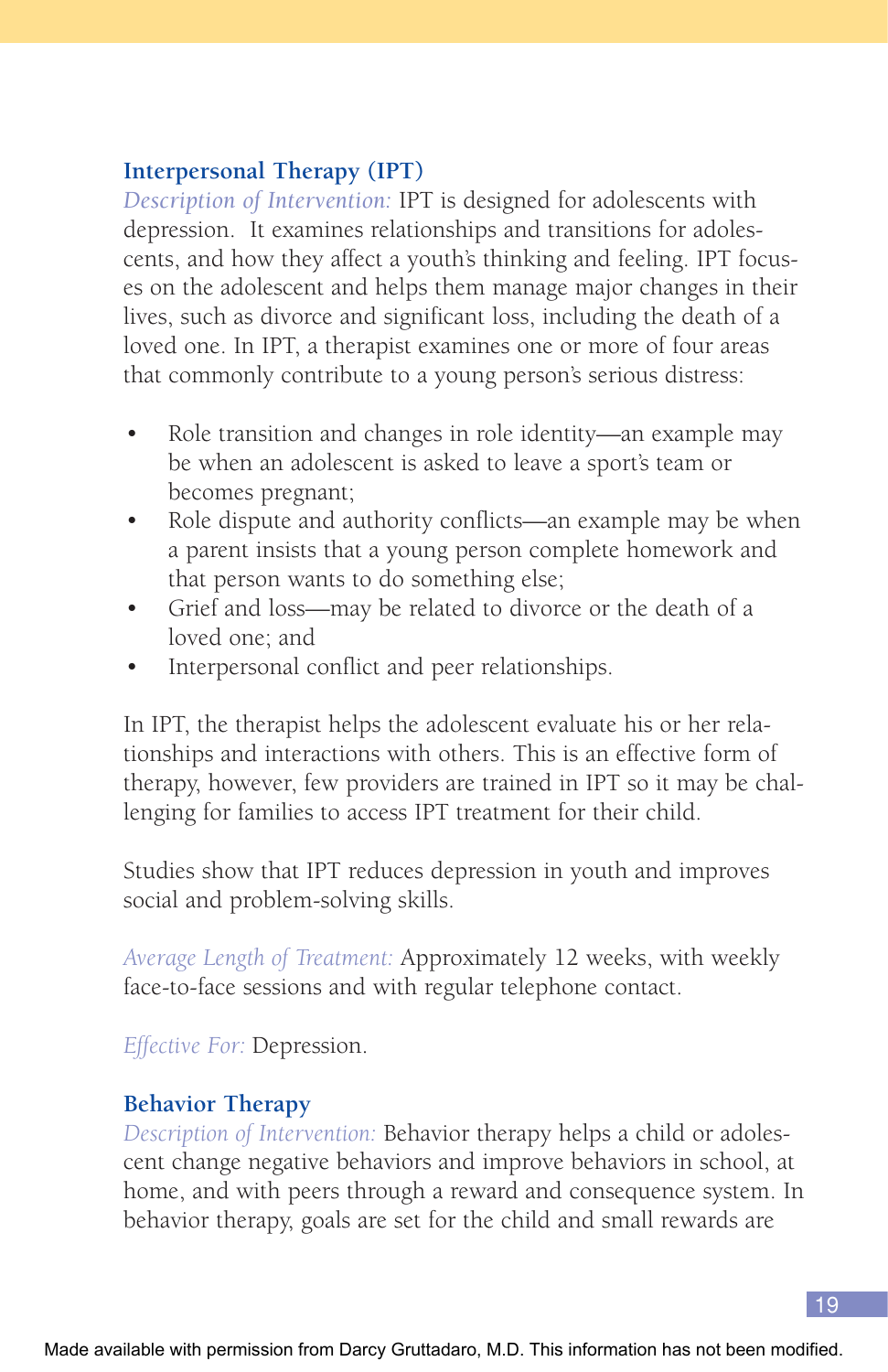earned for positive behavior. Children may also lose privileges or be put in time-out for a brief period for failing to meet expectations, although the primary therapeutic focus is on reinforcing positive behavior by rewarding the young person with gold stars, extra computer time, and other earned privileges.

For children with attention deficit/hyperactivity disorder, some simple behavioral interventions at home might include setting and maintaining a consistent daily schedule and routine for the child. This includes a schedule for homework, playtime, meals, and sleep. The schedule should be posted and clearly visible to help the child succeed. Everyday items that a child uses—such as clothing, a book bag, lunch, and others—are organized in a way that helps the child meet his or her goals and achieve success. At school, behavioral interventions might include developing a daily report card to provide the student with regular feed back and using a point or token system to reward positive behaviors.

Families play an essential role in developing goals for their child and in administering the reward and consequence system. In behavior therapy, the parents function as a co-therapist by carrying out the behavior management plan that is developed by the parents and therapist. The behavior therapy targets the child by helping parents and teachers apply skills that will benefit the child, including those related to communication, conflict reduction, ignoring some behaviors, and rewarding others.

There are a number of effective behavioral interventions for children and adolescents.

*Average Length of Treatment:* Depends on the unique needs of the child, may be ongoing.

*Effective For:* Attention Deficit/Hyperactivity Disorder, Oppositional Defiant Disorder, Conduct Disorder, and Autism.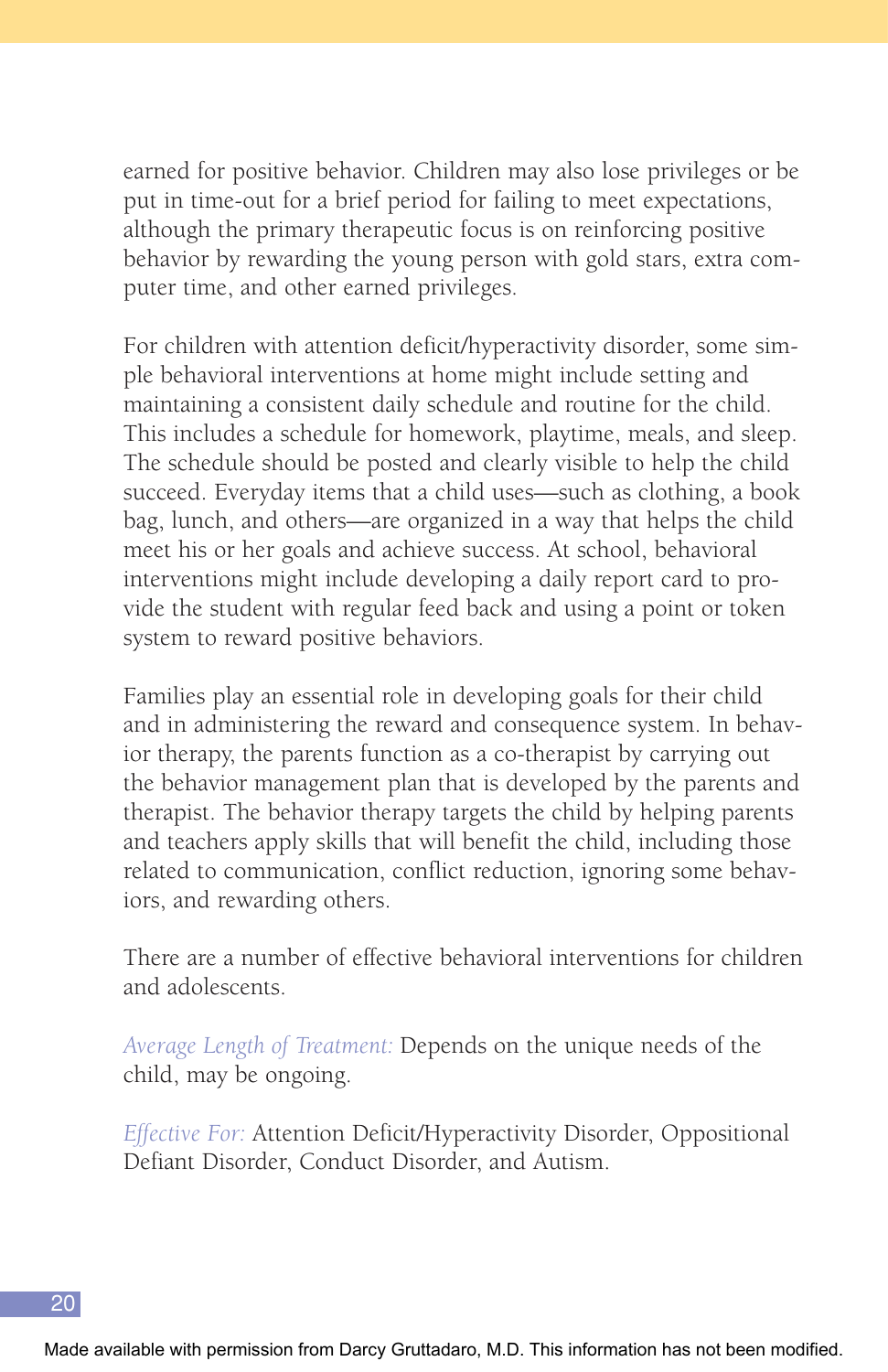## **Family Interventions—Family Therapy, Parent Training, and Family Education and Support**

Evidence-based family interventions include family therapy, parent training, family education and support. These interventions recognize the important role of families in helping a child who is struggling with mental health disorders, substance use, and disruptive behaviors. Familybased treatments involve parents and caregivers as essential partners and recognize that they need special skills to address their child's challenging emotions and behaviors. The following are evidence-based family interventions.

#### **Brief Strategic Family Therapy (BSFT)**

*Description of Intervention:* BSFT focuses on improving the interactions between the family and the child. This intervention creates a positive relationship between a counselor and the whole family by looking at family strengths and conflicts in interactions between family members. This allows the counselor and family to develop and implement strategies that build on family strengths to correct problems. Therapeutic strategies include building conflict resolution skills, providing parent coaching and guidance, and improving family interactions to reduce problem behaviors.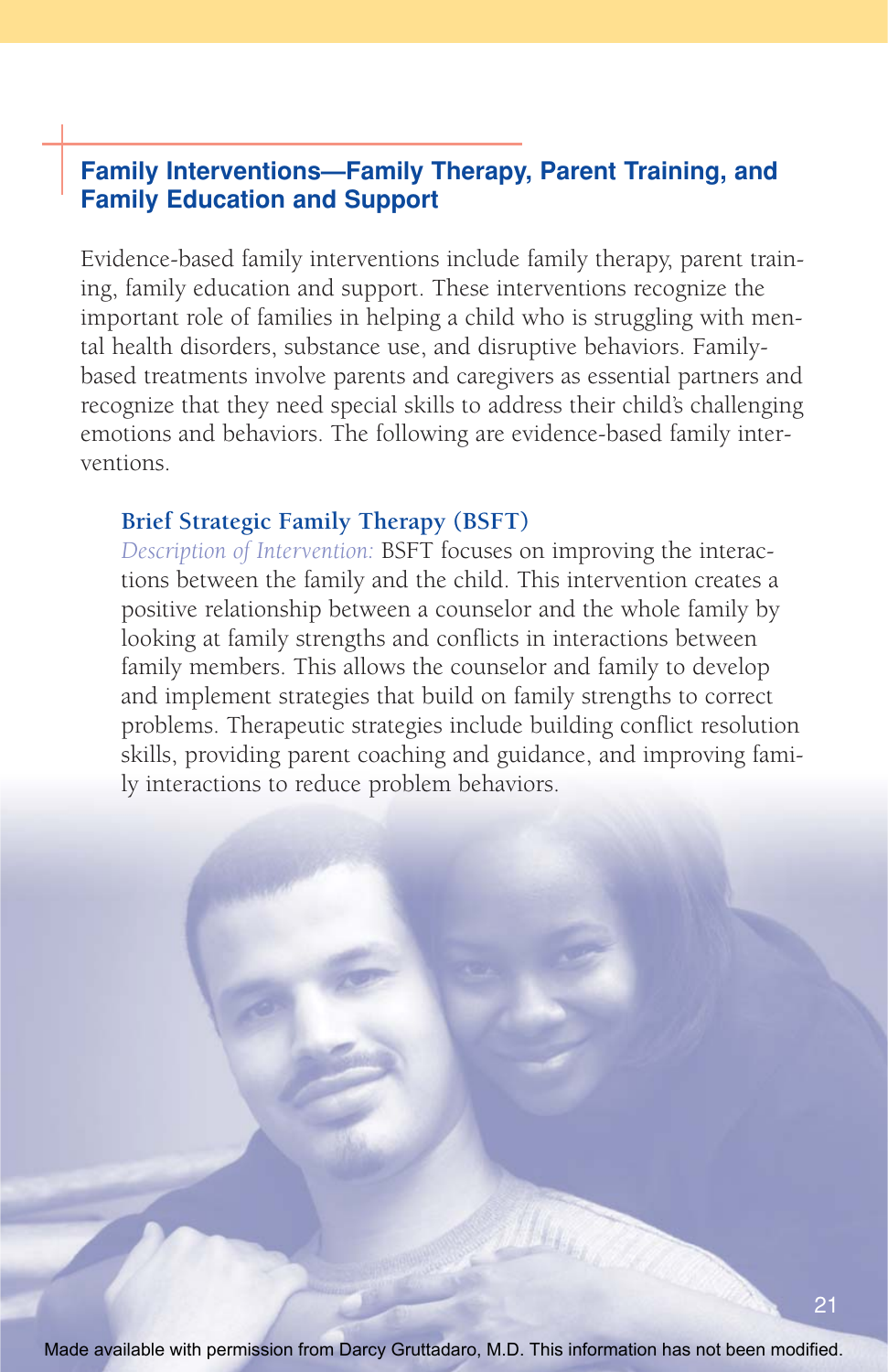BSFT focuses on family interactions by identifying who was involved in a conflict, when it occurred, who responded to whom, and what preceded and followed the conflict. It does not look simply at what was said, rather at the process of the interaction. BSFT can be done in a community clinic, agency setting, or in a family's home.

BSFT was developed at the Spanish Family Guidance Center in the Center for Family Studies at the University of Miami and has been tested and shown to be effective with Latino and African American youth and their families.

*Average Length of Treatment:* 12 to 15 sessions over 3 months, with 60–90 minute sessions.

*Effective For:* Oppositional Defiant Disorder, Conduct Disorder, and Substance Abuse Disorder.

## **Functional Family Therapy (FFT)**

*Description of Intervention:* FFT is a family-focused therapy designed to engage families to decrease the intense negativity in their lives that may include mental illness in a child or parent, school drop out, and substance use. FFT works to motivate youth and families to change behavior. The behavior change comes through skill training in family communication, promoting positive parenting, problemsolving, and conflict management skills.

FFT helps to increase a family's capacity to use community resources such as schools, case managers, and other child-serving professionals, to support change from multiple systems, and to prevent relapse.

FFT has been a cost-effective alternative for youth involved in the juvenile justice system. It is less costly than restrictive juvenile detention and residential treatment and produces significantly better outcomes in family interaction, reducing recidivism, and improving a young person's functioning.

Several states are engaged in statewide implementation of FFT for youth involved with the juvenile justice system, including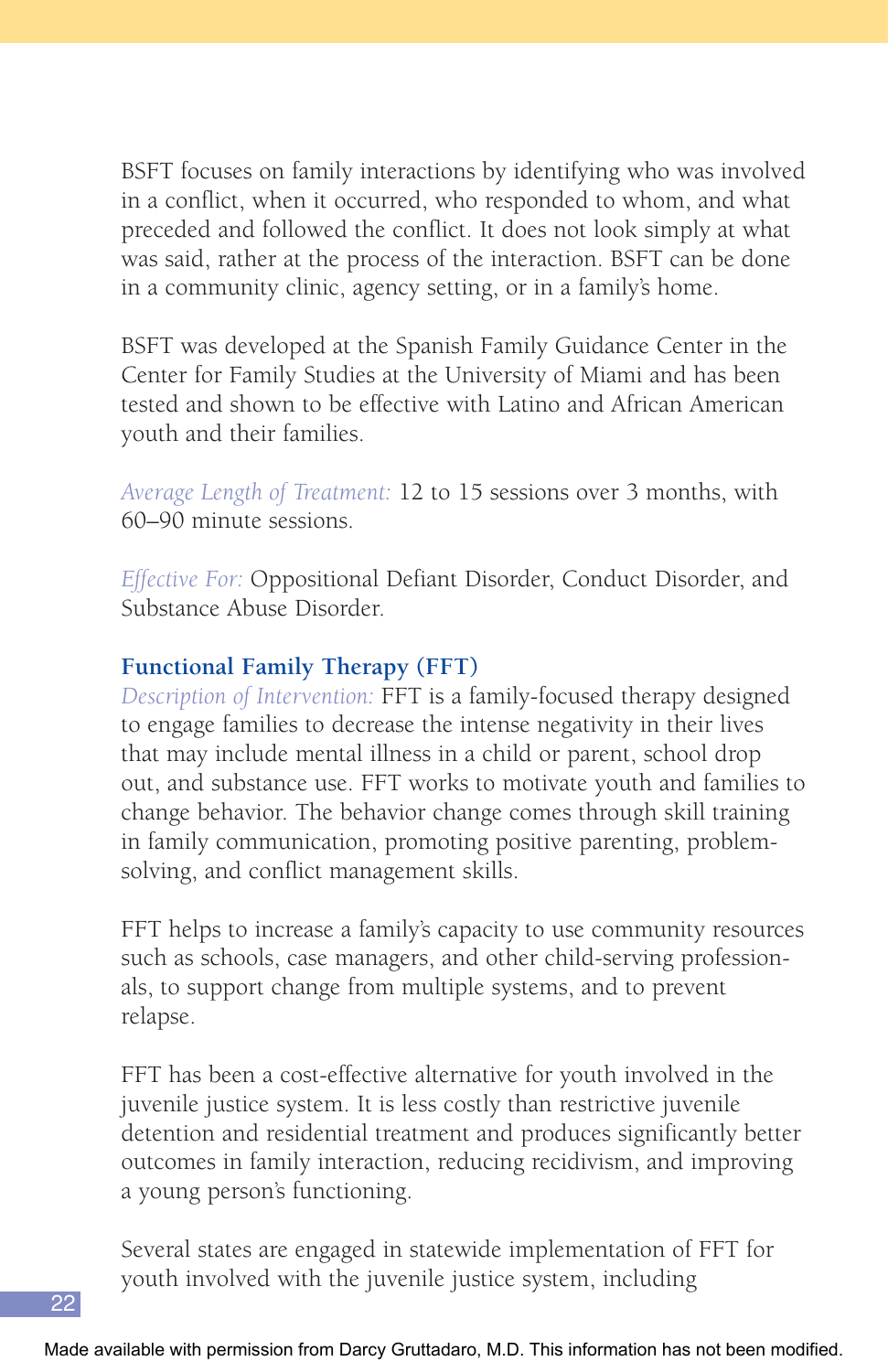Washington, New York, and Michigan. FFT can be delivered in the home, as outpatient therapy in a clinic, or in a juvenile justice facility.

*Average Length of Treatment:* 8 to 12 one-hour sessions, with up to 30 sessions for more serious cases.

*Effective For:* Oppositional Defiant Disorder, Conduct Disorder, and Substance Abuse Disorder.

#### **Parent Management Training (PMT)**

*Description of Intervention:* PMT is designed to help parents develop effective child behavior management skills, often for children that have difficult and disruptive behaviors. In PMT, therapists work directly with parents to help them acquire effective skills to use with their child.

Parents are taught how to effectively set limits, enforce consequences, reinforce positive behaviors, and enhance behaviors at home and in school. The training programs are individualized for the unique needs of each family. Therapists maintain close telephone contact with families between sessions to help reinforce the skills they have learned, and to be informed about progress and problems that may have arisen. Children and adolescents learn new skills through PMT that help improve their behavior and relationships at home and in school.

*Average Length of Intervention:* 4 to 6 months, may vary with the severity of need.

*Effective For:* Attention Deficit/Hyperactivity Disorder, Oppositional Defiant Disorder, and Conduct Disorder.

#### **Parent-Child Interaction Therapy (PCIT)**

*Description of Intervention:* PCIT focuses on the child and parent. There are two phases to PCIT, one that is child-directed and one that is parent-directed. Both phases are taught in play situations. Parents are observed by a therapist and taught skills to better address their child's challenging and disruptive behaviors.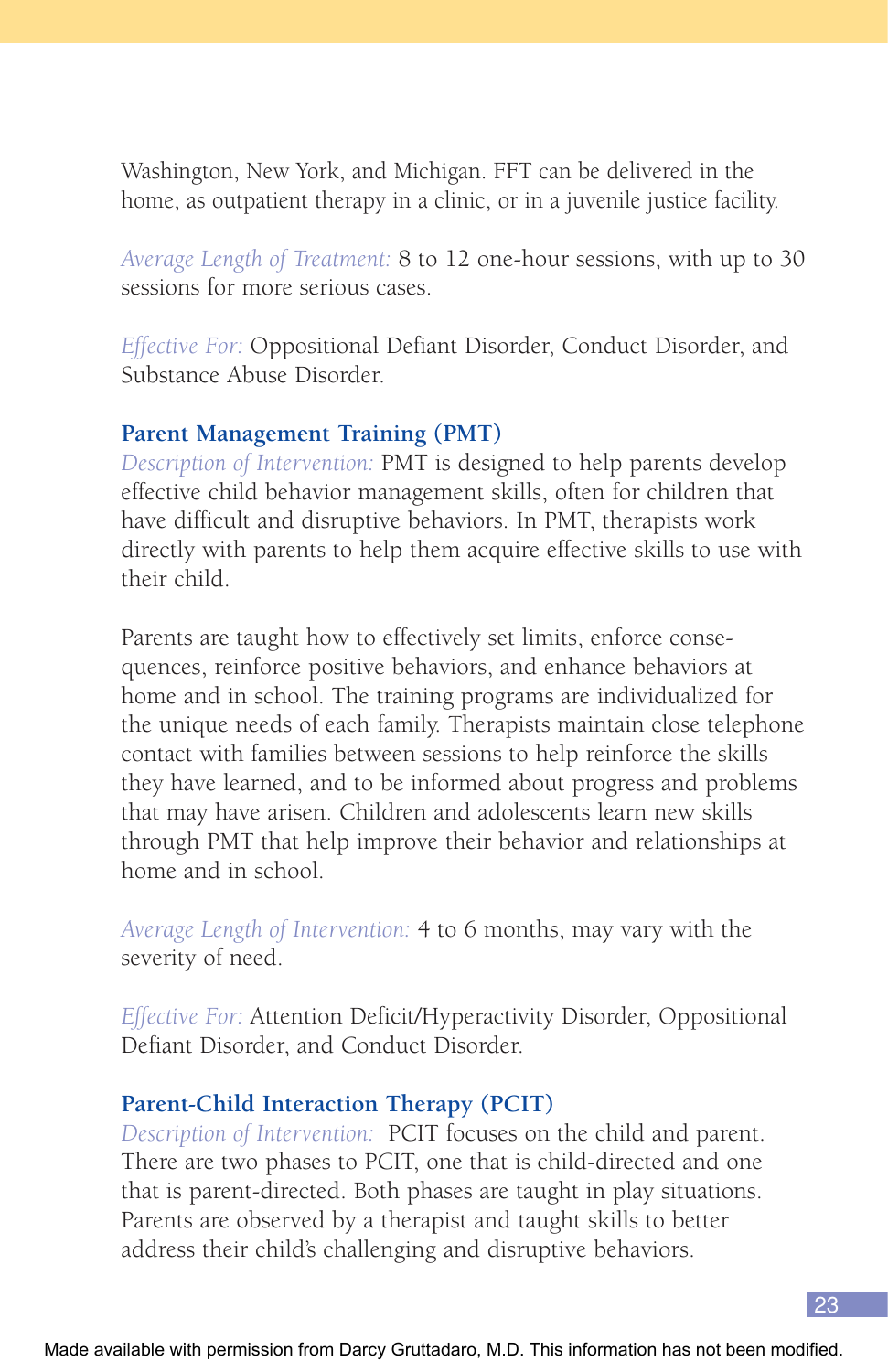In the child-directed phase, the child leads play and parents are coached on how to respond to appropriate behavior and to ignore inappropriate behavior. Coaching is typically provided through a one-way mirror as the parent interacts with the child. The goals of the treatment include: improving the quality of the child-parent relationship, decreasing problematic behaviors, increasing positive behaviors, increasing parent skills, and reducing parent stress.

PCIT is typically used with young children between the ages of three and seven years old.

*Average Length of Treatment:* 12 to 20 weeks.

*Effective For:* Oppositional Defiant Disorder.

## **Family Education and Support**

*Description of Intervention:* Family psychoeducation is an evidencebased practice in adult mental health. The Substance Abuse Mental Health Services Administration (SAMHSA) and Center for Mental Health Services (CMHS) tool kit on EBPs for adults includes resources on family psychoeducation.

Family psychoeducation programs are designed to achieve improved outcomes for people living with mental illnesses by building partnerships among consumers, families, providers, and others supporting the consumer and family. Family psychoeducation programs are often led by clinicians and can also be led by family members. These programs focus on creating an atmosphere of hope and cooperation. Through relationship building, education, collaboration, and problem solving, these programs help consumers and families to:

- Learn more about mental illnesses and effective treatment options;
- Master new and effective ways to manage the illness;
- Acquire strategies for handling crises and relapse;
- Provide social support and encouragement for each other;
- Teach caregivers to reduce stress and to take care of themselves;
- Focus on hope and the future; and
- Help families better understand how to help consumers on their road to recovery.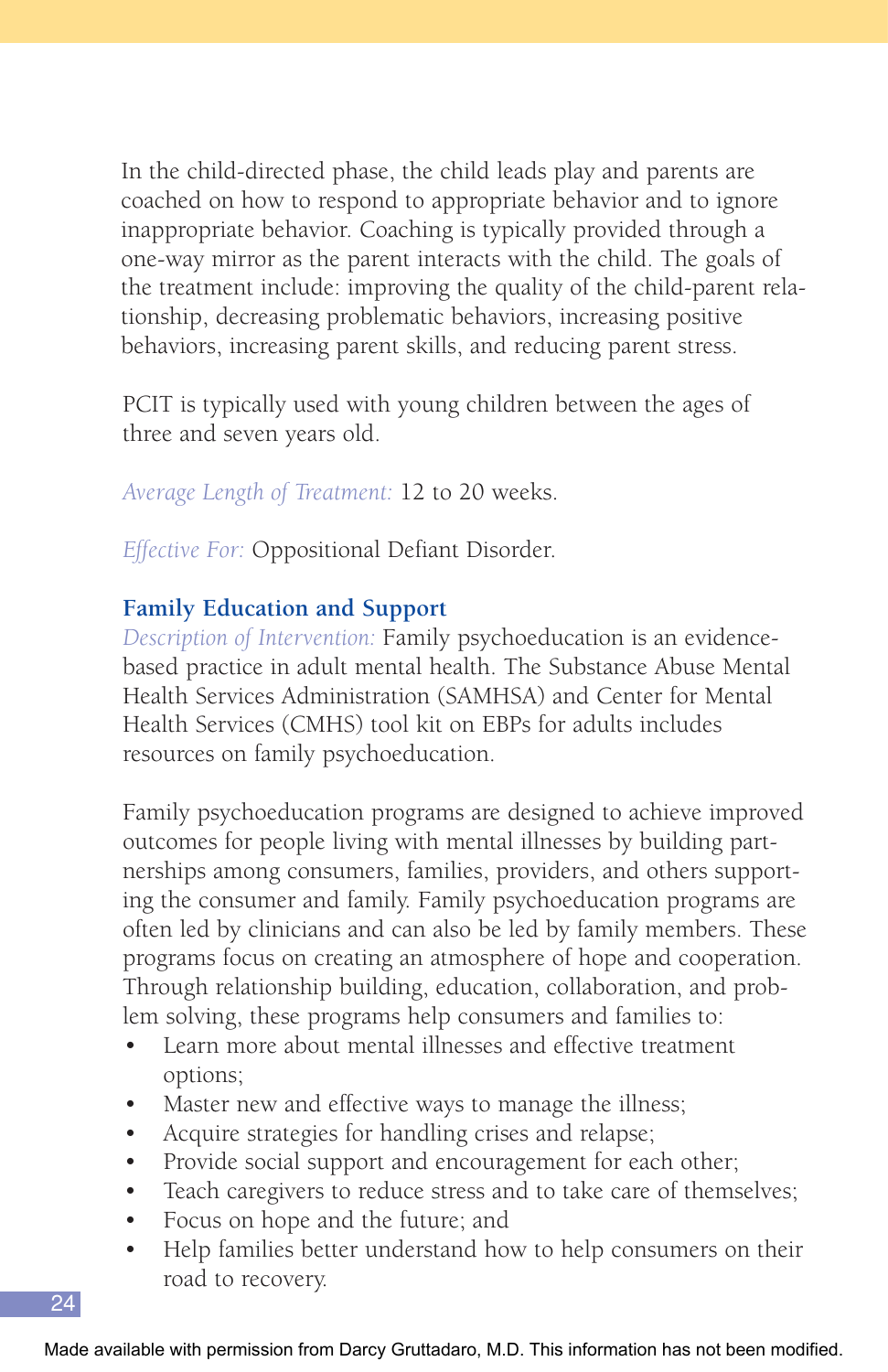Research shows that family psychoeducation programs have led to improvements in functioning for adults living with mental illnesses.

In children's mental health, a limited number of studies have examined the impact of family psychoeducation on children and families. One model of family psychoeducation that has been studied is the multifamily psychoeducation groups (MFPG) program. The program is designed for families with children with mood disorders, including bipolar disorder and major depressive disorder.

The MFPG program focuses on working with families to identify the symptoms and effective treatment for mood disorders and improving problem-solving and family communication skills. The program also includes sessions with children with mood disorders that cover a number of topics (symptoms, treatment, anger management, the connection between thoughts, feelings, and actions, impulse control, and improved communication skills).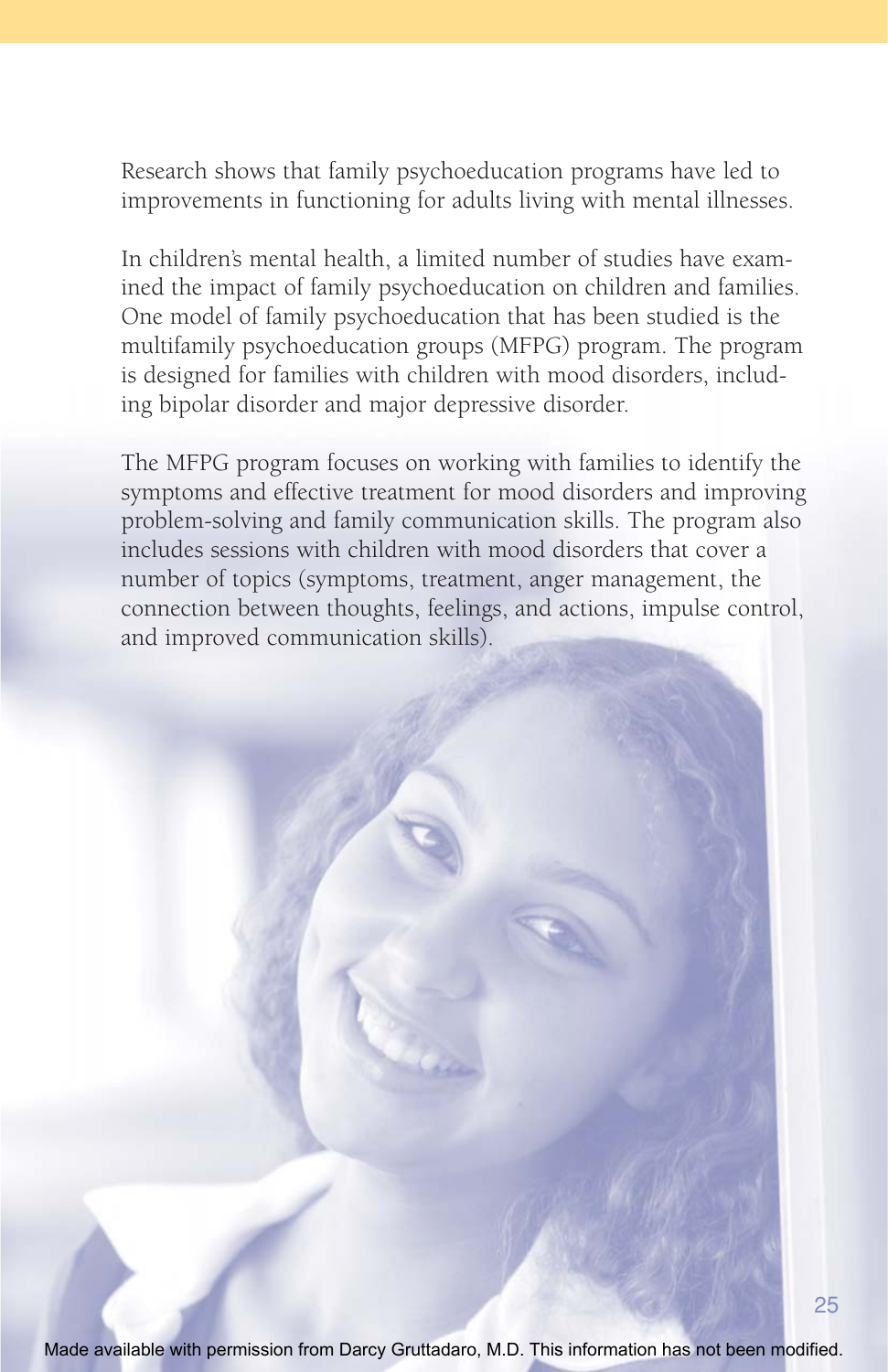Research on MFPG is ongoing. Positive results have been reported, including increased parental knowledge about mood disorders, increased positive family and child interactions, improved parent coping skills and support, and more. The MFPG developers have received a grant from the National Institute on Mental Health (NIMH) for ongoing research to help develop an evidence base.

There are also family education and support programs developed by family organizations and taught by trained family teachers. NAMI developed the Family-to-Family education program (F2F) for caregivers of adults living with mental illnesses. This education program focuses on strengthening, supporting, and empowering caregivers to help them help their loved ones living with mental illness on their road to recovery. NAMI is working to establish an evidence-base for the Family-to-Family program through a multi-year NIMH grant awarded to the University of Maryland. NAMI is also currently developing a similar education program for parents and caregivers of children and adolescents living with mental illnesses.

Family education and support programs use experienced and trained parents of children receiving mental health services to provide support to other parents. The most common types of support include affirmation and emotional support (empathy, reassurance, and positive regard to reduce distress, shame, and blame), and informational support (about disorders, treatment options, parenting skills, coping techniques, community resources, and stress reduction). In education and support programs, families are highly valued for their expertise in understanding their child and his or her needs.

Family-driven and peer-to-peer education and support programs are receiving increased attention and it is likely that the evidence base will continue to grow for these programs.

*Average Length of Program:* Varies by program.

*Effective For:* Preliminary evidence to support use of family psychoeducation and support programs for adolescents with major depression, bipolar disorder, Tourette's syndrome, and anorexia.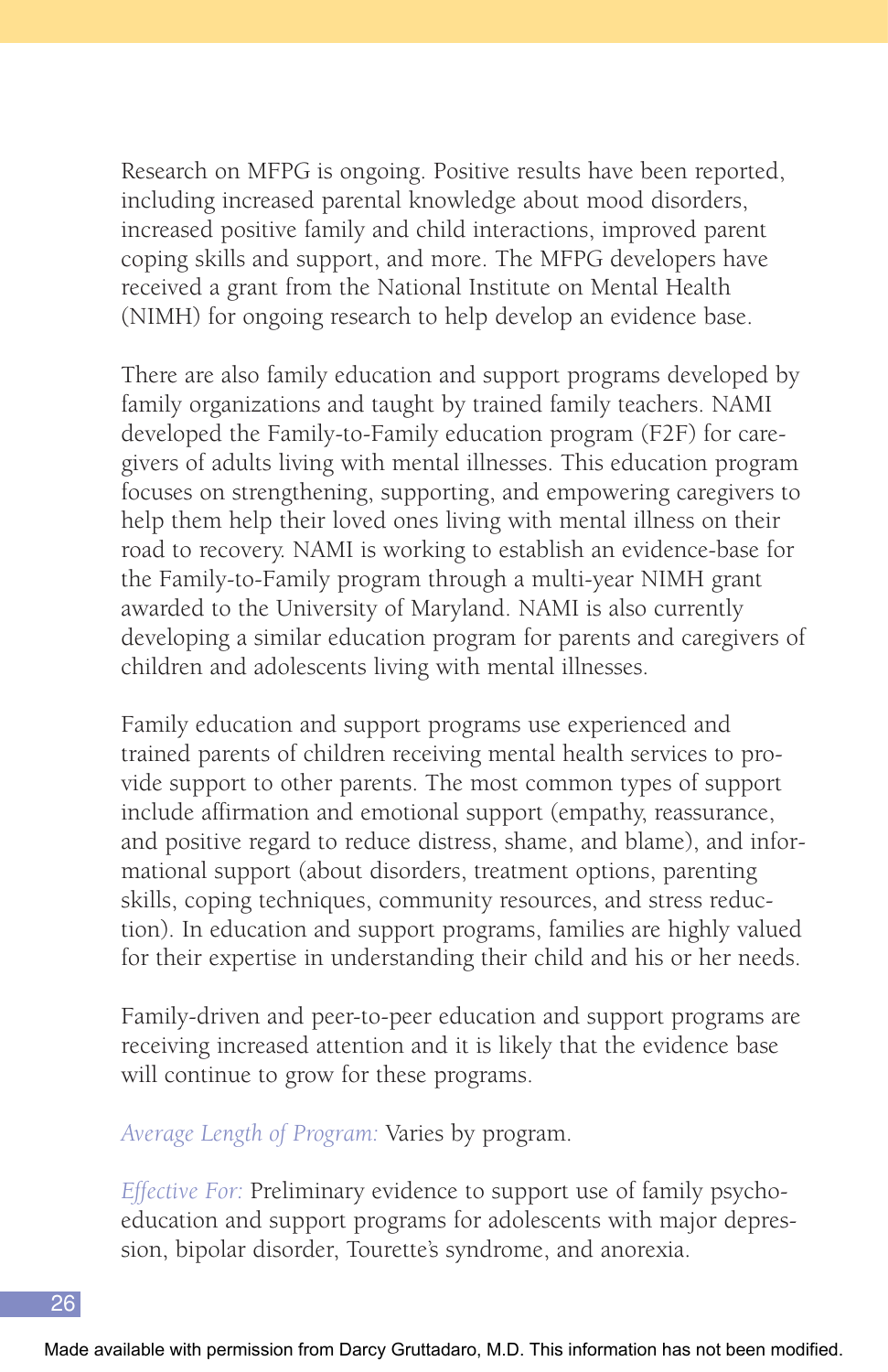Preliminary evidence also supports use of family support and education interventions for youth with a mix of disorders—with evidence showing parents and families have a greater sense of understanding and empowerment about services for their children.

## **Intensive Home and Community-Based Interventions**

It is essential that systems of care in states and communities be developed that include a comprehensive array of services that promise to help prevent out-of-home placement for children and adolescents and provide the services and supports that families need. A national systems of care movement has gained momentum over the past decade through a grant program administered by the Center for Mental Health Services (CMHS). Through this program, CMHS provides grants to states, communities, territories, Indian tribes, and tribal organizations to improve and expand their systems of care to meet the needs of children and adolescents with serious mental health treatment needs and their families. These community systems of care programs are a helpful resource for families. The resource section of this guide includes information on how families can learn more about the services and supports available in community-based systems of care grant sites.

The following are some of the evidence-based intensive home and community-based interventions that may be available to children and their families:

## **Wrap-around Services and Intensive Case Management**

*Description of Intervention:* Wrap-around is a philosophy of care that includes a definable planning process involving the child and family that results in a unique set of community services and natural supports individualized for that child and family to achieve a positive set of outcomes.

The values that provide the foundation for the wrap-around philosophy of care are interwoven and not mutually exclusive, but together constitute a conceptual framework. These values include:

27

- Voice and choice for the child and family;
- Compassion for children and families;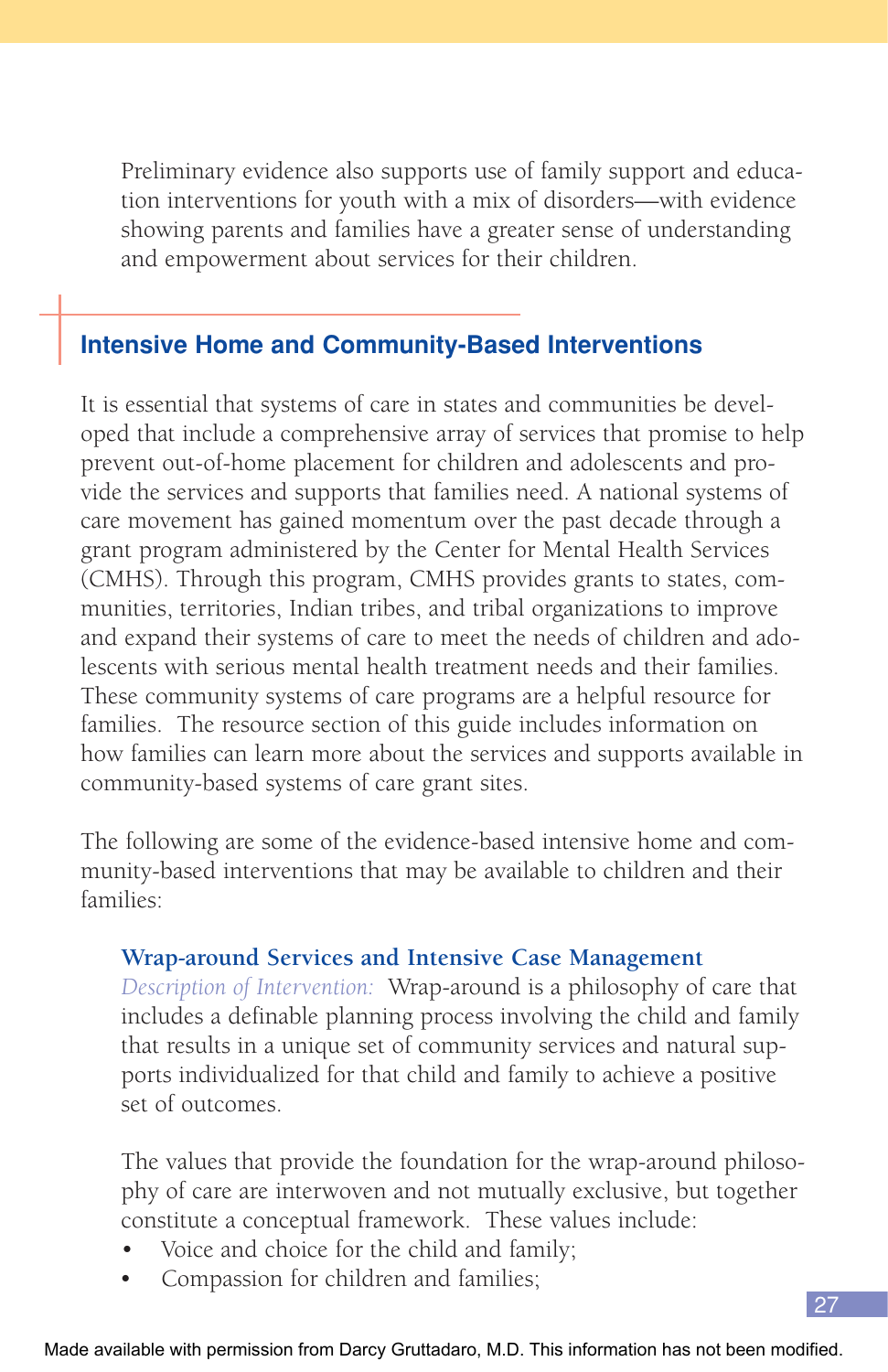- Integration of services and systems;
- Flexibility in approaches to working with families and in the funding and provision of services;
- Safety, success, and permanency in home, school, and community; and
- Care that is unconditional, individualized, strengths-based, family-centered, culturally competent, and community-based with services close to home and in natural settings.

## **The wrap-around process generally includes four phases.**

Phase One: Engagement and Team Preparation. In phase one, the family meets with a wrap-around facilitator (person trained in wraparound) and together they explore the family's strengths, needs, culture, and goals. They discuss what has worked in the past, and what they should expect from wrap-around. The family recommends other team members, the facilitator engages these members, and prepares for the first wrap-around meeting. [Lasts about 2–3 weeks]

Phase Two: Initial Plan Development. In phase two, the team learns about the family's strengths, needs, and goals for the future. The team decides what they will work on, how the work will be accomplished, and assigns team members responsibility for action steps. A wrap-around plan or plan of care is developed, along with a plan to manage crises that may arise. [Lasts about 1–2 weeks]

Phase Three: Plan Implementation. In phase three, ongoing team meetings are held during which the team reviews accomplishments and progress toward goals, and makes necessary adjustments. [Lasts about 9–18 months]

Phase Four: Transition. Transition is negotiated with the team once outcomes are accomplished and the team nears its goals. The family and team decide how the family will continue to get support after they have formally transitioned out of wrap-around. The team also establishes how the family will return to wrap-around, if necessary. [Ongoing]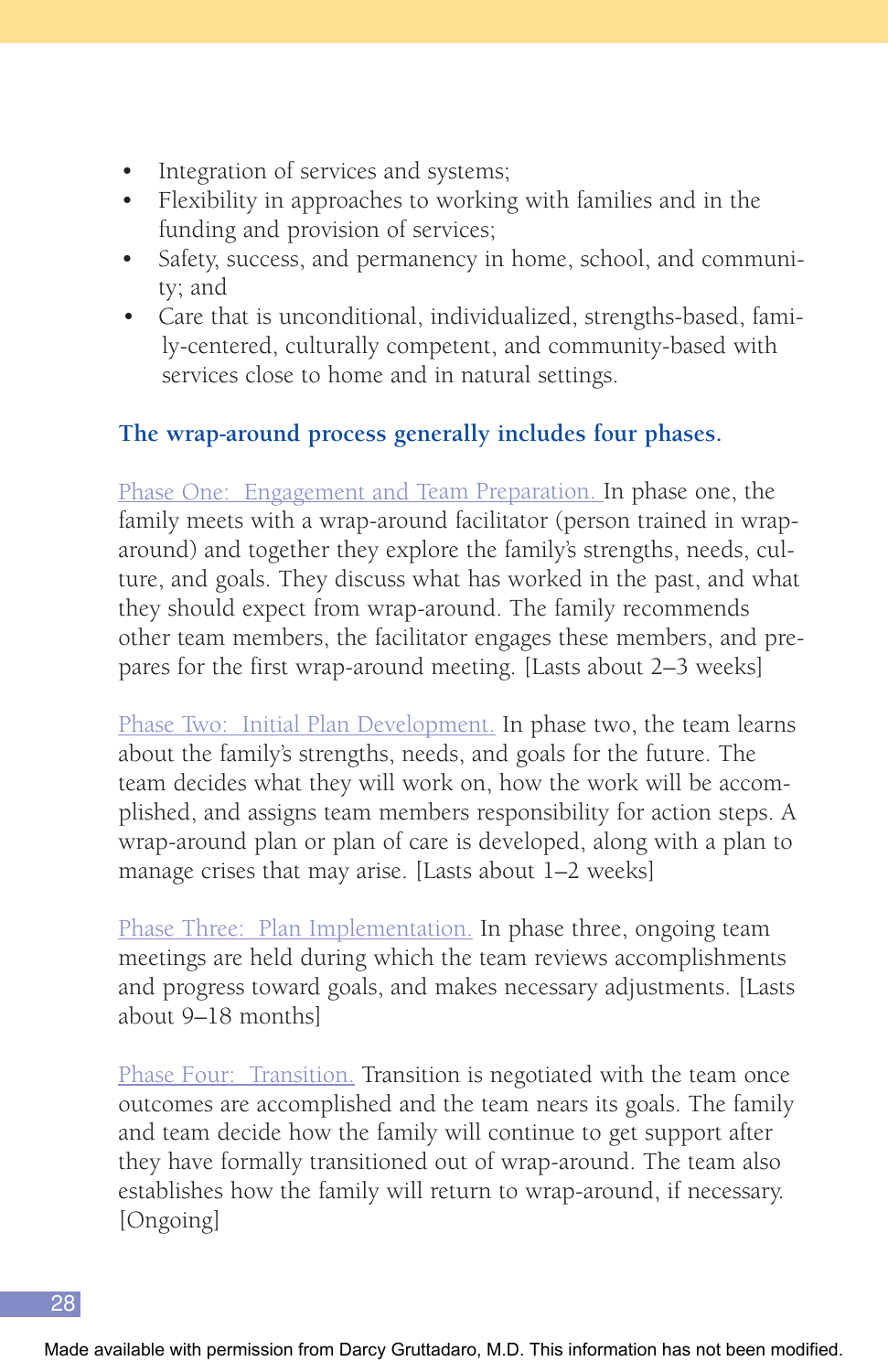*Intensive case management* is different from wrap-around services because it generally relies on a single case manager who is assigned to work with the family. The case manager works closely with a child's family and other professionals to develop an individualized comprehensive service plan for the child and family. These specially trained and qualified case managers assess and coordinate the services and supports necessary to help keep a child at home, in the community, and out of more restrictive treatment settings. Intensive case management defines the caseload size, intending less than 30 clients for any one case manager.

As with wrap-around, case managers work with a child and family in one or more of the following areas:

- Care coordination, which is especially important when a child is receiving services from more than one agency—for example: school, a community mental health center, and others;
- Interagency collaboration to help ensure that the child is not falling through the cracks and is receiving needed services;
- Outreach to agencies that should be involved in the services provided to the child and family;
- Monitoring and tracking of service use; and
- Advocating for effective and appropriate services.

Families greatly appreciate effective wrap-around and intensive case management, because without it, the burden of care coordination falls on families who are often already overwhelmed with their child's serious mental health treatment needs.

## **Multisystemic Therapy (MST)**

*Description of Intervention:* MST is short-term and intensive homebased therapy. MST therapists have small case loads (from four to six families) designed to meet the immediate needs of families. The MST team is available 24 hours a day, seven days a week to work with families.

MST recognizes parents and families as valuable resources, even when they may have serious and multiple needs of their own. MST therapists work to empower families by identifying family strengths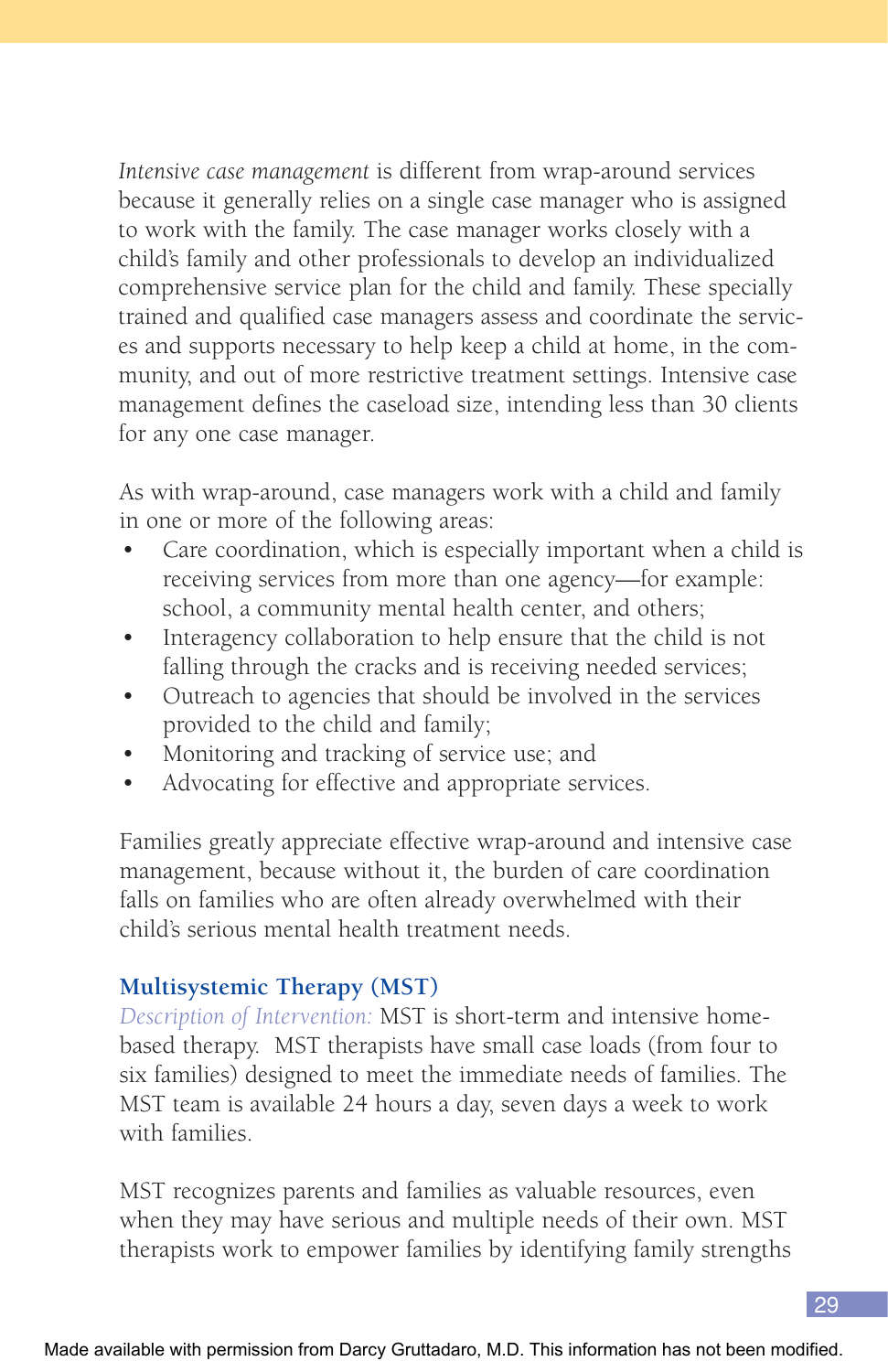and natural supports that may include extended family, neighbors, the church community, school professionals, and others. MST therapists work with the family to address barriers such as: high stress, parental substance use, poor relationships within the family, and more.

The MST team uses evidence-based therapies in working with youth and their families, including behavior therapy, cognitive behavioral therapy, and others. Families take the lead in setting treatment goals and MST therapists help them to achieve those goals. MST also works with the family to develop effective strategies in the following areas:

- Setting and enforcing curfews and rules;
- Decreasing youth involvement with peers who have a negative influence;
- Promoting positive friendships and relationships;
- Improving school attendance and performance;
- Reducing substance use and the need for contact with law enforcement; and
- Relating strategies designed to meet the unique needs of the family.



Made available with permission from Darcy Gruttadaro, M.D. This information has not been modified.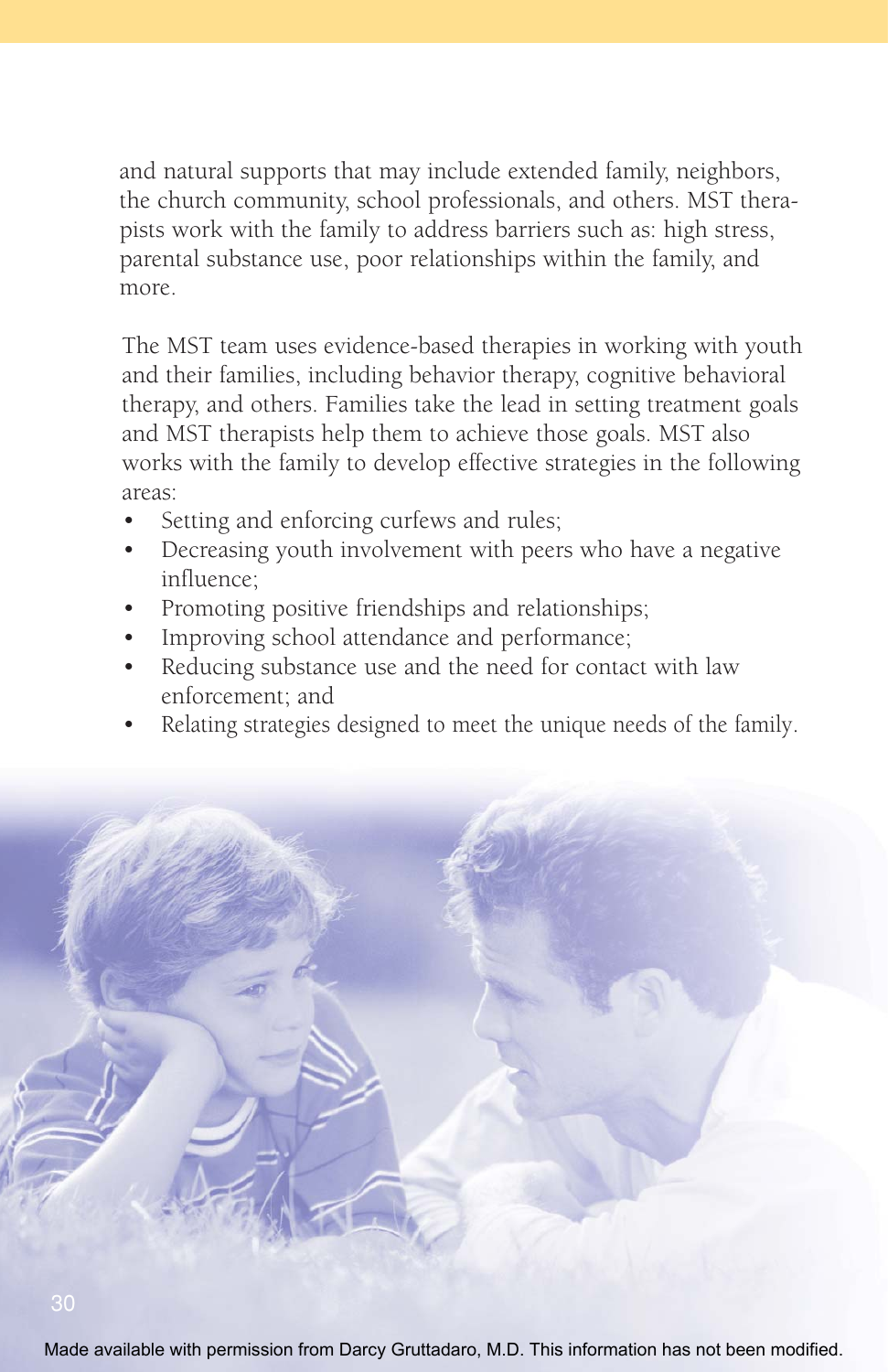Research has shown that MST is an effective alternative to incarceration for youth involved in the juvenile justice system. MST helps to reduce antisocial behavior, substance use, and contact with law enforcement. It also reduces the overall cost of services by reducing youth incarceration rates and out-of-home placements.

*Average Length of Treatment:* four months, with approximately 60 hours of contact with the MST team.

*Effective For:* Substance Abuse Disorder, Oppositional Defiant Disorder, and Conduct Disorder.

#### **Treatment Foster Care (TFC)**

*Description of Intervention:* TFC is a placement outside of the family home for youth with serious mental health treatment needs. Trained treatment parents work with youth in the treatment home to provide a structured and therapeutic environment while enabling the youth to live in a family setting.

Agencies that employ treatment foster parents provide them with training, regular supervision in the home, and support to help the youth in their care. They are both a treatment provider and substitute parent.

Youths are placed in TFC because of their serious treatment needs and difficult behaviors, to allow them to receive a more intensive level of treatment in the community with ongoing contact with biological families, when feasible. TFC is the least restrictive out-ofhome placement, which allows a youth to receive care from a family in a home setting.

Treatment foster parents work closely with the TFC agency, the child's treatment team, and other professionals, which may include a teacher, therapist, and psychiatrist, to help develop and implement a treatment plan.

The core components of TFC include structure, support, close supervision, and monitoring.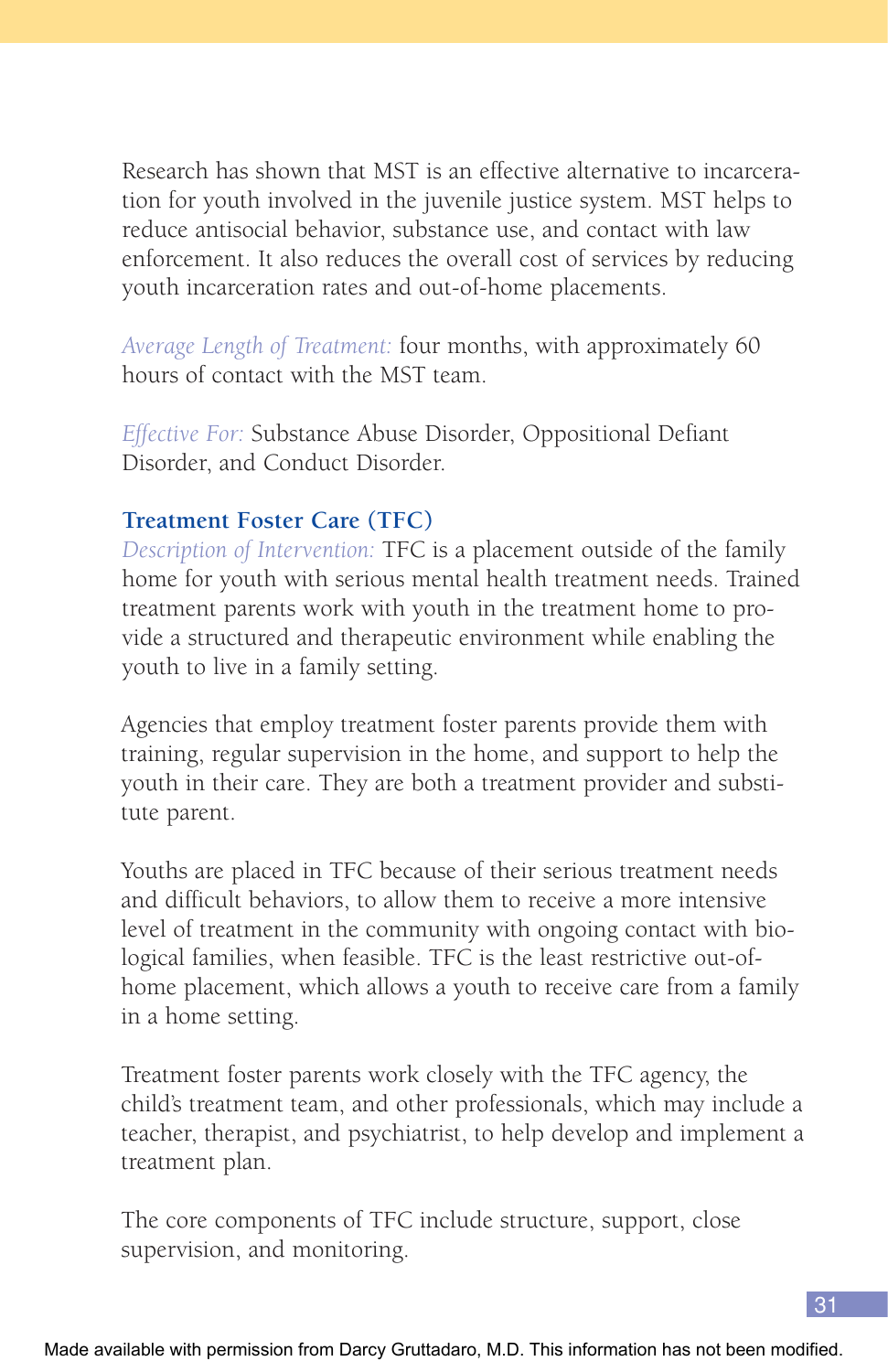*Average Length of Treatment:* Varies based on the unique needs of a youth and the progress while the youth is in care, but average length of stay is about 22 months, most often until the youth ages out of services at age 18.

*Effective For:* Conduct Disorder, Substance Abuse Disorder, and Oppositional Defiant Disorder.

#### **Mentoring Programs**

*Description of Intervention:* In mentoring programs, an adult with good child relationship skills helps children to increase their healthy activity and involvement in school and the community. A mentor works with a child or adolescent intensively, which may include up to five days a week, and over a long time—up to a year.

Mentoring relationships have a positive influence on the lives of young people, including those with mental health and substance abuse disorders. Mentoring relationships help to improve school performance and behavior, family and peer relationships, selfesteem, and to reduce antisocial behaviors. They also help to reduce youth contact with law enforcement and substance abuse. The essential elements of effective mentoring programs for youth with mental health and substance abuse disorders include training, supervision, and the use of qualified and professional mentors.

*Effective For:* Youth with serious mental health disorders, substance abuse disorder or at risk of developing these disorders.

#### **Respite Care**

*Description of Intervention:* Respite care is a type of family support that provides a family with relief from child care by bringing a caregiver into the home or placing a child in another setting for a brief period of time.

Respite care allows families with a child with serious needs, including mental illnesses, a break from the responsibilities of caring for their child. It can be a regular break for families or to allow time for a vacation. Respite is typically used in a time of family crisis, includ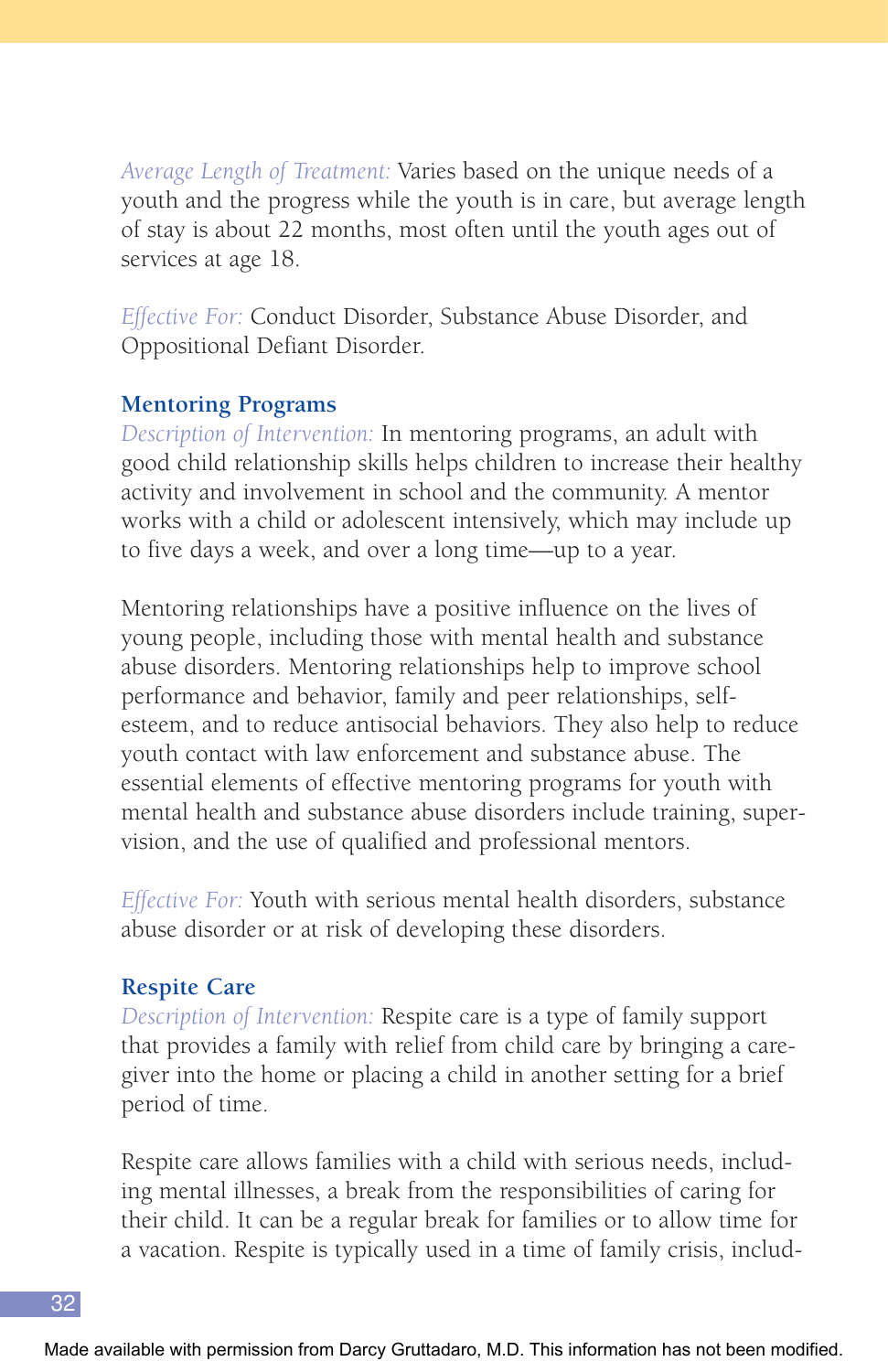ing a medical crisis of a parent or caregiver. A trained respite care provider, which may be another parent or a professional, takes care of the child.

Respite helps to reduce the incredible stress that comes with caring for a child with serious mental health treatment needs. It also helps to prevent out-of-home placement for children and adolescents with serious mental health treatment needs.

*Effective For:* Families of children and adolescents with serious mental health treatment needs.

## **Medication Interventions**

#### **In general**

There has been a steady increase in the use of psychotropic medications to treat children and adolescents with mental illnesses. Despite scientific advances in the proper diagnosis and treatment of mental illnesses in children and adolescents, much remains to be learned about the longterm safety and effectiveness of psychotropic medications for children and adolescents.

Children are in a state of rapid change and development. The diagnosis and treatment of mental illness must be approached with these changes in mind. While some changes may be short-lived and may not require treatment, others may be persistent and quite serious, and require immediate treatment, which may include medication.

Families recognize the need to approach the decision about the use of medication for their child with great caution and care. Many families first exhaust all other treatment options before agreeing to add medication to the treatment plan and only after seeing their child continue to struggle at home, in school, and with friends. As a rule of thumb, the younger the child, the less research there is available for the use of psychotropic medications.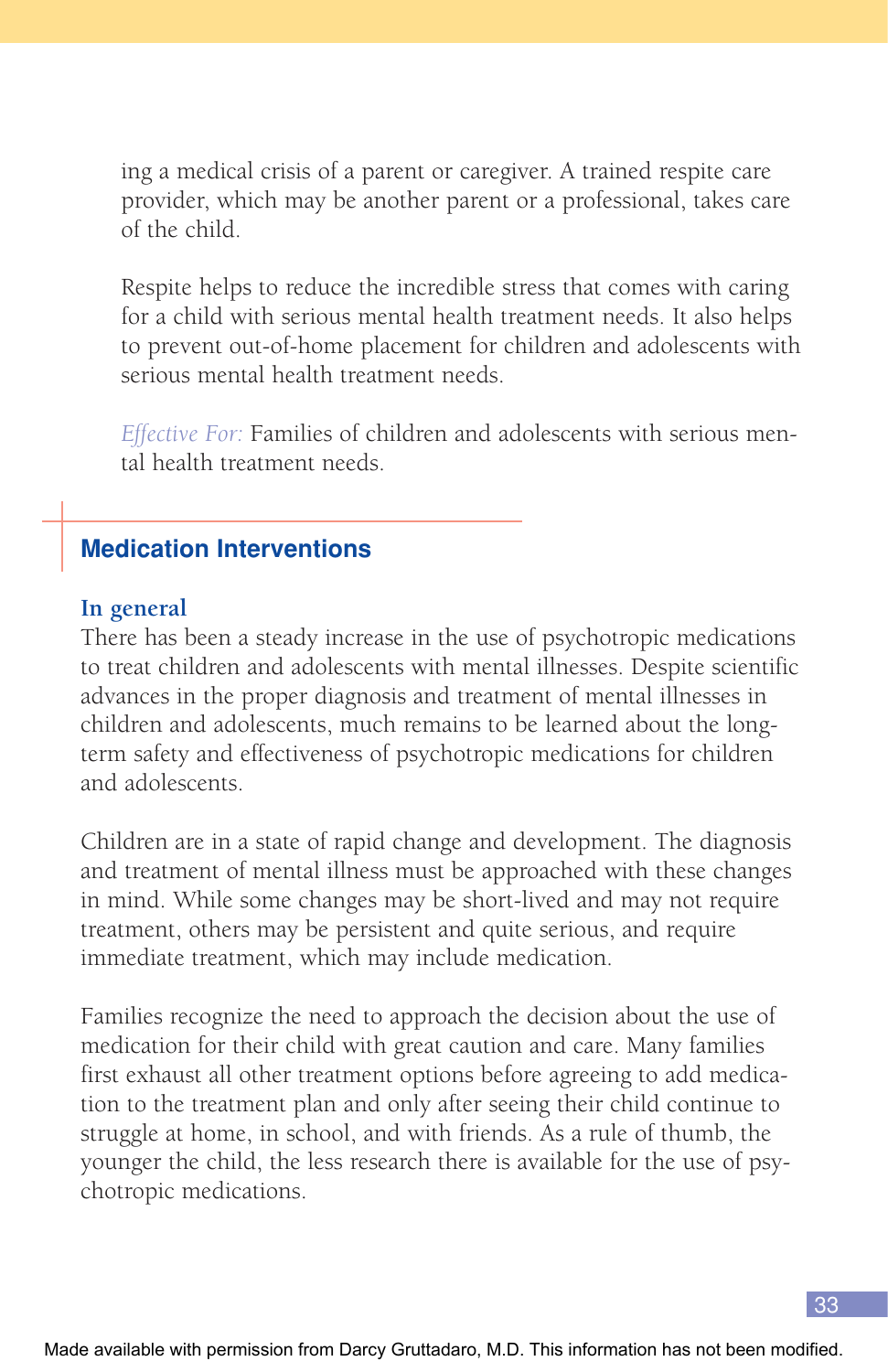#### **Weighing the Risks and Benefits**

Families should be fully informed of all risks and benefits associated with medications. The decision about whether to medicate a child as part of a comprehensive treatment plan should only be made after carefully weighing these factors. The balance between risks and benefits should include consideration of the seriousness of the child's symptoms and how they are affecting the child's day-to-day life and functioning.

Children and adolescents who are taking psychotropic medications must be closely monitored and frequently evaluated by qualified mental health providers. For some medications, the Food and Drug Administration (FDA) has required a "black box" warning that alerts families to rare, but serious, side effects associated with the medications. The black box warning also calls for close medical monitoring while the young person is on the medication. A black box warning is required for selective serotonin reuptake inhibitors (SSRIs), most often prescribed for depression and anxiety, because of the potential increased risk of suicidal thoughts and behaviors for adolescents and young adults using this medication. It is important to ask a physician prescribing medication about warnings associated with the medication. In addition to the rare and serious side effects noted above, most medications come with common but not life-threatening side effects, such as nausea, headaches, and decreased appetite.

At the same time, psychotropic medications can be an essential part of the treatment plan for some children and adolescents with mental illnesses. Families report that medication, often combined with therapy and other psychosocial interventions, has allowed their child to participate in school like other children, to live at home, and to develop friendships with peers.

Many psychotropic medications prescribed for children and adolescents with mental illnesses are not FDA-approved for use in children, but are routinely used off-label, a common practice among general medical physicians and psychiatrists. Off-label use means that a physician is prescribing a medication for a medical condition or age group that is not recognized on the FDA-approved labeling for that medication. This occurs largely because of limited research involving these medications and children and adolescents.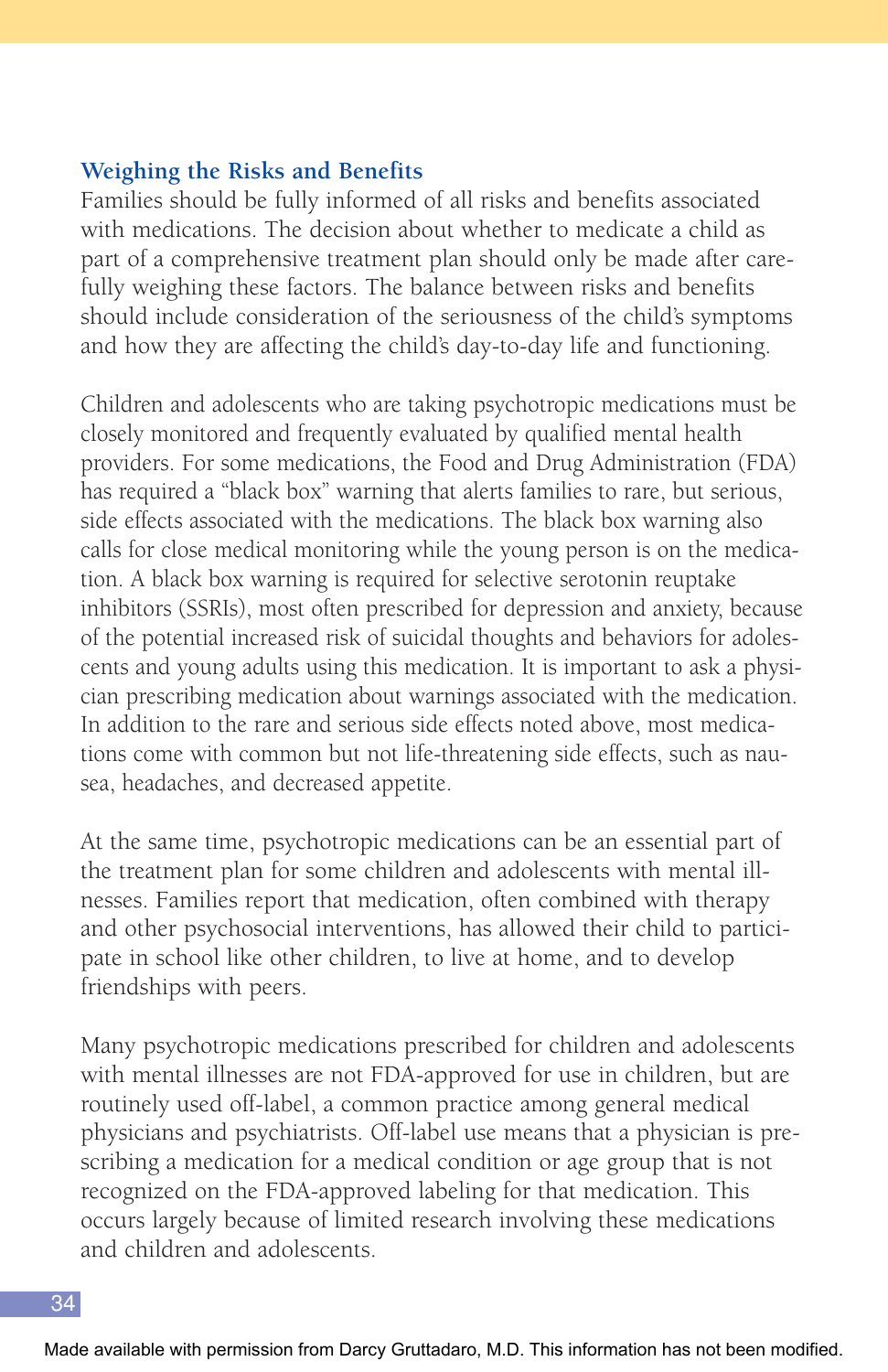#### **The Evidence Base for Medications**

There is limited, but growing research on the use of psychotropic medications for children and adolescents. Research supporting the use of stimulants for children and adolescents with attention deficit/hyperactivity disorder (ADHD) is strong. Also, the research that has been done for many of the medications commonly prescribed for children and adolescents addresses only the short-term and not the long-term safety and effects of medication on children.

For obvious reasons, it can be difficult to involve children and adolescents in research, which has contributed to the limited studies on medication. Fortunately, the National Institutes of Health (NIH) and the FDA are developing new research approaches to provide opportunities to study the safety and effectiveness of psychotropic medications for children and adolescents. Ideally, these research approaches will examine the long-term safety and effectiveness of medications and will help families to better understand the effects of combining medication and psychosocial treatments.

In some cases, the best treatment outcomes are achieved when medication is combined with psychosocial treatments. In the case of children with ADHD, research shows that the best outcomes are seen for children with the most severe symptoms, when taking stimulant medication combined with behavior therapy. Similarly, in research involving adolescents with major depression, the best outcomes were seen in adolescents who were given an antidepressant medication (SSRI) combined with cognitive behavioral therapy (CBT).

The National Institute of Mental Health (NIMH), the federal agency responsible for funding and conducting research on mental illnesses in children and adults, has developed extremely helpful resources for families on medications and children. These resources include a recently updated family guide, titled *Your Child and Medication*, which includes the types of medication used to treat mental illnesses in children and adolescents, the dosages and side effects for the medications, a wellorganized index of medications that lists the approved age for each medication, and more. The resource section of this guide includes information on how families can obtain this helpful NIMH publication.

35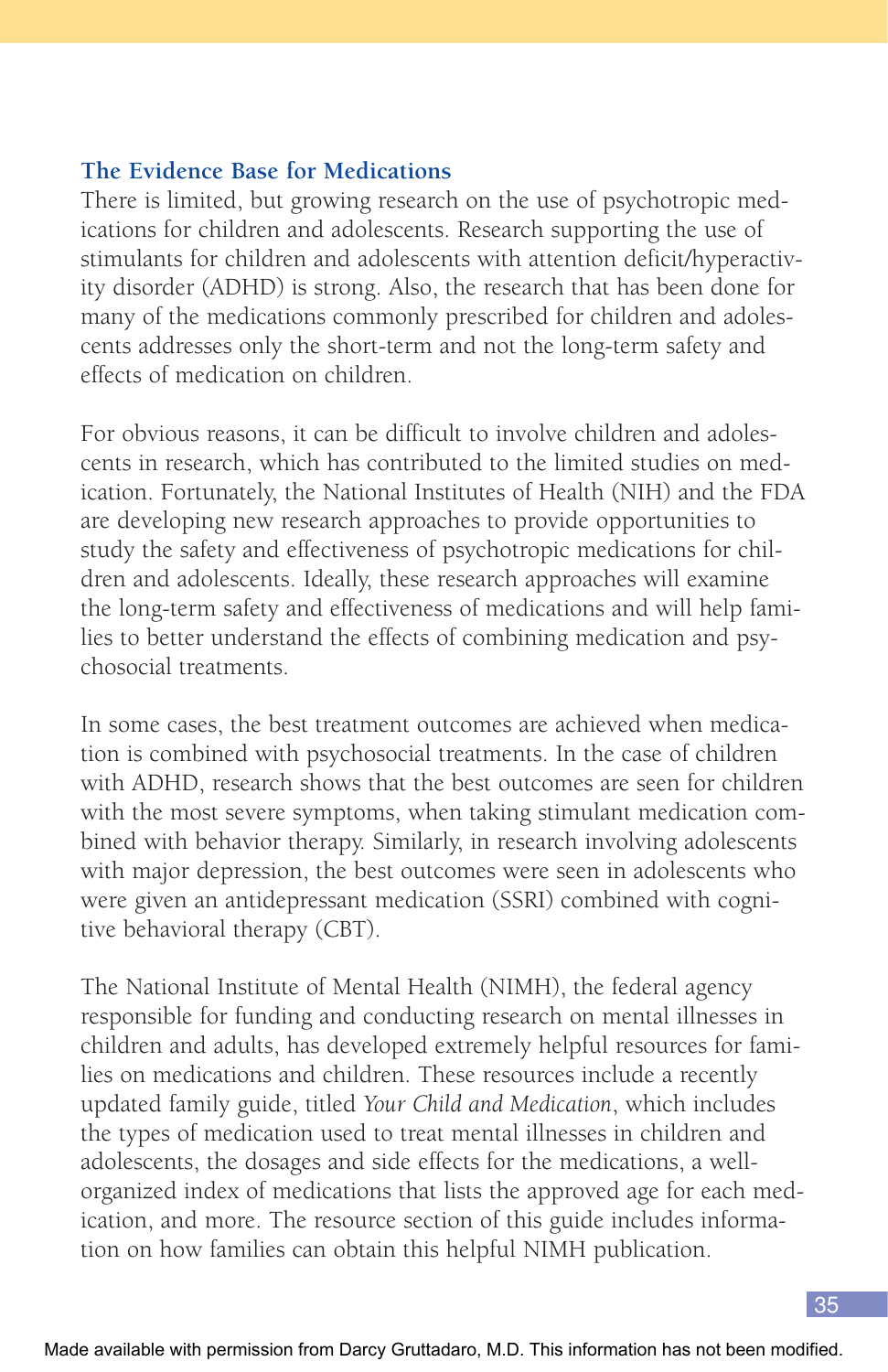#### **Families and Research**

Families have an important role to play in helping to set the research agenda, including studies designed to evaluate the safety and effectiveness of medications. In a truly family-driven system, families will work side-by-side with researchers in designing research studies, identifying unmet treatment needs, and in defining the outcomes that matter most to children and their families. This is true for research involving both medication and psychosocial interventions.

## **What About Other Promising Practices in Children's Mental Health?**

Not all interventions provided to children with mental illnesses and their families have been subjected to controlled research to establish an evidence-base. There are also promising practices in children's mental health services that work well for children and their families. "Promising practices" are those interventions that have attained expert consensus on their effectiveness (for example, therapeutic recreation programs, art therapy, or psychosocial interventions for autism or bipolar disorder) and may have limited evidence supporting them. However, they lack the research necessary to qualify them as an evidence-based practice.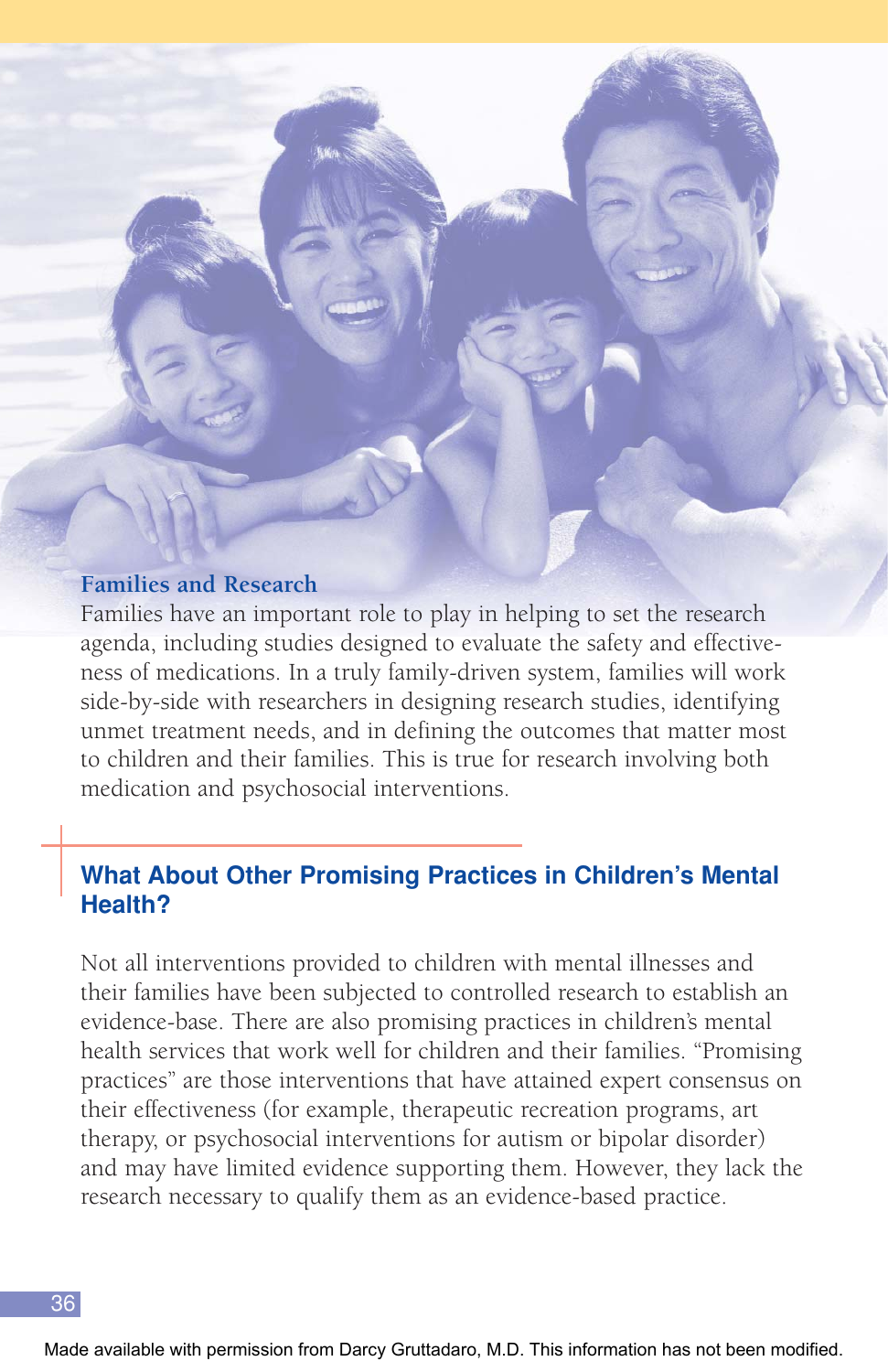For promising practices, it can be extremely challenging to build an evidence base because of the small number of child researchers, the serious competition for research funding, relatively rare conditions, and the long-term commitment needed to establish evidence. These factors all combine to make progress slow in building evidence-based practices.

There are also clinical interventions routinely provided for children and their families that have little or no effect. They simply do not produce positive outcomes, yet they continue to be used because providers have used these interventions for years, believe in them, are not trained in other interventions, and may be resistant to change. To allow their child the best chance for positive treatment outcomes, families should be offered treatment, services, and supports that have been shown to be effective.

Nonetheless, there may be reasons why families consider an intervention with limited evidence for their child's treatment plan, including one or more of the following:

- An evidence-base may not be fully developed for the child's disorder and the family cannot wait. For example, this is true for psychosocial interventions for bipolar disorder. However, a wise clinician will assess and recommend strategies to manage symptoms and behaviors which include aspects of interventions demonstrated as effective for other disorders;
- An intervention has not been subjected to controlled studies, yet the family is confident that the intervention is right for their child. (The concern is that any intervention could fit here and justify the continued widespread use of interventions that have not been shown to be effective);
- The family has tried one or more evidence-based practices and they have not worked;
- The family has heard from close family and trusted friends about the benefits of an intervention with limited evidence; and
- The family's cultural values and beliefs may be in conflict with specific EBPs or may lead them to prefer a different approach.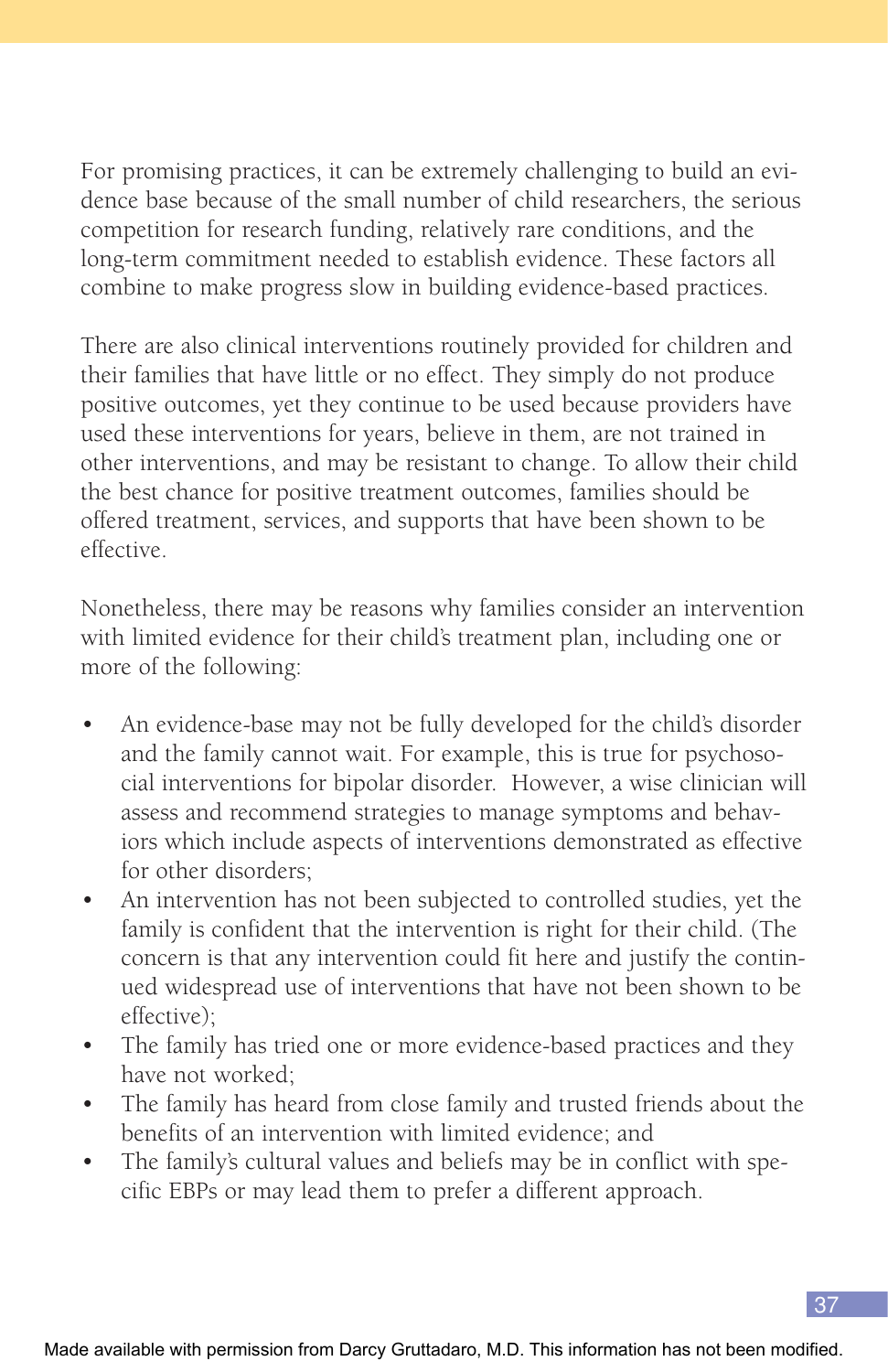There are also reasons for families to be cautious in agreeing to interventions that do not have an evidence-base to support them. An intervention may feel comfortable for families because it has a strong support component: however it may not benefit the child. Interventions that have not proven to be effective may in fact lead to negative outcomes such as increased out-of-home placement, more costly services, increased disruptive behaviors, and other possibly troublesome consequences. There are also services used for children and adolescents with mental illnesses that have been shown to be harmful, such as attachment therapy, boot camps, and detention centers that use extreme punitive measures to change behaviors.

## **How Can Families Help Drive and Become More Involved in the Broader Dissemination of Evidence-Based Practices?**

The evidence-based practice (EBP) movement has gained momentum and families have a critical role to play. Children and their families have much to gain from the emphasis on EBPs because it promises improvements in the quality of services, increased systems' accountability, increased provider accountability, and better treatment outcomes.

Knowledge is power. The more that families know about EBPs, the more they can weigh in on the movement.

The following are advocacy ideas for families to become more involved in the EBP movement:

- For starters, as families learn more about EBPs, they will know what should be available and what to ask for. By asking for EBP interventions, families create demand, which puts pressure on providers to become trained in, and experts on, evidence-based practices.
- Professional organizations representing child-serving providers also must hear from families about their efforts to help connect community providers with training in EBPs. EBPs should be incorporated into provider education and postgraduate training programs.
- Employers and insurers also must hear from families about the critical need for broader insurance coverage and benefit design in private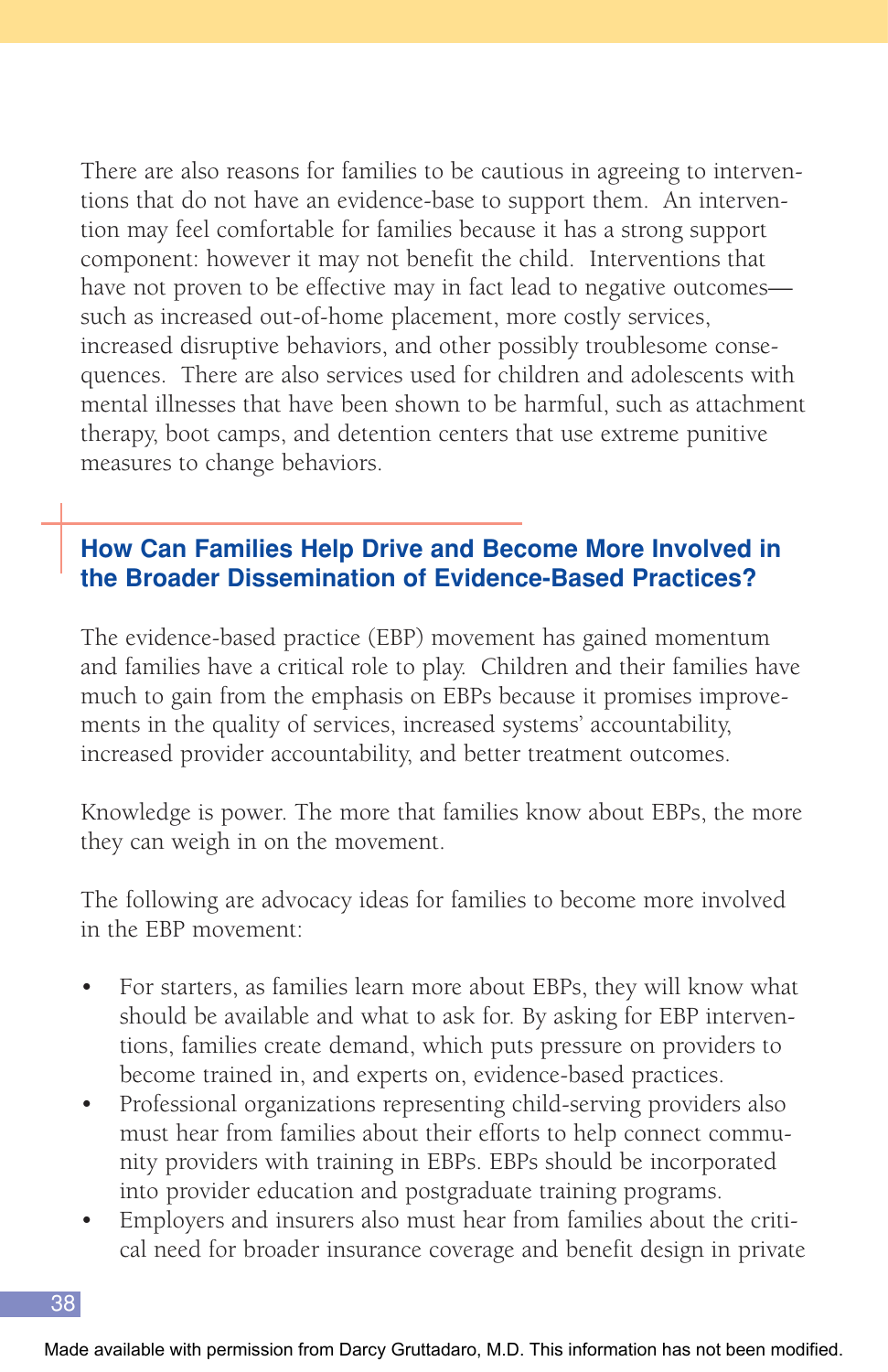insurance and in the Medicaid program. Insurers rarely deny medication coverage; however, they may refuse or restrict coverage for effective psychosocial treatment, services, and supports—often essential to produce the best outcomes for children, adolescents, and their families.

- Families need better resources to stay current on EBPs (what is available and where) and research updates. There should be one central family-friendly and accessible clearinghouse on EBPs.
- Researchers should be invited to attend and present at local, state, and national family advocacy organization meetings to share their work and to strategize with families on the broader dissemination of EBPs. Researchers should look for opportunities to involve families in research design, dissemination, and implementation.
- Changing clinical practice to more broadly adopt EBPs is challenging and requires dedicated leadership. Families can work in their states and communities to find leaders in the child-serving systems that are effective-change, agents and work with them on systems' change.
- As families learn more about the services that are available and lacking in their communities, there are a number of factors to consider: is there a wide range of services, or is the system crisis-driven; are harmful practices in place, such as unlicensed residential centers or boot camps; and, is there an over-reliance on detention centers, which waste public funds with poor outcomes? Families who understand EBPs are in the best position to recommend effective alternative services.
- Advocate for research to fill the gaps. There is very little research on effective services and supports for the most serious illnesses affecting children and adolescents, including early onset bipolar disorder and schizophrenia. We know a lot about what works for ADHD, anxiety disorders, depression, oppositional defiant disorder, conduct disorder, and trauma. We need research that helps us understand how to treat these other serious illnesses.
- Schools, child welfare agencies, juvenile justice systems, and other agencies serving children and adolescents with mental illnesses should be trained and informed about EBPs.
- Medicaid funding should be available to cover the cost of EBPs for children and families that qualify for Medicaid coverage. EBP interventions are effective and should be adequately funded through the public health insurance system.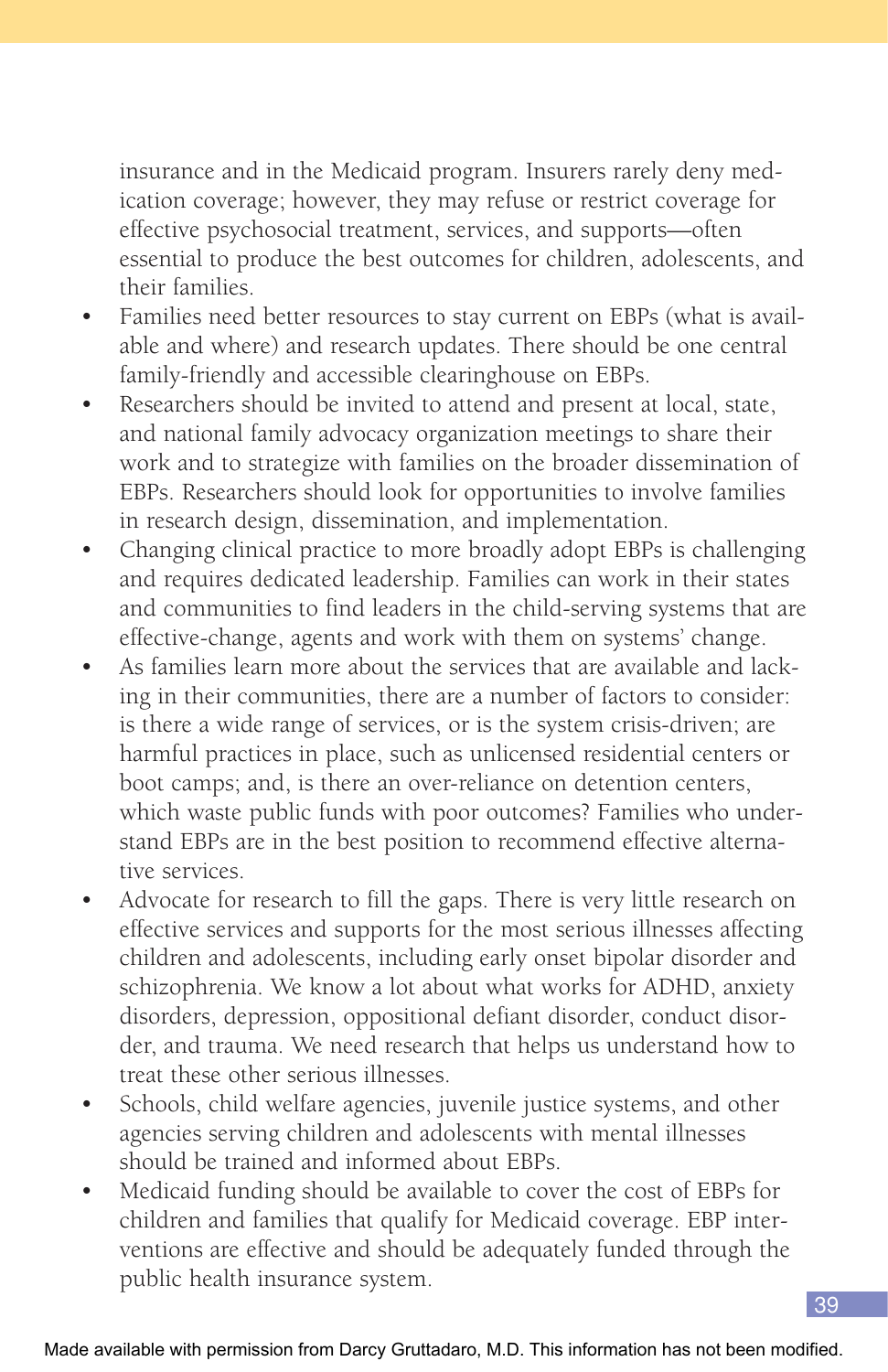- Advocacy efforts will be strengthened when families understand the data on the number of children with mental health treatment needs being served, the systems in which those children are being served, and related data. Advocacy efforts will also benefit from families understanding how mental health services are funded in the state and local communities.
- Research on family organization programs should be supported and partnerships between family organizations and the research community should be encouraged to continue to grow the evidence base in consumer and family-driven programs. Many family organizations have developed effective support, service, and education programs for families. It is rarely feasible for family organizations to develop an evidencebase to support their programs without developing a partnership with the research community, federal agencies, or funding partners.

Families have much to contribute to the development and dissemination of effective treatment, services, and supports for children and adolescents living with mental illnesses. This guide provides information on some of the EBPs that are available. Families are encouraged to review the resources included at the end of this guide for updates and to learn more about EBPs.

The voice of family organizations must continue to be loud and clear to focus the research agenda on the most critical unmet needs in children's mental health treatment, services, and supports.

## **Resources on Evidence-Based Practices**

#### **In General**

- American Academy of Child and Adolescent Psychiatry, *Facts for Families Series:* www.aacap.org
- American Psychological Association. *Report of the Working Group on Psychotropic Medications for Children and Adolescents: Psychopharmacological, Psychosocial, and Combined Interventions for Childhood Disorders: Evidence Base, Contextual Facts, and Future Directions.* Washington, D.C.: APA Council of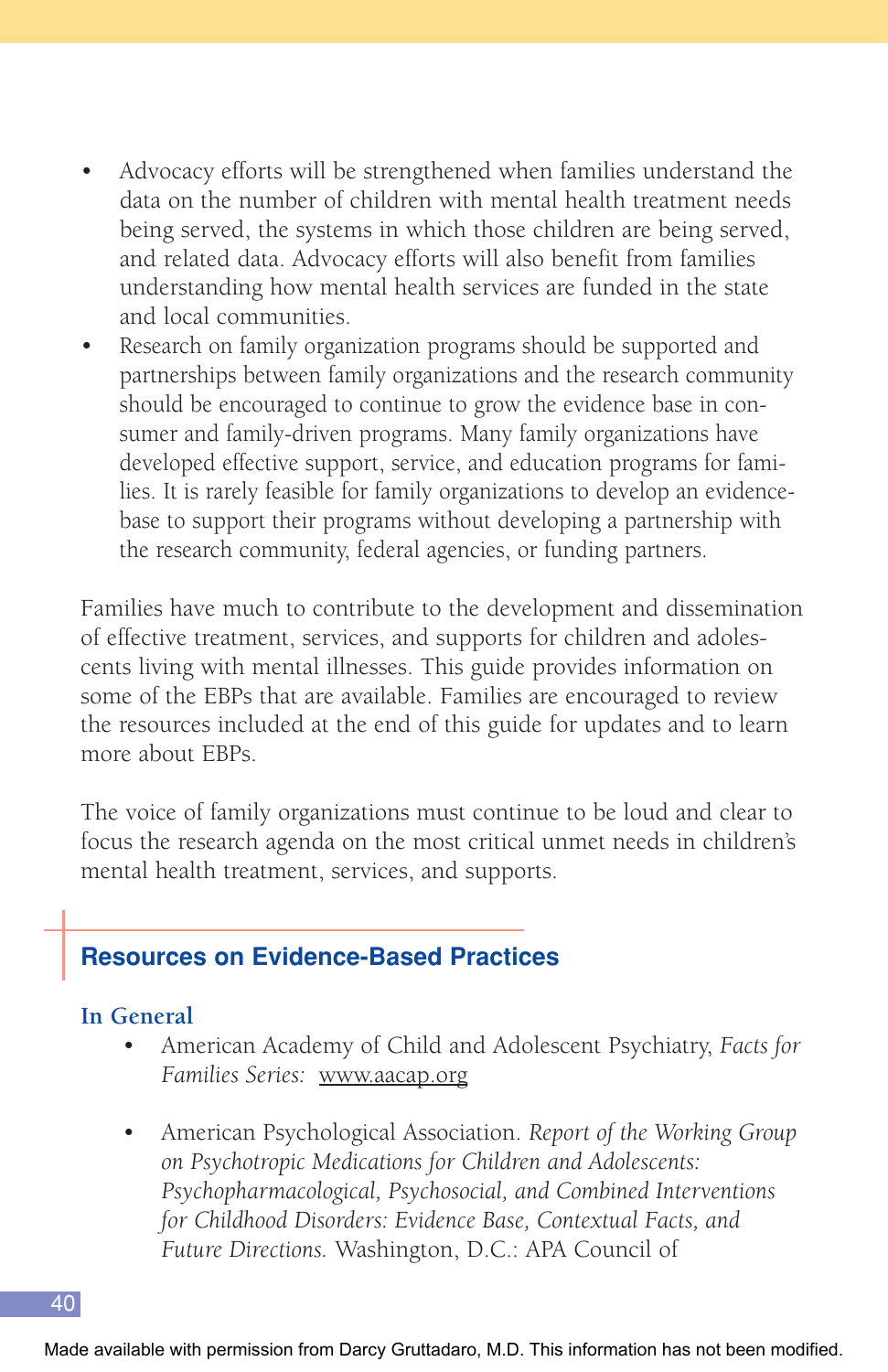Representatives, August 2006. Available online at www.apa.org/releases/PsychotropicMedicationsReport.pdf

- Hawaii Department of Health, Child and Adolescent Mental Health Division, Evidence Based Services Committee: www.hawaii.gov/health/mentalhealth/camhd/library/webs/ebs/ebs-index.html
- National Child Traumatic Stress Network: www.nctsnet.org/
- Porter, G.K., and Turner, W.C. *Taking Charge: An Introductory Guide to Choosing the Most Effective Services for the Mental, Behavioral, and Emotional Health of Youth Within a System of Care.* Washington, D.C.: Technical Assistance Partnership for Child and Family Mental Health for Child and Family Mental Health, American Institutes for research. For an online copy please visit www.air.org/tapartnership
- Research & Training Center for Children's Mental Health Louis de la Parte Florida Mental Health Institute, University of South Florida: School-Based Mental Health Report (April 2006): rtckids.fmhi.usf.edu
- Society of Clinical Child and Adolescent Psychology, Evidence-Based Treatment for Children and Adolescents: www.wjh.harvard.edu/%7Enock/Div53/EST/index.htm
- Substance Abuse and Mental Health Services Administration, Center for Mental Health Services (CMHS) ~ To learn more about the Systems of Care philosophy, resources for families from the Child, Youth and Family Branch of CMHS, and to learn the location of the Systems of Care grant communities (Click on "Programs"): www.systemsofcare.samhsa.gov
- Substance Abuse and Mental Health Services Administration's National Registry of Evidence-Based Programs and Practices (NREPP): http://nrepp.samhsa.gov/ (There are a limited number of interventions included in NREPP for children and adolescents. The Web site is likely to be updated over time.)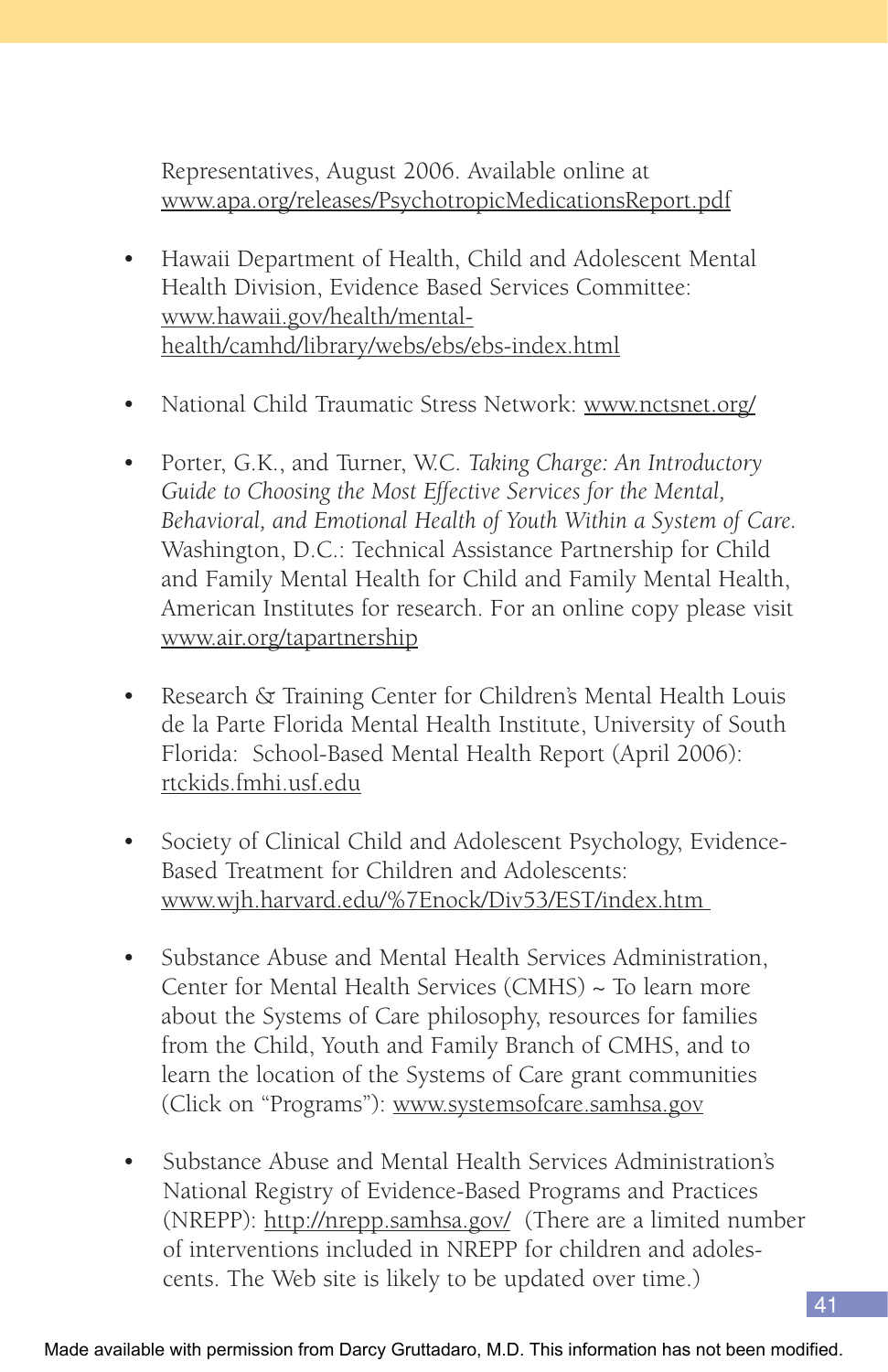• The Center for the Advancement of Children's Mental Health at Columbia University, A Caregiver's Guide to Child and Adolescent Psychiatric Inpatient Treatment Services: http://www.kidsmentalhealth.org/Traayfamilyguide.html

#### **Psychosocial Interventions**

## *Bringing Family, Child, Provider, and/or Teacher Together Cognitive Behavioral Therapy*

- Substance Abuse and Mental Health Services Administration: www.modelprograms.samhsa.gov (Click on "Model Programs" and then "Trauma Focused Cognitive Behavior Therapy")
- New York University Child Study Center: www.aboutourkids.org (Click on "AOK Library Articles," "Parenting," and then "Cognitive Behavior Therapy: What Is It and How Does It Work?")
- Association for Behavioral and Cognitive Therapies: www.aabt.org

#### *Exposure Therapy*

- University of Pennsylvania, Center for the Treatment and Study of Anxiety: www.med.upenn.edu/ctsa
- Substance Abuse and Mental Health Services Administration (SAMHSA): www.modelprograms.samhsa.gov (Click on "Model Programs" and then "Prolonged Exposure Therapy for Posttraumatic Stress")

## *Interpersonal Therapy*

• Mufson, L.; Dorta, K.P.; Moreau, D.; Weissman M.M. *Interpersonal Psychotherapy for Depressed Adolescents.* 2nd ed. New York: Guildford Publications, 2004, pp. 315 (A resource for clinicians only)

#### *Behavior Therapy*

• Association for Behavioral and Cognitive Therapies: www.aabt.org.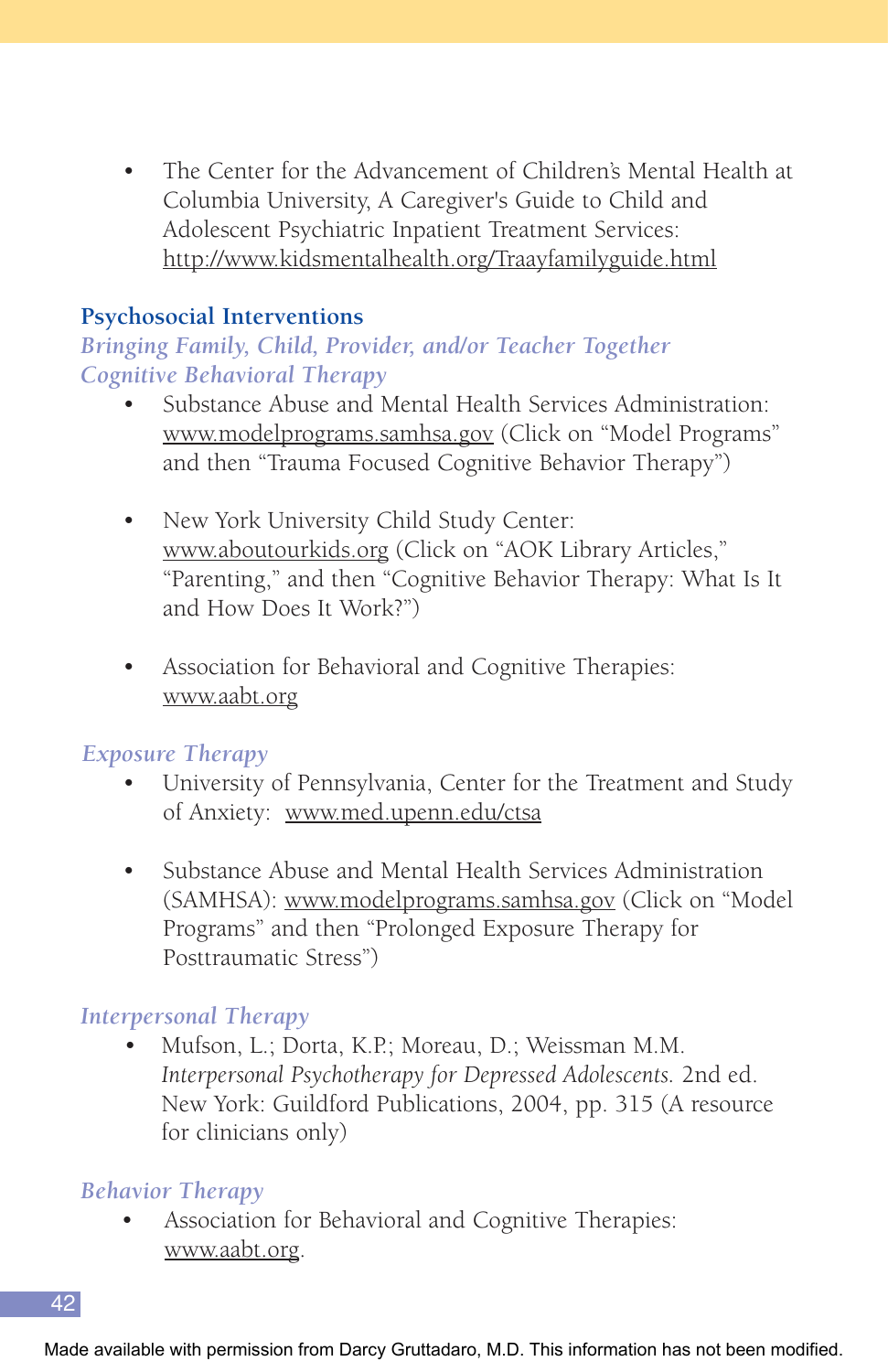## **Family Interventions—Therapy, Parent Training, Education, and Support**

#### *Brief Strategic Family Therapy*

- Strengthening America's Families: www.strengtheningfamilies.org/ (Click on "Model Programs," "Program List 1999," and "Brief Strategic Family Therapy")
- Substance Abuse and Mental Health Services Administration: www.modelprograms.samhsa.gov (Click on "Model Programs" and then "Brief Strategic Family Therapy")
- University of Miami's Center for Family Studies/Spanish Family Guidance Center: www.cfs.med.miami.edu

#### *Functional Family Therapy*

- Blueprints for Violence Prevention: www.colorado.edu/cspv/blueprints (Click "Model Programs" and "Functional Family Therapy")
- Functional Family Therapy Online: www.fftinc.com/
- New York State Office of Mental Health, Information for Families on Evidence-Based Practices: www.omh.state.ny.us/omhweb/ebp/children.htm
- Strengthening America's Families: www.strengtheningfamilies.org/ (Click on "Model Programs," "1999," and "Functional Family Therapy")
- Washington State Institute for Public Policy: www.wsipp.wa.gov/

#### *Parent Management Training*

- Oregon Social Learning Center: www.oslc.org/
- Yale Child Study Center: www.yale.edu/childconductclinic
- Incredible Years: www.incredibleyears.com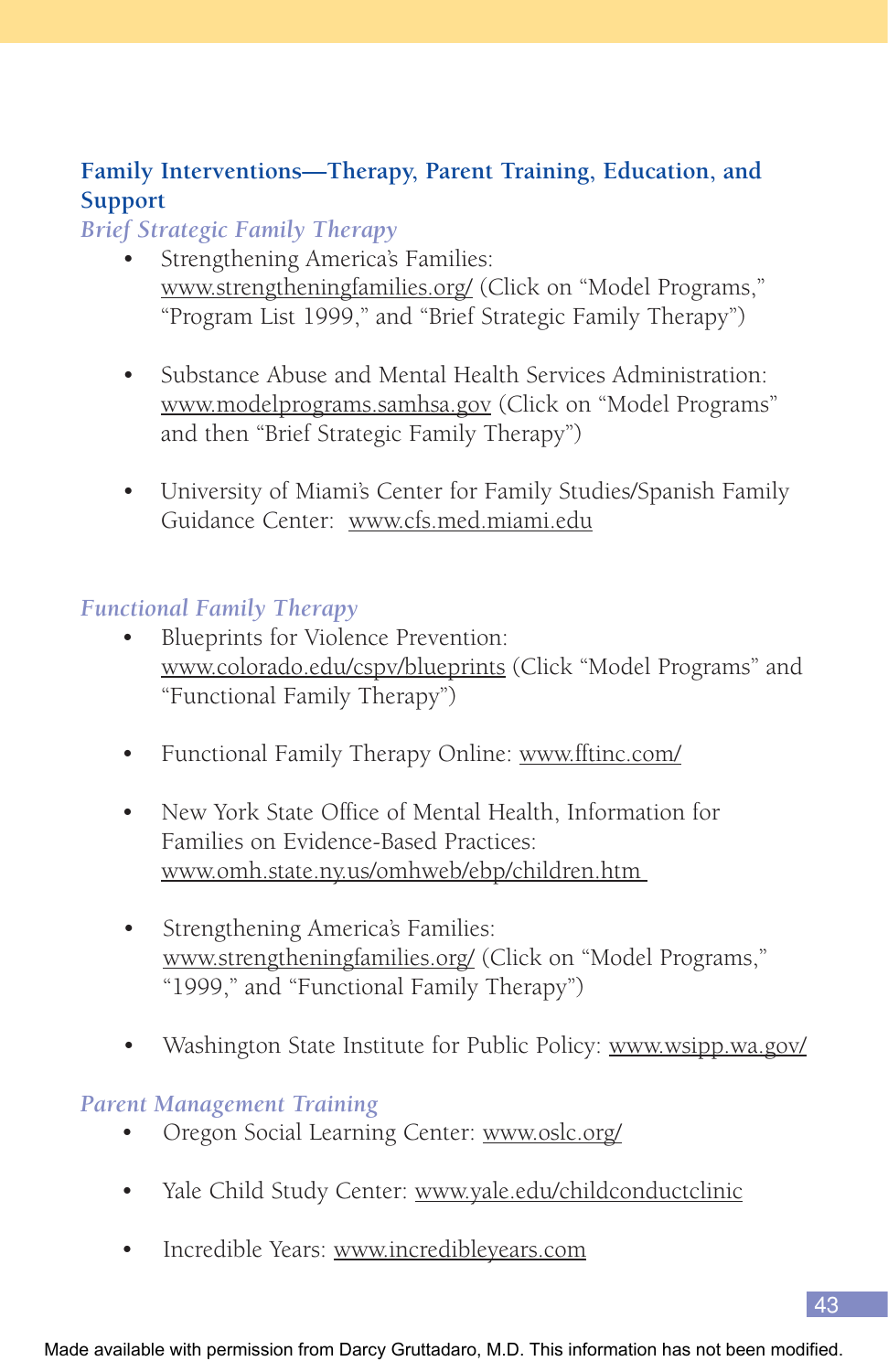## *Parent-Child Interaction Therapy*

• University of Florida Department of Clinical and Health Psychology, Parent-Child Interaction Therapy Web site: www.pcit.org/

## *Family Psychoeducation*

- Substance Abuse and Mental Health Services Administration, Center for Mental Health Services Family Psychoeducation Workbook for Clinical & Practical Supervisors: http://mental health.samhsa.gov/cmhs/communitysupport/toolkits/family/work book/default.asp (Includes information about Multifamily Psychoeducation Groups)
- Substance Abuse and Mental Health Services Administration, Center for Mental Health Services: www.mentalhealth.samhsa.gov/cmhs/communitysupport/toolkits/family/

## *Family Support and Education*

- NAMI's Family-to-Family Education Program: www.nami.org (Click "Education Programs").
- Research & Training Center on Family Support and Children's Mental Health/Portland State University: www.rtc.pdx.edu. (*Focal Point*, Winter 2006, includes multiple articles on family support and education programs)
- New York State Office of Mental Health, Information for Families on Evidence-Based Practices, Family Education and Support Services: www.omh.state.ny.us/omhweb/ebp/children.htm

#### **Intensive Home and Community-Based Interventions** *Wrap-around/Intensive Case Management*

- National Wrap-around Initiative: www.rtc.pdx.edu/nwi.
- New York State Office of Mental Health, Information for Families on Evidence-Based Practices, Intensive Case Management: www.omh.state.ny.us/omhweb/ebp/children.htm.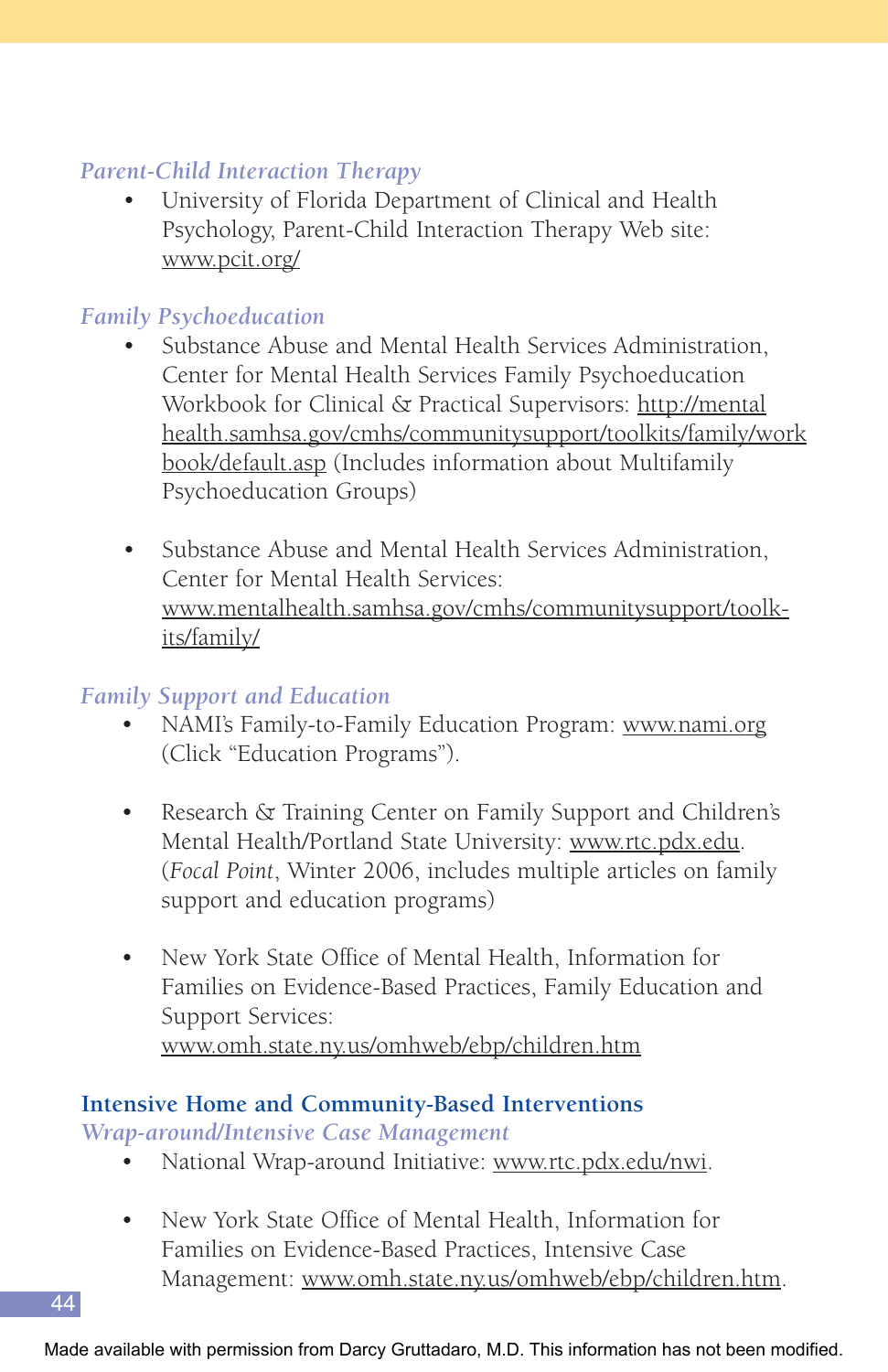## *Multisystemic Therapy*

- Blueprints for Violence Prevention: www.colorado.edu/cspv/blueprints (Click "Model Programs" and "MST")
- MST Services: www.mstservices.com
- Strengthening America's Families: www.strengtheningfamilies.org/ (Click on "Model Programs," "Program List 1999," and "Multisystemic Therapy")
- Substance Abuse and Mental Health Services Administration: www.modelprograms.samhsa.gov (Click "Model Programs")

#### *Treatment Foster Care*

- Blueprints for Violence Prevention: www.colorado.edu/cspv/blueprints (Click "Model Programs" and "MTFC")
- Multi-dimensional Treatment Foster Care: www.mtfc.com
- Strengthening America's Families: www.strengtheningfamilies.org/ (Click on "Model Programs," "Program List 1999," and "Treatment Foster Care")
- Substance Abuse and Mental Health Services Administration: www.modelprograms.samhsa.gov (Click on "Effective Programs" and "OSLC Treatment Foster Care")

#### *Mentoring*

- Big Brothers Big Sisters: www.BigBrothersBigSisters.org
- National Mentoring Center: www.nwrel.org/mentoring

## *Respite*

• National Dissemination Center for Children with Disabilities: www.nichcy.org/index.html (Click "Our Publications," "Out of Print," and "Respite Care: A Gift of Time").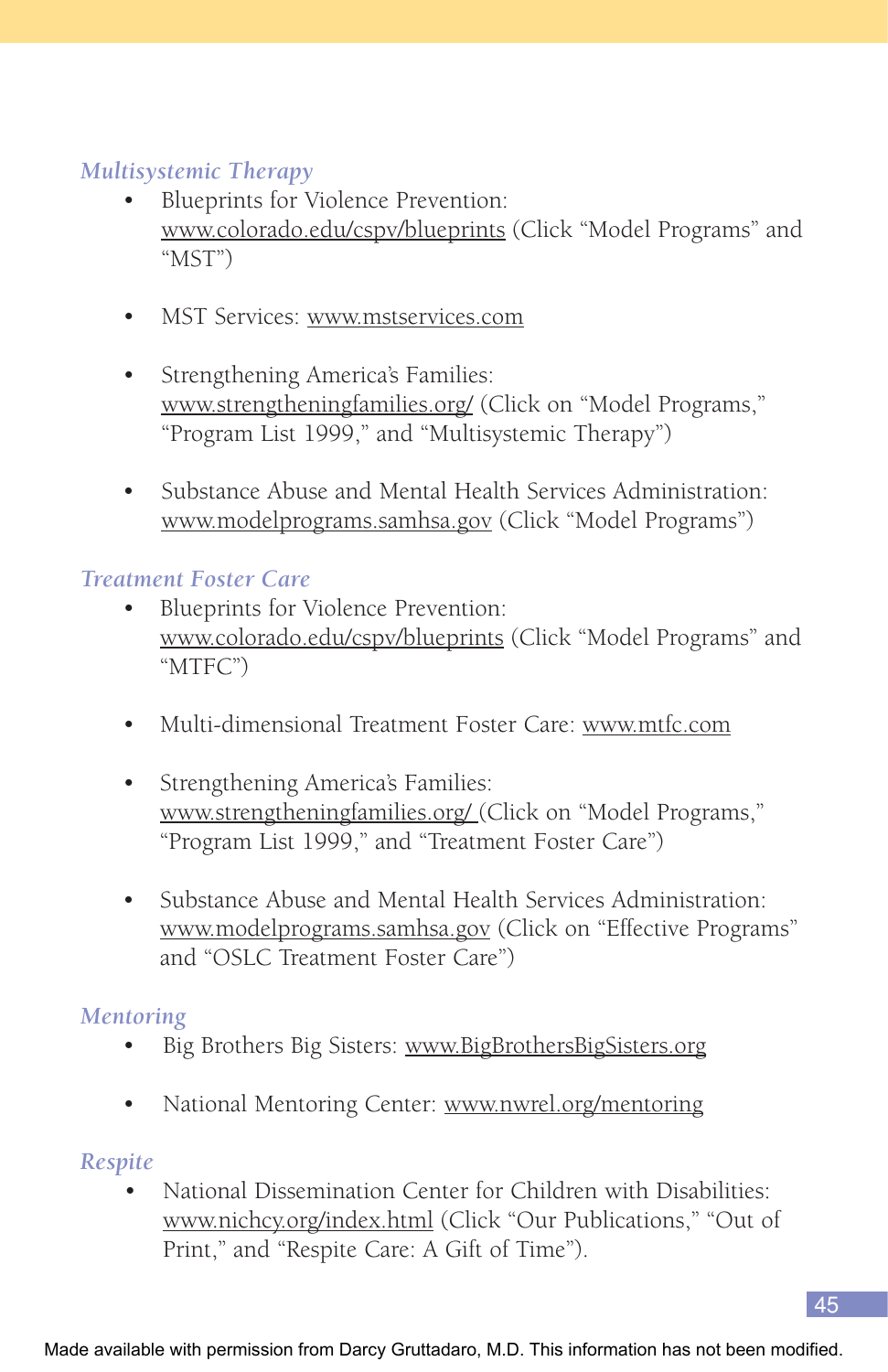#### **Medications**

• National Institute of Mental Health. *Your Child and Medications.* To access the publication online visit: www.nimh.nih.gov (Click on "Health Information," and under "Additional Mental Health Information," click on "Children & Adolescents." The publication is listed under "Publications/Resource Materials.") You may also order a print copy of the publication by calling the NIMH information center toll-free at: 1-866-615-6464 and reference NIH Publication No 02-3020.

#### **Family Advocacy Organizations**

- Child and Adolescent Bipolar Foundation (CABF) www.bpkids.org
- Children and Adults with Attention Deficit/Hyperactivity Disorder (CHADD) www.chadd.org
- Federation of Families for Children's Mental Health (FFCMH) www.ffcmh.org
- Mental Health America (MHA) www.nmha.org
- National Alliance on Mental Illness (NAMI) www.nami.org

## **References**

American Psychological Association, *Report of the Working Group on Psychotropic Medications for Children and Adolescents: Psychopharmacological, Psychosocial, and Combined Interventions for Childhood Disorders: Evidence Base, Contextual Factors, and Future Directions* (2006) (available online at www.apa.org).

Association for Children's Mental Health, *For Families: Evidence Based Practice, Beliefs, Definition, Suggestions for Families.* (available online at www.acmh-mi.org).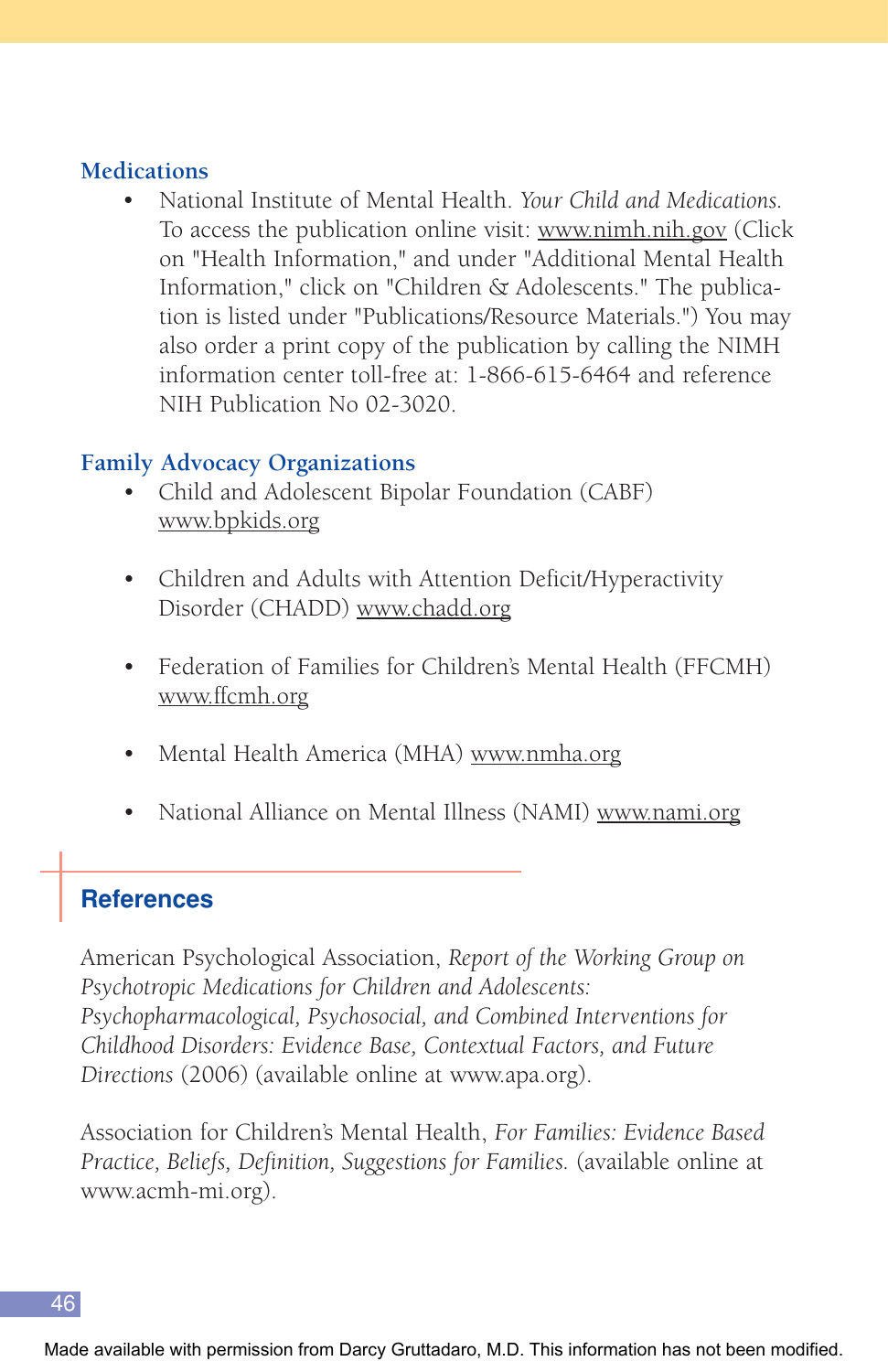Burns, B.J. and Goldman, S.K. (Eds.) (1999). Promising practices in wrap-around for children with serious emotional disturbance and their families. *Systems of Care: Promising Practices in Children's Mental Health, 1998 Series, Volume IV*. Washington, D.C.: Center for Effective Collaboration and Practice, American Institutes for Research.

Burns, B.J. and Hoagwood, K. *Community Treatment for Youth: Evidence-Based Interventions for Severe Emotional and Behavioral Disorders.* Oxford University Press. 2002.

Center for the Advancement of Children's Mental Health, *Improving Children's Mental Health Through Parent and Advocate Manual.* 2004. pp. 69–72.

Diamond, G., & Josephson, A. (2005). Family-based treatment research: A 10-year update (p. 284). *Journal of the American Academy of Child and Adolescent Psychiatry,* 44:872–887.

Duckworth, K., Gruttadaro, D., *NAMI: A Family Guide—What Families Should Know about Adolescent Depression and Treatment Options.* May 2005 (available online at www.nami.org).

Fristad, M.D., Goldberg-Arnold, J.S., & Gavazzi, S.M. (2003). Multifamily psychoeducation groups in the treatment of children with mood disorders. *Journal of Marital and Family Therapy,* 29, 491–504.

Gruttadaro, D., Miller, J. (2004). *NAMI Policy Research Institute Task Force Report: Children and Psychotropic Medications.* (available online at www.nami.org).

Hawaii State Department of Health: Child and Adolescent Mental Health Department. *Blue Menu of EBP Psychosocial and Psychopharmacology Interventions.* January 2007 (available online at www.hawaii.gov/health/mental-health/camhd).

Hoagwood, K. (2005). Family-based services in children's mental health: A research review synthesis. *Journal of Child Psychology and Psychiatry.* 46:7, 690–713.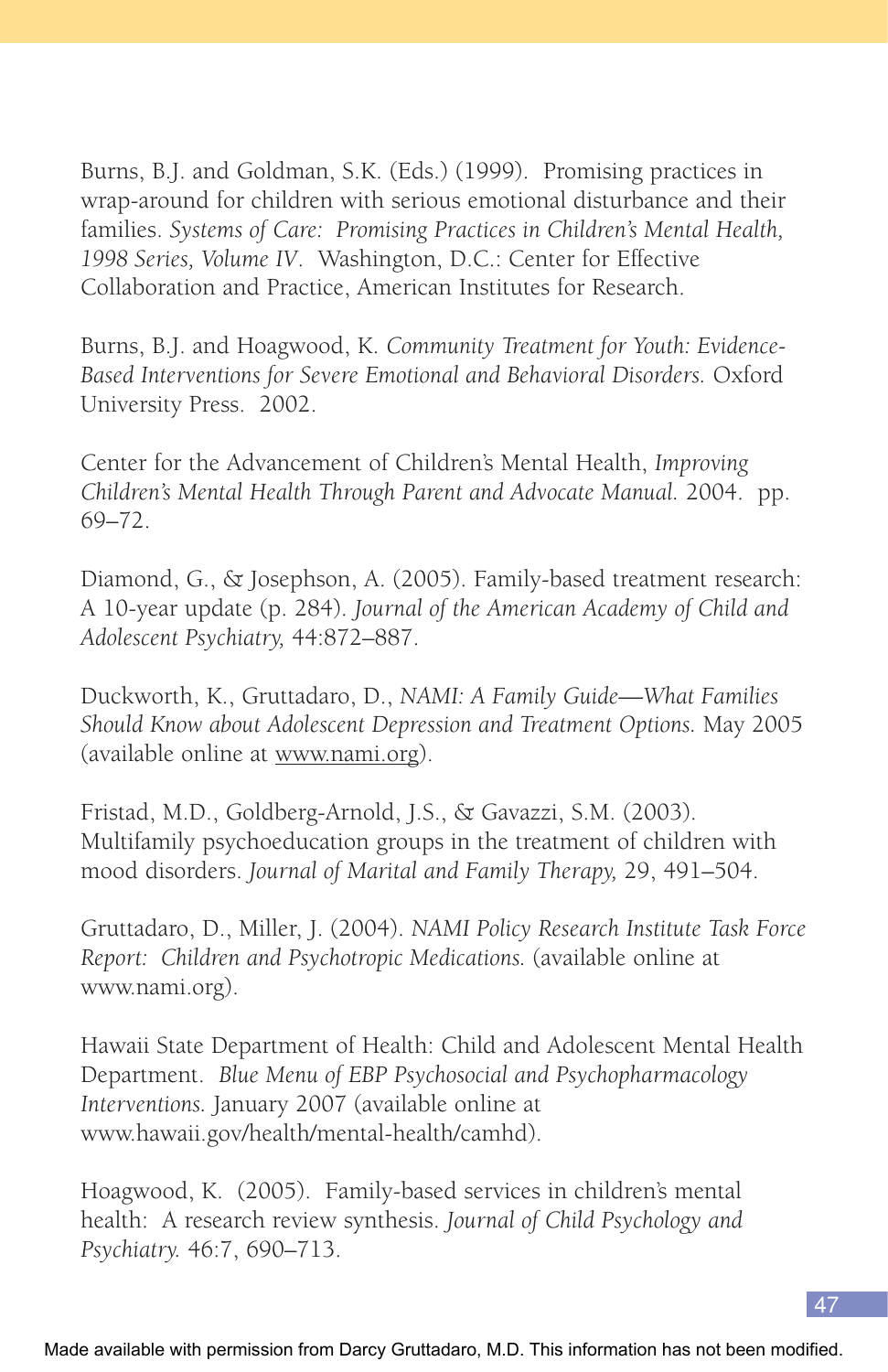Hyde, P.S., Falls, K.., Morris, J.A., Schoenwald, S.K., (2001). *Turning Knowledge Into Practice: A Manual for Behavioral Health Administrators and Practitioners About Understanding and Implementing Evidence-based Practices.* Boston: Technical Assistance Collaborative.

Isaacs, M.R., Huang, L.N., Hernandez, M., and Echo-Hawk, H. (2005). *The Road to Evidence: The Intersection of Evidence-Based Practices and Cultural Competence in Children's Mental Health.* Washington, D.C.: The National Alliance of Multi-Ethnic Behavioral Health Associations.

National Institute of Mental Health. *Your Child and Medication.* Bethesda (MD): National Institute of Mental Health, National Institutes of Health. US Department of Health and Human Services; 2002 (updated January 2007). NIH Publication No. 02–3020. (available online at www.nimh.nih.gov)

Porter, G. and Turner, W. (2006) *Taking Charge: An Introductory Guide to Choosing the Most Effective Services for the Mental, Behavioral, and Emotional Health of Youth Within a System of Care.* Technical Assistance Partnership for Child and Family Mental Health, American Institutes for Research. (available online at: www.air.org/tapartnership)

Resource Guide for Promoting an Evidence-Based Culture in Children's Mental Health (developed through a partnership among the Child, Adolescent, and Family Branch of SAMHSA; the National Association of State Mental Health Program Directors Research Institute; the Federation of Families for Children's Mental Health; and the National Alliance of Multicultural Behavioral Health Associations) (available online at www.systemsofcare.samhsa.gov)

Substance Abuse and Mental Health Services Administration (SAMHSA) and Center for Mental Health Services (CMHS) Evidence-Based Practice Implementation Resource Kits. (available online at mentalhealth.samhsa.gov/cmhs/communitysupport/toolkits/)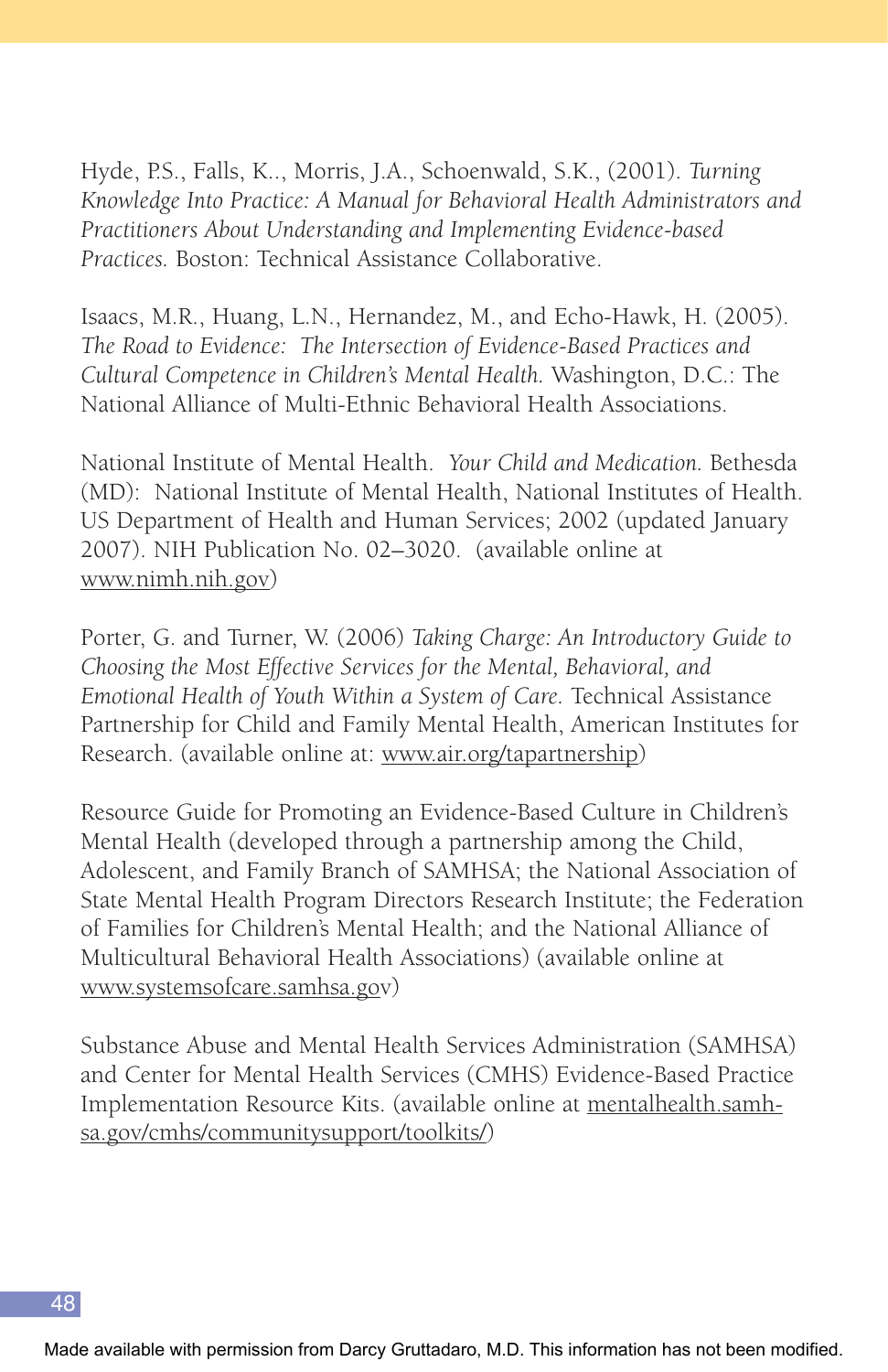NAMI greatly appreciates support from the Center for Mental Health Services, Child, Adolescent, and Family Branch for this guide.



www.systemsofcare.samhsa.gov

Made available with permission from Darcy Gruttadaro, M.D. This information has not been modified.